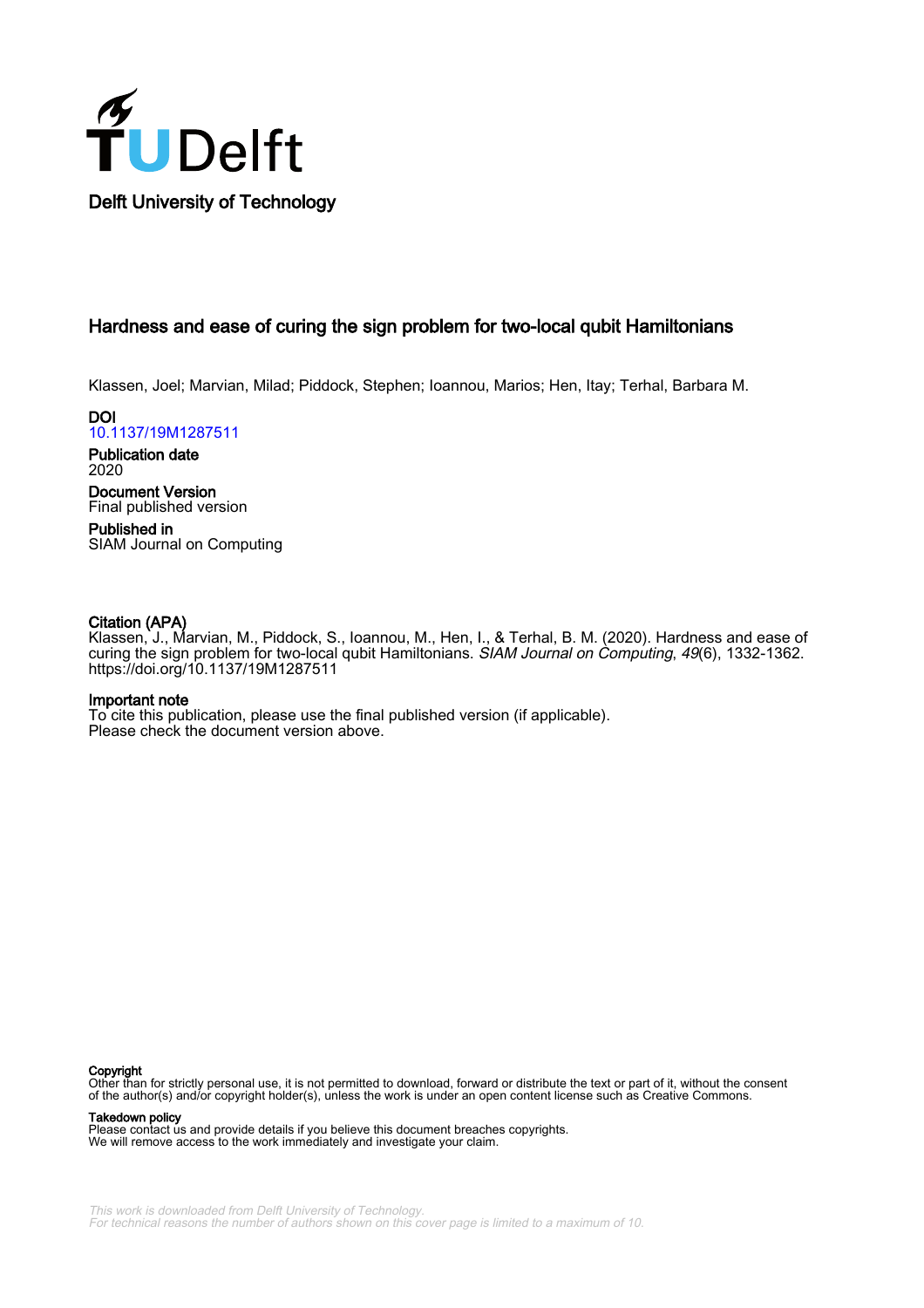### HARDNESS AND EASE OF CURING THE SIGN PROBLEM FOR TWO-LOCAL QUBIT HAMILTONIANS\*

JOEL KLASSEN<sup>†‡</sup>, MILAD MARVIAN<sup>†§</sup>, STEPHEN PIDDOCK<sup>¶</sup>, MARIOS IOANNOU<sup>||</sup> , ITAY HEN<sup>†</sup>! AND BARBARA M. TERHAL<sup>‡</sup>

Abstract. We examine the problem of determining whether a multiqubit two-local Hamiltonian can be made stoquastic by single-qubit unitary transformations. We prove that when such a Hamiltonian contains one-local terms, then this task can be NP-hard. This is shown by constructing a class of Hamiltonians for which performing this task is equivalent to deciding 3-SAT. In contrast, we show that when such a Hamiltonian contains no one-local terms then this task is easy; namely, we present an algorithm which decides, in a number of arithmetic operations over  $\Bbb R$  which is polynomial in the number of qubits, whether the sign problem of the Hamiltonian can be cured by single-qubit rotations.

Key words. quantum, computational complexity, stoquastic, sign problem, quantum Monte Carlo

AMS subject classification. 81-08

DOI. 10.1137/19M1287511

1. Introduction. The sign problem in quantum physics has long been recognized as one of the main impediments of efficient Monte Carlo simulation of quantum many-body systems [\[33,](#page-31-0) [26\]](#page-30-0). Hamiltonians that do not suffer from the sign problem have recently been given the name "stoquastic"  $[10]$ , a term which aims to capture the relationship between these Hamiltonians and stochastic processes. Many interesting quantum models such as the transverse field Ising model, the Bose-Hubbard model, and a collection of kinetic particles in a position-dependent potential are stoquastic. However, stoquasticity, as introduced in [\[10\]](#page-30-1), is a basis-dependent concept. It requires that the Hamiltonian of the physical model in question be real and have nonpositive off-diagonal elements in a given basis. For a many-body local Hamiltonian acting on  $n$  qubits, this basis is typically a product basis on which the terms of the Hamiltonian act locally and can be efficiently described. The nonpositivity of the off-diagonal elements of a stoquastic Hamiltonian matrix in a particular basis has important con-

†The first and second authors contributed equally to this work.

 $*$ Received by the editors September 16, 2019; accepted for publication (in revised form) August 20, 2020; published electronically December 17, 2020. The U.S. Government retains a nonexclusive, royalty-free license to publish or reproduce the published form of this contribution, or allow others to do so, for U.S. Government purposes. Copyright is owned by SIAM to the extent not limited by these rights.

<https://doi.org/10.1137/19M1287511>

Funding: The work of the first, fourth, and sixth authors was supported by ERC grant EQEC 682726. The work of the second and fifth authors was partially supported by the Office of the Director of National Intelligence (ODNI), Intelligence Advanced Research Projects Activity (IARPA), via U.S. Army Research Office contract W911NF-17-C-0050. The work of the fifth author was partially supported by the Air Force Research laboratory under agreement FA8750-18-1-0044.

<sup>‡</sup>QuTech, Delft University of Technology, Delft, The Netherlands [\(J.D.Klassen@tudelft.nl,](mailto:J.D.Klassen@tudelft.nl) [B.M.Terhal@tudelft.nl\)](mailto:B.M.Terhal@tudelft.nl)

<sup>§</sup>Research Laboratory of Electronics, MIT, Cambridge, MA 02139 USA [\(mmarvian@mit.edu\)](mailto:mmarvian@mit.edu)

<sup>¶</sup>School of Mathematics, University of Bristol, Bristol, UK [\(stephen.piddock@bristol.ac.uk\)](mailto:stephen.piddock@bristol.ac.uk)

<sup>‖</sup>Faculty of Physics, Ludwig Maximilian University of Munich, 80799 Munich, Germany [\(M.Ioannou@tudelft.nl\)](mailto:M.Ioannou@tudelft.nl)

<sup>††</sup>Information Sciences Institute, University of Southern California, Marina Del Rey, CA 90292 USA [\(itayhen@isi.edu\)](mailto:itayhen@isi.edu)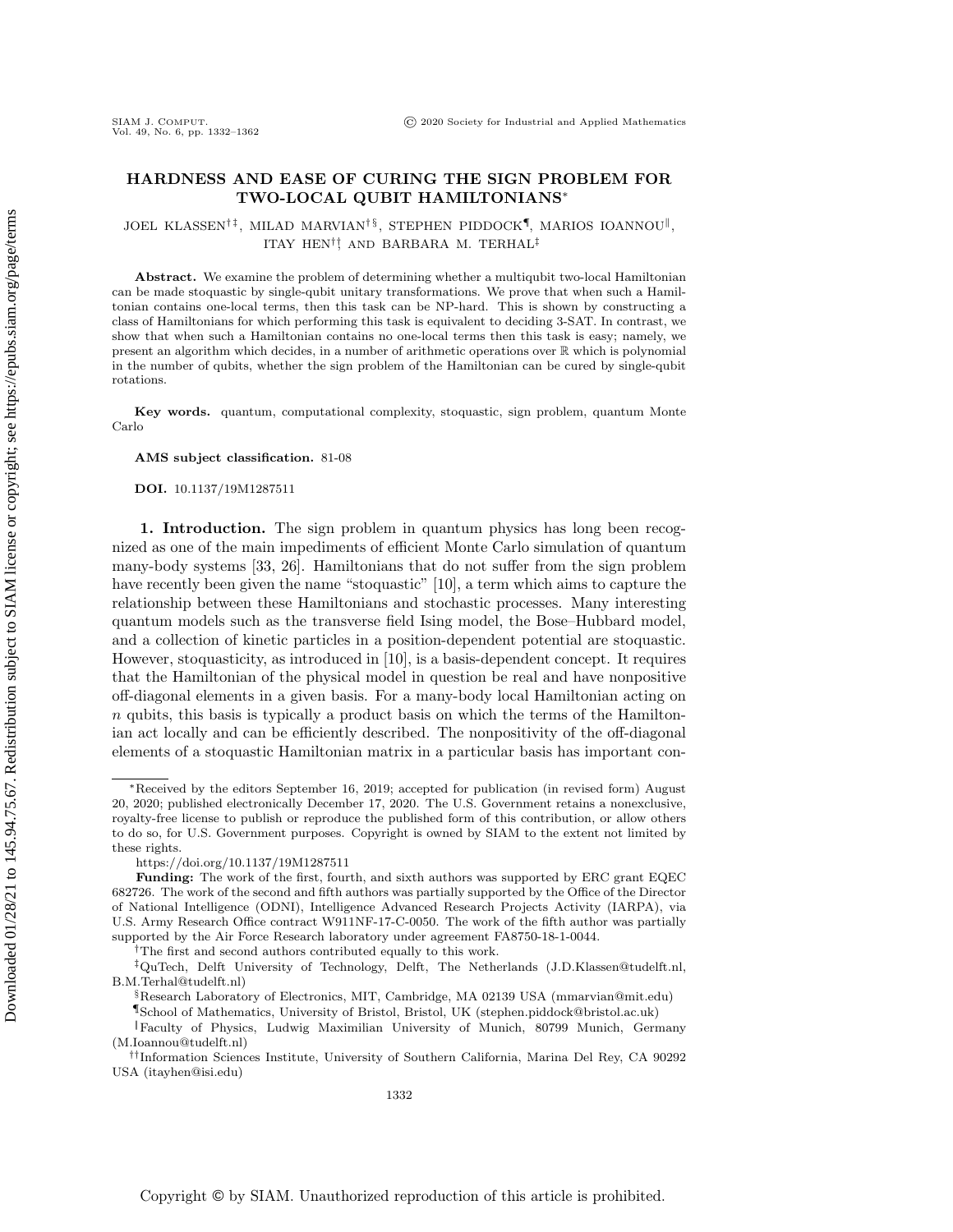sequences. It guarantees, via the Perron--Frobenius theorem, that there exists a set of orthonormal states, spanning the ground state subspace, whose amplitudes are nonnegative in that basis [\[11\]](#page-30-2). In addition, the quantum partition function of a stoquastic Hamiltonian can be expressed as a sum of nonnegative, easily computable weights, which implies that Markov chain Monte Carlo algorithms can be used to perform importance sampling of the quantum configuration space to calculate thermal averages of physical observables, using these weights as (unnormalized) probabilities. For this reason, it is said that stoquastic Hamiltonians do not suffer from the sign problem [\[11,](#page-30-2) [10\]](#page-30-1). However, it is important to note that the absence of a sign problem does not necessarily imply polynomial-time convergence of standard Monte Carlo methods [\[16,](#page-30-3) [23,](#page-30-4) [12\]](#page-30-5).

From a computational complexity perspective, the problem of estimating ground state energies of stoquastic local Hamiltonians is considered easier than for general Hamiltonians [\[10,](#page-30-1) [9\]](#page-30-6). Moreover, in the classification of the complexity of estimating ground state energies of local Hamiltonians, stoquastic Hamiltonians appear as the only intermediate class between classical Hamiltonians and general Hamiltonians [\[14\]](#page-30-7). Stoquastic local Hamiltonians are of interest not only in quantum complexity theory. In [\[11\]](#page-30-2) it was shown that deciding whether a stoquastic Hamiltonian is frustrationfree is an MA-complete problem. Recently [\[1\]](#page-30-8) showed that the gapped version of this question is in NP, linking derandomization of MA to NP to the possibility of gap amplification of stoquastic local Hamiltonians.

Motivation for identifying classes of Hamiltonians that are stoquastic clearly comes from both practical and complexity-theoretic perspectives. Given that stoquasticity is basis-dependent, an interesting question arises: under what circumstances can the sign problem be "cured," as coined in  $[27]$ , by performing local basis changes? This is the main question explored in this paper.

It is worth noting that the sign problem may be resolved by means other than a local basis transformation. Other methods for generating positive-valued decompositions of the partition function include, e.g., resummation techniques wherein negativevalued weights in the decomposition are grouped together with positive ones to form positive "superweights" that can in turn be treated as probabilities in a quantum Monte Carlo algorithm [\[35,](#page-31-2) [13,](#page-30-9) [19\]](#page-30-10). Other methods also include applying a constantdepth quantum circuit [\[32\]](#page-31-3). These other methods are beyond the scope of this paper.

Naturally, devising techniques for obviating or mitigating the sign problem has been a focus of much research in the quantum Monte Carlo (QMC) community since its inception [\[31,](#page-31-4) [25,](#page-30-11) [35,](#page-31-2) [13,](#page-30-9) [19\]](#page-30-10). In particular, the importance of basis choice has been widely recognized (see, e.g., [\[8,](#page-30-12) [18,](#page-30-13) [17,](#page-30-14) [30\]](#page-31-5)). Recognizing the key role that stoquastic Hamiltonians play both in computational complexity and in physics, a more general algorithmic approach has recently been launched to determine whether a Hamiltonian can be made stoquastic [\[27,](#page-31-1) [24,](#page-30-15) [5\]](#page-30-16). In this paper we present an important strengthening of these initial results.

Stoquasticity has also attracted attention from the experimental community. In particular there has been a growing interest in engineering Hamiltonian interactions that are not stoquastic [\[34,](#page-31-6) [29\]](#page-31-7). Some of the reasons for this include: enhancing the performance of quantum annealer protocols for optimization [\[21,](#page-30-17) [28,](#page-31-8) [3\]](#page-30-18), realizing universal adiabatic quantum computers  $[4, 2, 7]$  $[4, 2, 7]$  $[4, 2, 7]$ , and physically emulating quantum many-body systems [\[29\]](#page-31-7). Here too, the question of whether and how local basis changes can cure the sign problem is highly relevant, as experimental quantum advantages hinge on the inability to simulate nonstoquastic interactions on classical computers.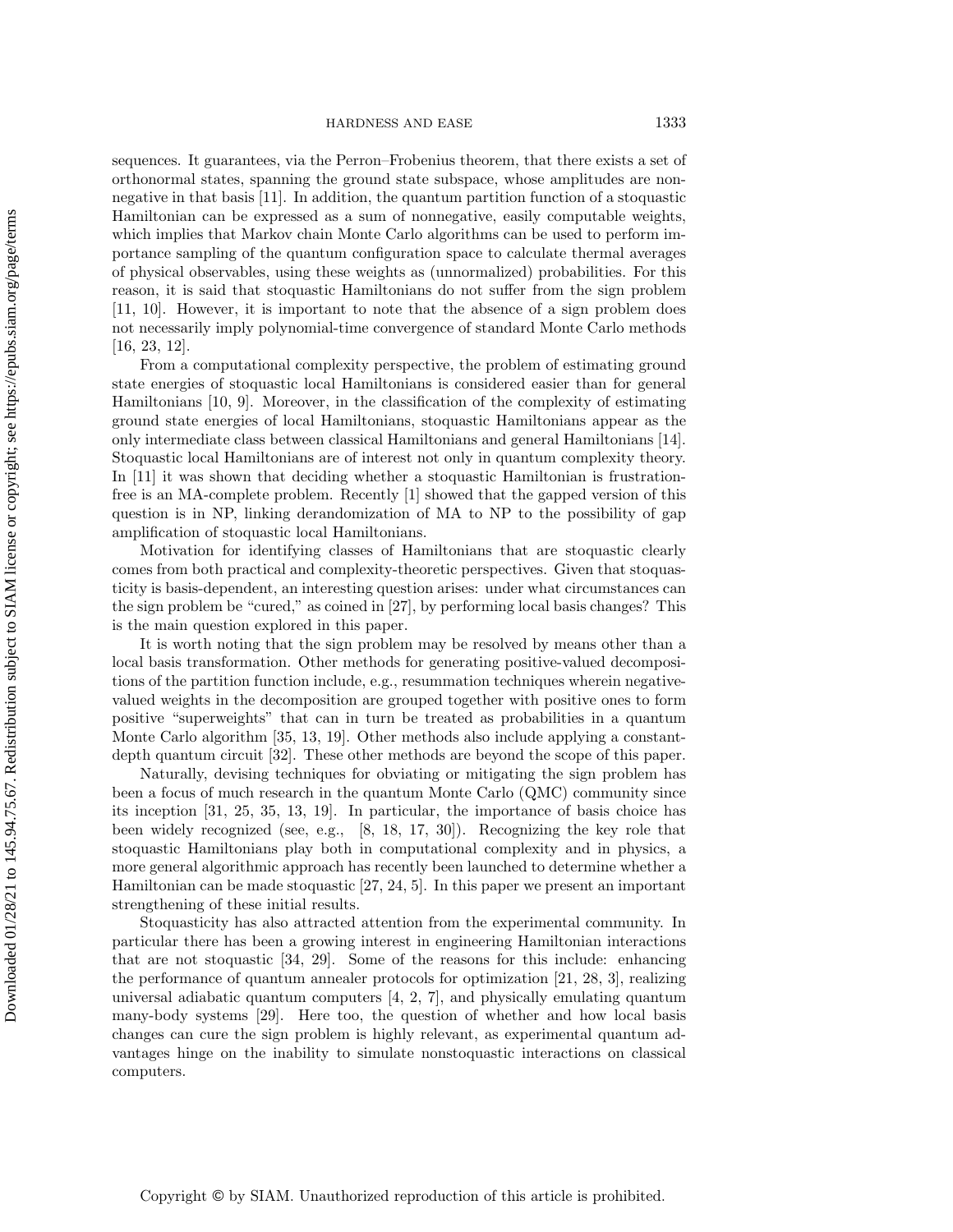1334 KLASSEN ET AL.

2. Previous work. In what follows, we will refer to Hermitian matrices that are real and have only nonpositive off-diagonal elements as symmetric Z-matrices [\[6\]](#page-30-22).

A no-go result presented recently by some of the authors of this paper states that the problem of determining whether there exists a sign-curing transformation for general local Hamiltonians is NP-hard when one is restricted to applying particular single-qubit transformations to the Hamiltonian [\[27\]](#page-31-1). This result can be summarized as follows.

<span id="page-3-0"></span>THEOREM 2.1 (see [\[27\]](#page-31-1)). Let H be a 3-local n-qubit Hamiltonian, and let Local-CliffordSignCure be the problem of determining whether there exist single-qubit Clifford transformations  $C_u$  with  $C = \bigotimes_{u=1}^n C_u$  such that CHC<sup>†</sup> is a symmetric Z-matrix. LocalCliffordSignCure is NP-hard. Let  $H$  be a 6-local n-qubit Hamiltonian, and let LocalRealRotSignCure be the problem of determining whether there exist real single-qubit rotations  $R_u \in SO(2)$  with  $R = \bigotimes_{u=1}^n R_u$  such that  $RHR^T$  is a symmetric Z-matrix. LocalRealRotSignCure is NP-hard.

Remark. When dealing with k-local Hamiltonians with  $k > 2$ , it is important to note that two distinct notions of stoquasticity have been defined in [\[10\]](#page-30-1), namely, there exist termwise-stoquastic Hamiltonians and globally stoquastic Hamiltonians. A globally stoquastic Hamiltonian is a symmetric Z-matrix, while a Hamiltonian which is  $k$ -local termwise-stoquastic is one which can be decomposed into  $k$ -local terms such that each term is a symmetric Z-matrix. A globally stoquastic Hamiltonian need not be termwise-stoquastic, while a termwise-stoquastic Hamiltonian is always globally stoquastic. The results in Theorem [2.1](#page-3-0) hold for both definitions. For the two-local Hamiltonians in this paper one can prove [\[10\]](#page-30-1) that these notions coincide, and hence we do not distinguish between these two definitions in this paper. We provide a proof of this equivalence in Proposition [4.3](#page-5-0) for completeness.

It was also recently shown, by other authors of this paper, that for a particularly broad family of two-local Hamiltonians, namely, arbitrary XYZ Heisenberg Hamiltonians, there is an efficient procedure for determining whether the sign problem can be cured by single-qubit unitary transformations.

<span id="page-3-1"></span>THEOREM 2.2 (see [\[24\]](#page-30-15)). Let  $H = \sum_{u,v} H_{uv}, u = 1, ..., n, v = 1, ..., n$ , be an n-qubit Hamiltonian with  $H_{uv} = a_{XX}^{uv} X_u X_v + a_{YY}^{uv} Y_u Y_v + a_{ZZ}^{uv} Z_u Z_v$ , where each  $a_{kk}^{uv}$ is given with  $O(1)$  bits. There is an efficient algorithm, which we call the XYZalgorithm, that runs in time  $O(n^3)$  to decide whether there are single-qubit rotations  $U_u \in SU(2)$  with  $U = \bigotimes_{u=1}^n U_u$  such that  $UHU^{\dagger}$  is a symmetric Z-matrix.

An essential step in the proof of Theorem [2.2](#page-3-1) was to show that single-qubit Clifford transformations suffice as basis changes, reducing the problem to an optimization problem over a discrete set of degrees of freedom.

3. Main results. This paper aims to bridge the gap between these two previous results, and to identify the boundary between classes of Hamiltonians for which curing the sign problem by local basis transformations is hard and those for which this problem is easy. The main results of this paper address the following problem.

DEFINITION 3.1 (LocalSignCure). Given a two-local n-qubit Hamiltonian, Local-SignCure is the problem of determining whether there exists a set of single-qubit unitary transformations  $U_u \in SU(2)$  with  $U = \bigotimes_{u=1}^n U_u$  such that  $UHU^{\dagger} = \tilde{H}$  is a symmetric Z-matrix.

We colloquially refer to such unitary transformation  $U$  as a *sign-curing trans*formation and say that the sign problem of a Hamiltonian can be cured if such a transformation exists.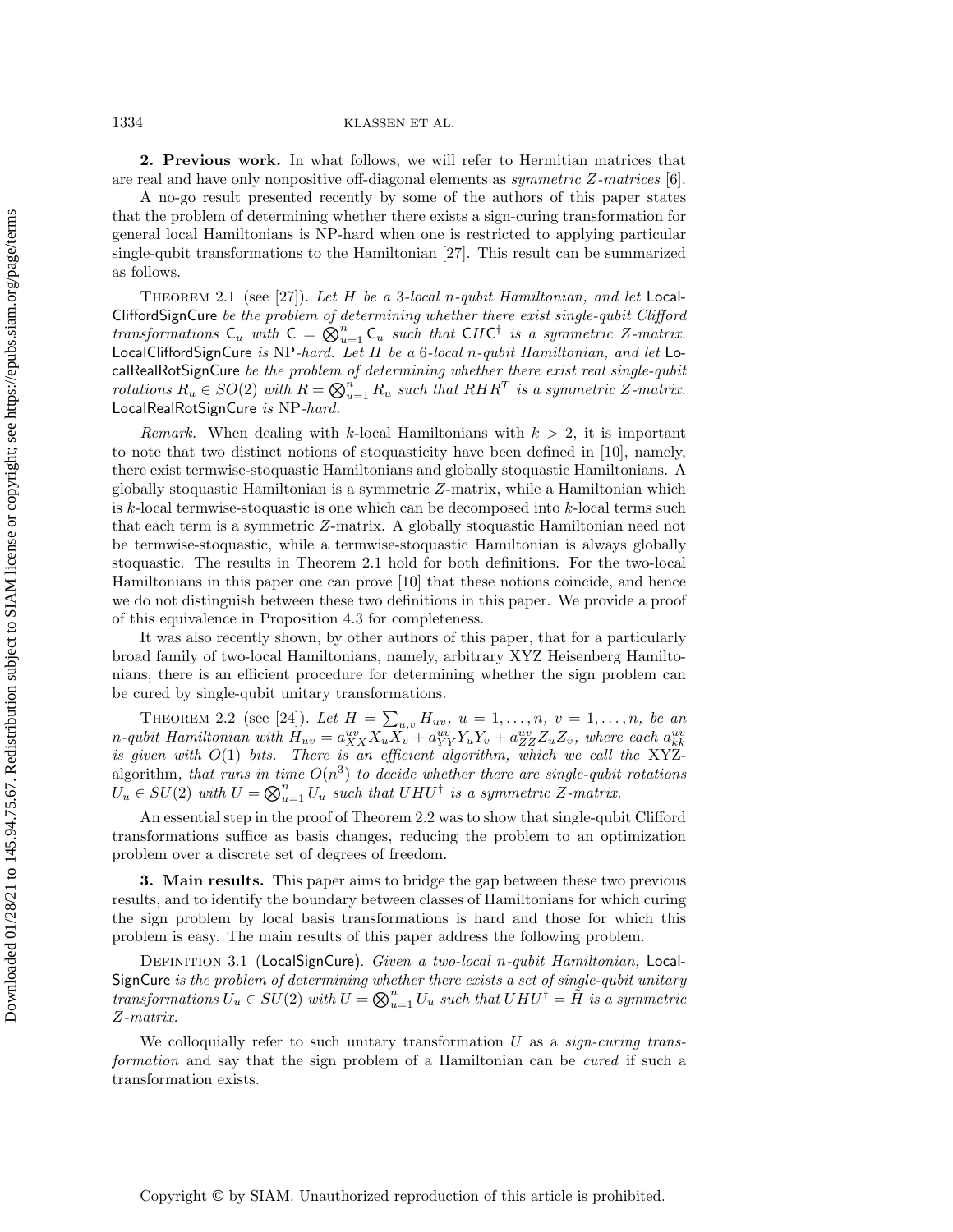The main results of this paper are the following two theorems and constitute a strengthening of Theorems [2.1](#page-3-0) and [2.2](#page-3-1) to two-local Hamiltonians. In section [5](#page-6-0) we will prove the following theorem.

<span id="page-4-0"></span>THEOREM 3.2. There exists a family of a two-local n-qubit Hamiltonians for which LocalSignCure is NP-complete.

To prove this, we modify the constructions introduced in [\[27\]](#page-31-1), thereby reducing the locality of Hamiltonians from three-local (in the case of the single-qubit Clifford group) and six-local (in the case of the single-qubit orthogonal group) to two-local. This result demonstrates that LocalSignCure is hard in general. Theorem [3.2](#page-4-0) additionally demonstrates that deciding whether a multiqubit two-local Hamiltonian can be signcured by single-qubit Clifford transformations is hard. We show in Appendix [B](#page-26-0) that, in the absence of one-local terms, this task is easy. We should stress here that it is not clear that LocalSignCure is a problem in NP for general Hamiltonians. We expand on this point in section [7.](#page-25-0)

For a relatively broad subclass of two-local Hamiltonians we can, however, show that finding local basis changes is easy.

<span id="page-4-1"></span>THEOREM 3.3. Let  $H$  be an exactly two-local n-qubit Hamiltonian, meaning a Hamiltonian of the form  $H = \sum_{u,v} H_{uv}$  with  $H_{uv} = \sum_{k,l \in \{ X,Y,Z\} } (\beta_{uv})_{kl} \sigma_k^u \otimes \sigma_l^v$ with  $\sigma_k^u$  a Pauli matrix of type k, acting on qubit u, and  $(\beta_{uv})_{kl}$  is given with  $O(1)$ bits. There is an efficient algorithm, using  $O(n^3)$  arithmetic operations over  $\mathbb R$ , which solves LocalSignCure for H.

This algorithm is presented in section [6.](#page-10-0) It employs the XYZ-algorithm, referred to in Theorem [2.2,](#page-3-1) as a subroutine. It is important to note that, just as in the XYZalgorithm, this algorithm makes no guarantee that  $H$  can be cured; it only efficiently decides whether or not H can be cured. An important difference between the new algorithm in Theorem [3.3](#page-4-1) and the XYZ-algorithm is that the new algorithm requires finding singular value decompositions of matrices specified by  $O(1)$  bits, as well as intersections of vector subspaces, while the XYZ-algorithm requires solving a discrete optimization problem. Since we do not address the question of how a finite-precision implementation of these standard linear algebra operations affects the accuracy with which we decide whether the sign problem of  $H$  can be cured, we state our theorem in terms of arithmetic operations over  $\mathbb R$ . However, the algorithm is expected to be numerically stable insofar as repeated composition of orthogonal rotations, and intersections of vector spaces, are numerically stable. A rigorous account of the complexity of this problem would require a finite precision formulation. We will not attempt to do this here.

The upshot of these results is that the presence of local fields can change the complexity class of curing the sign problem of two-local Hamiltonians by single-qubit unitaries from P to NP-complete.

4. Preliminaries. For ease of exposition and reference we start by stating the following observation about two-qubit Hamiltonians.

<span id="page-4-3"></span><span id="page-4-2"></span>PROPOSITION 4.1. A two-qubit Hamiltonian  $H = \sum_{k,l=I,X,Y,Z} a_{kl}\sigma_k \otimes \sigma_l$  is a symmetric Z-matrix if and only if  $a_{IY} = a_{YI} = a_{XY} = a_{YX} = a_{ZY} = a_{YZ} = 0$  (the matrix is real) and  $a_{XX} \leq - | a_{YY} |$  and  $a_{IX} \leq - | a_{ZX}|$ ,  $a_{XI} \leq - | a_{XZ}|$  (the matrix has nonpositive off-diagonal elements).

Downloaded 01/28/21 to 145.94.75.67. Redistribution subject to SIAM license or copyright; see https://epubs.siam.org/page/terms Downloaded 01/28/21 to 145.94.75.67. Redistribution subject to SIAM license or copyright; see https://epubs.siam.org/page/terms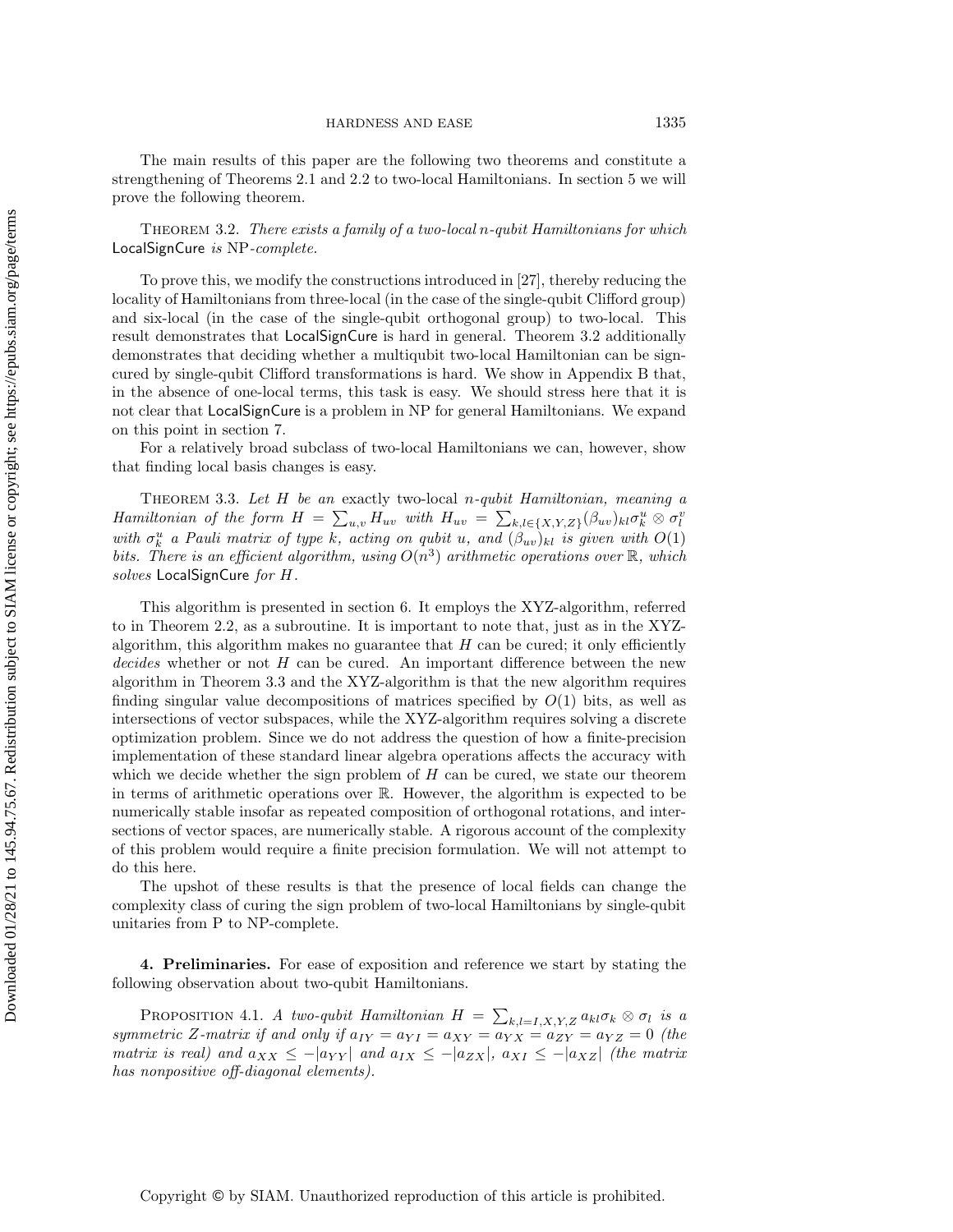PROPOSITION 4.2 (see [\[24\]](#page-30-15)). Consider a two-qubit Hamiltonian

$$
H = \sum_{k,l=I,X,Y,Z} a_{kl} \sigma_k \otimes \sigma_l,
$$

where the two-local term can be concisely represented by the  $3 \times 3$  matrix

$$
\beta = \begin{pmatrix} a_{XX} & a_{XY} & a_{XZ} \\ a_{YX} & a_{YY} & a_{YZ} \\ a_{ZX} & a_{ZY} & a_{ZZ} \end{pmatrix}.
$$

A pair of single-qubit unitary transformations  $U_1$  and  $U_2$  with action  $H \rightarrow (U_1 \otimes$  $(U_2)H(U_1 \otimes U_2)^{\dagger}$  corresponds to a pair of  $SO(3)$  rotations  $O_1$ ,  $O_2$  acting on the  $\beta$ matrix:  $\beta \rightarrow O_1^{\mathsf{T}} \beta O_2$ .

For the curious reader, an example of a Hamiltonian which is not stoquastic under any single-qubit unitary transformations is provided in Appendix [A.](#page-26-1)

It was claimed in [\[10\]](#page-30-1), without proof, that a two-local Hamiltonian which is globally stoquastic with respect to a basis is also termwise-stoquastic. We include the proof here.

<span id="page-5-0"></span>PROPOSITION 4.3 (see [\[10\]](#page-30-1)). A two-local Hamiltonian H acting on n qubits is a symmetric Z-matrix in the computational basis if and only if  $H = \sum_{u \leq v} D_{uv}$ , where each  $D_{uv}$  acts nontrivially on at most two qubits, namely, qubits u and v, and  $D_{uv}$  is a symmetric Z-matrix.

*Proof.* Let  $|x\rangle$ , with  $x \in \{ 0, 1\}^n$ , denote a computational basis state. If there exists a decomposition  $H = \sum_{u \lt v} D_{uv}$  such that  $D_{uv}$  is real and  $\forall x \neq y, \langle x| D_{uv} | y \rangle \leq \langle x| D_{uv} | y \rangle$ 0, then H is real and  $\forall x \neq y, \langle x| H | y\rangle = \sum_{u,v} \langle x| D_{uv} | y\rangle \leq 0$ . This proves one direction of the biconditional; we now prove the other direction. Since  $H$  is real,  $H = H<sup>T</sup>$ . Therefore every Pauli operator P in the Pauli expansion of H must satisfy  $P = P<sup>T</sup>$ , and so H does not contain any Pauli operators with odd numbers of Y terms. Let  $d_H(x, y)$  denote the Hamming distance between bit strings x and y. Since H is two-local,  $H = M^{(0)} + M^{(1)} + M^{(2)}$ , where  $\langle x| M^{(m)} | y \rangle = 0$  whenever  $d_H(x, y) \neq m$ . In other words the Hamiltonian decomposes into three sets:  $M^{(0)}$  contains all terms which are diagonal (i.e., terms of the form  $ZI$ ,  $IZ$ , and  $ZZ$ ),  $M^{(1)}$  contains all terms that flip one bit (i.e., of the form  $XZ$ ,  $ZX$ ,  $XI$ , and  $IX$ ), and  $M^{(2)}$  contains all terms that flip two bits (of the form  $XX$  and  $YY$ ). There is no particular condition which has to be fulfilled for the diagonal group  $M^{(0)}$ , and so we ignore it. Furthermore, from the condition  $\forall x \neq y, \langle x| H |y\rangle \leq 0$ , it follows that  $\forall x \neq y, \langle x| M^{(1)} |y\rangle \leq 0$  and  $\langle x | M^{(2)} | y \rangle \leq 0$ , since  $M^{(1)}$  and  $M^{(2)}$  are nonzero at different off-diagonal positions.

For any potential decomposition  $H = \sum_{u \lt v} D_{uv}$  we can similarly write  $D_{uv} =$  $D_{uv}^{(0)} + D_{uv}^{(1)} + D_{uv}^{(2)}$ , grouping diagonal, one-qubit flipping, and two-qubit flipping terms. Since  $M^{(m)}$  contains all terms which flip m-qubits,  $M^{(m)} = \sum_{u,v} D_{uv}^{(m)}$ . In the case of  $m = 2$ ,  $D_{uv}^{(2)}$  and  $D_{wr}^{(2)}$  are nonzero at different off-diagonal positions when  $u, v \neq w, r$ , and so  $\forall x \neq y, \langle x| M^{(2)} |y\rangle \leq 0$  implies  $\forall x \neq y, \forall u < v, \langle x| D_{uv}^{(2)} |y\rangle \leq 0$ .

In the case of  $m = 1$ ,  $D_{uv}^{(1)}$  and  $D_{wx}^{(1)}$  may both be nonzero on the same offdiagonal position, and so we must use a different argument. We can write  $M^{(1)} =$  $\sum_{u,v} u_{\leq v}[a^{uv}_{XZ}X_uZ_v + a^{uv}_{ZX}Z_uX_v] + \sum_u a^u_XX_u$ . By writing out matrix elements one can show that

$$
\forall x \neq y, \langle x | M^{(1)} | y \rangle \leq 0 \Rightarrow \forall u \ a_X^u + \sum_{v \colon v > u} \Delta^v a_{XZ}^{uv} + \sum_{w \colon w < u} \Delta^w a_{ZX}^{wu} \leq 0
$$

### Copyright © by SIAM. Unauthorized reproduction of this article is prohibited.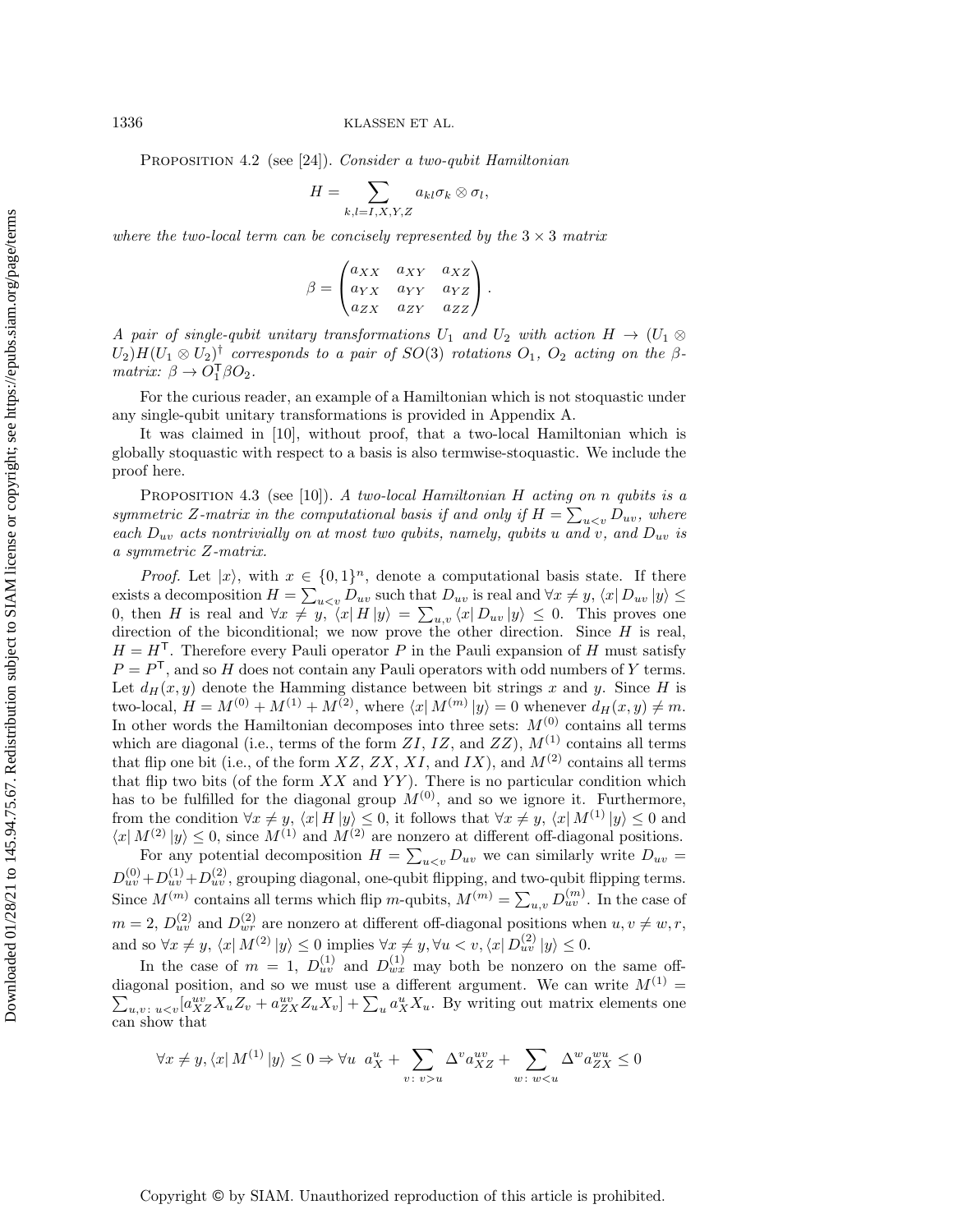for all choices of sign-patterns  $\Delta^u = \pm 1$ . Note that  $\Delta^u = \pm 1$  since  $Z_u$  is applied on the identical uth bit in x and y, which can be either 0 or 1. This implies that  $\forall u$  we have

<span id="page-6-1"></span>(4.1) 
$$
a_X^u \le -\left(\sum_{v:\ v > u} |a_{XZ}^{uv}| + \sum_{w:\ w < u} |a_{ZX}^{wu}| \right).
$$

A local term is of the form  $D_{uv}^{(1)} = a_{XZ}^{uv} X_u Z_v + a_{ZX}^{uv} Z_u X_v + a_{XI}^{uv} X_u I_v + a_{IX}^{uv} I_u Z_v$ , where the coefficients  $a_{XI}^{uv}$ ,  $a_{IX}^{uv}$  can be freely chosen up to the overall constraint  $a_X^u = \sum_{v : v > u} a_{XI}^{uv} + \sum_{w : w < u} a_{IX}^{wu}$ . Now, clearly, if [\(4.1\)](#page-6-1) holds, then one can always distribute  $a_X^u$  into a sum over  $a_{XI}^{uv}$  (for  $v > u$ ) and  $a_{IX}^{wu}$  (for  $w < u$ ) such that each  $a_{XI}^{uv} \leq - | a_{XZ}^{uv} |$  and each  $a_{IX}^{wu} \leq - | a_{ZX}^{wu} |$ . Hence, by Proposition [4.1](#page-4-2) there is a decomposition with terms  $D_{uv}$  such that  $D_{uv}^{(1)}$  is a symmetric Z-matrix, and so  $D_{uv}$ is a symmetric Z-matrix.  $\Box$ 

<span id="page-6-0"></span>5. LocalSignCure for a class of two-local Hamiltonians is NP-complete. In this section we present a family of Hamiltonians for which solving LocalSignCure is NP-complete, and thus show that LocalSignCure is NP-hard.

We will first show that LocalSignCure for this class of Hamiltonians is in NP. This is not immediately apparent, since local basis transformations have a continuous parametrization, and hence one either has to allow for approximate sign-curing transformations or prove that for this particular class of Hamiltonians any sign-curing transformation is a member of a discrete subset of transformations. We settle this problem by proving in Lemma [5.1](#page-6-2) that with the addition of ancilla qubits and "gadget"" interactions, any Hamiltonian in this class can be converted into one for which any sign-curing transformation must consist of either Hadamard gates or the identity operation. In order to prove that the problem is NP-hard, we show how to encode any 3-SAT instance into the problem of curing a corresponding Hamiltonian using the identity or Hadamard gates. In Lemma [5.4](#page-9-0) we prove that such a curing transformation exists if and only if the corresponding 3-SAT instance is satisfiable. A proof of Theorem [3.2](#page-4-0) follows straightforwardly by considering LocalSignCure for the family of Hamiltonians constructed by adding the gadgets (Lemma [5.1\)](#page-6-2) to the Hamiltonians corresponding to 3-SAT instances (Lemma [5.4\)](#page-9-0).

5.1. Hadamard sign-curing gadget. In this section we introduce the "gadget"" interactions which will effectively force any sign-curing transformation to be from a discrete subset of transformations. Let  $W_u$  be a single-qubit Hadamard on qubit u; this is a convention we will use throughout this section and the next.

<span id="page-6-2"></span>LEMMA 5.1. Let H be a two-local Hamiltonian on n qubits. For each qubit  $u \in$  $\{ 1, \ldots, n\}$ , add three ancilla qubits  $a_u, b_u, c_u$  and define the two-local gadget Hamiltonian  $G$  and the total Hamiltonian  $H_{\text{Had}}$  as

$$
G = \sum_{u=1} \left[ -\left(X_{c_u} + Z_{c_u}\right) - \left(X_u X_{a_u} + Y_u Y_{a_u} + Z_u Z_{a_u}\right) \right. \\
\left. - \left(3X_{a_u} X_{b_u} + Y_{a_u} Y_{b_u} + 2Z_{a_u} Z_{b_u}\right) - \left(X_{b_u} X_{c_u} + Y_{b_u} Y_{c_u} + Z_{b_u} Z_{c_u}\right) \right],
$$
\n(5.1) 
$$
H_{\text{Had}} = H + G.
$$

<span id="page-6-3"></span>

Then the following are equivalent:

 $\overline n$ 

1. There exists a unitary  $U = \bigotimes_{u=1}^{n} (U_u \otimes U_{a_u} \otimes U_{b_u} \otimes U_{c_u})$  such that  $UH_{\text{Had}}U^{\dagger}$ is a symmetric Z-matrix.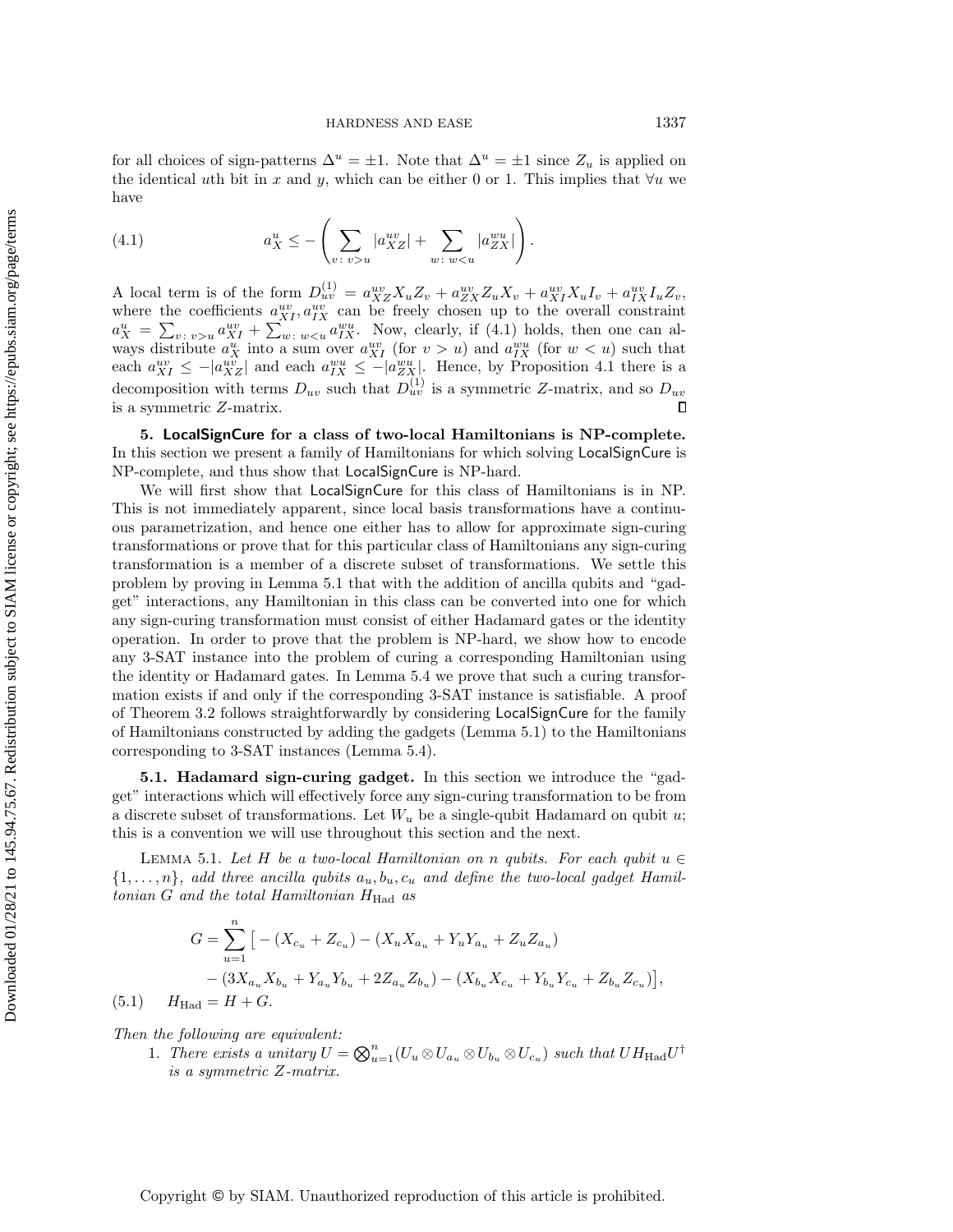1338 KLASSEN ET AL.

2. There exists  $x \in \{ 0, 1\}^n$  such that  $\mathsf{W}(x)^\dagger H \mathsf{W}(x)$  is a symmetric Z-matrix, where  $\mathsf{W}(x) = \bigotimes_{u=1}^n \tilde{W}_u^{x_u}.$ 

*Proof.* First we prove  $2 \rightarrow 1$ . If there exists  $x \in \{ 0, 1\}^n$  such that  $W(x)HW(x)^\dagger$  is a symmetric Z-matrix, then it is easy to check that  $UH_{\text{Had}}U^{\dagger}$  is a symmetric Z-matrix with

$$
U=\bigotimes_{u=1}^n (W_u\otimes W_{a_u}\otimes W_{b_u}\otimes W_{c_u})^{x_u}.
$$

To prove the other direction, we will show that if 1 holds, each of the single-qubit unitaries  $U_\alpha$   $(\alpha \in \bigcup_{u=1}^n \{u, a_u, b_u, c_u\})$  must be from the discrete set  $\{I, W, X, XW\}$ . This fact will suffice by the following reasoning. First note that conjugating by local X matrices permutes the off-diagonal matrix entries of the Hamiltonian among them-selves [\[27\]](#page-31-1). So if  $UH_{\text{Had}}U^{\dagger}$  is a symmetric Z-matrix and  $U_{\alpha} \in \{I, W, X, XW\}$ , then  $\bar U H_{\rm Had} \bar U^{\dagger}$  is also a symmetric Z-matrix, where  $\bar U= \bigotimes_{\alpha} \bar U_{\alpha}$  and

$$
\bar{U}_{\alpha} = \begin{cases} I, & U_{\alpha} = I \text{ or } X, \\ W, & U_{\alpha} = W \text{ or } XW, \end{cases}
$$

since  $U H_{\text{Had}} U^{\dagger}$  and  $\bar{U} H_{\text{Had}} \bar{U}^{\dagger}$  are related by conjugation by local X matrices. Using the fact that the partial trace of a symmetric Z-matrix is also a symmetric Z-matrix, and noting that by tracing out the ancilla qubits of  $\bar U H_{\text{Had}} \bar U^{\dagger}$  we get  $\bar U H \bar U^{\dagger}$ , we conclude that if  $\bar{U}H_{\text{Had}}\bar{U}^{\dagger}$  is a symmetric Z-matrix, then so is  $\bar{U}H\bar{U}^{\dagger}$ , and  $\bar{U}=\mathsf{W}(x)$ for some x.

We now proceed with proving that  $U_\alpha \in \{ I, W, X, XW\}$  given item 1 of Lemma [5.1.](#page-6-2) Here we make use of the picture of orthogonal rotations on  $\beta$  matrices, as mentioned in Proposition [4.2.](#page-4-3) For a given  $u$  we note that there are no one-local terms involving qubits  $a_u$  and  $b_u$ , and that the matrix  $\beta_{a_u b_u}$  is diagonal and has 3 distinct nonzero singular values. In the absence of one-local terms, it follows directly from Proposition [4.1](#page-4-2) that  $\beta_{a_n b_n}$  has to remain diagonal for  $H_{\text{Had}}$  to be a symmetric Z-matrix. Therefore, the only possible transformations are signed permutations (of the Paulis) on qubits  $a_u$  and  $b_u$  with the permutations being the same to maintain the diagonality of  $\beta_{a_u b_u}$ . This implies that there exists a single-qubit Clifford transformation C (corresponding to the permutation) and Pauli matrices  $P_{a_u}$  and  $P_{b_u}$  such that  $U_{a_u} = P_{a_u} \mathsf{C}$  and  $U_{b_u} = P_{b_u} \mathsf{C}.$ 

We now consider the interaction between qubits u and  $a_u$ . For the overall Hamiltonian to be real, the coefficients of  $X_u Y_{a_u}, Y_u X_{a_u}, Z_u Y_{a_u}, Y_u Z_{a_u}$  must all be zero. Since there are no one-local terms acting on qubit  $a_u$ , the coefficient of  $Z_u X_{a_u}$  must also be zero and so the rotated matrix  $\beta'_{ua_u}$  must have zeros in the following positions:

$$
\beta'_{ua_u} = O_u^{\mathsf{T}} \beta_{ua_u} O_{a_u} = \begin{pmatrix} * & 0 & * \\ 0 & * & 0 \\ 0 & 0 & * \end{pmatrix}.
$$

Note that  $-\beta_{ua_u}$  is the identity matrix in [\(5.1\)](#page-6-3), so  $\beta'_{ua_u} = O_u^{\mathsf{T}} \beta_{ua_u} O_{a_u} = -O_u^{\mathsf{T}} O_{a_u}$ is an orthogonal matrix. The only orthogonal matrix with zeros in these positions is a diagonal matrix (with  $\pm 1$  on the diagonal). Therefore  $O_u$  must equal  $O_{a_u}$  up to signs; that is,  $U_u = PU_{a_u}$  for some Pauli P.

Since the matrix  $\beta_{b_u c_u}$  is identical to  $\beta_{u a_u}$  and also there are no one-local terms acting on qubit  $b_u$ , an identical argument shows that any curing transformation  $U_{b_u}$ and  $U_{c_u}$  must satisfy  $U_{b_u} = PU_{c_u}$  for some Pauli matrix P. Thus  $\forall \alpha \in \{u, a_u, b_u, c_u\}$ ,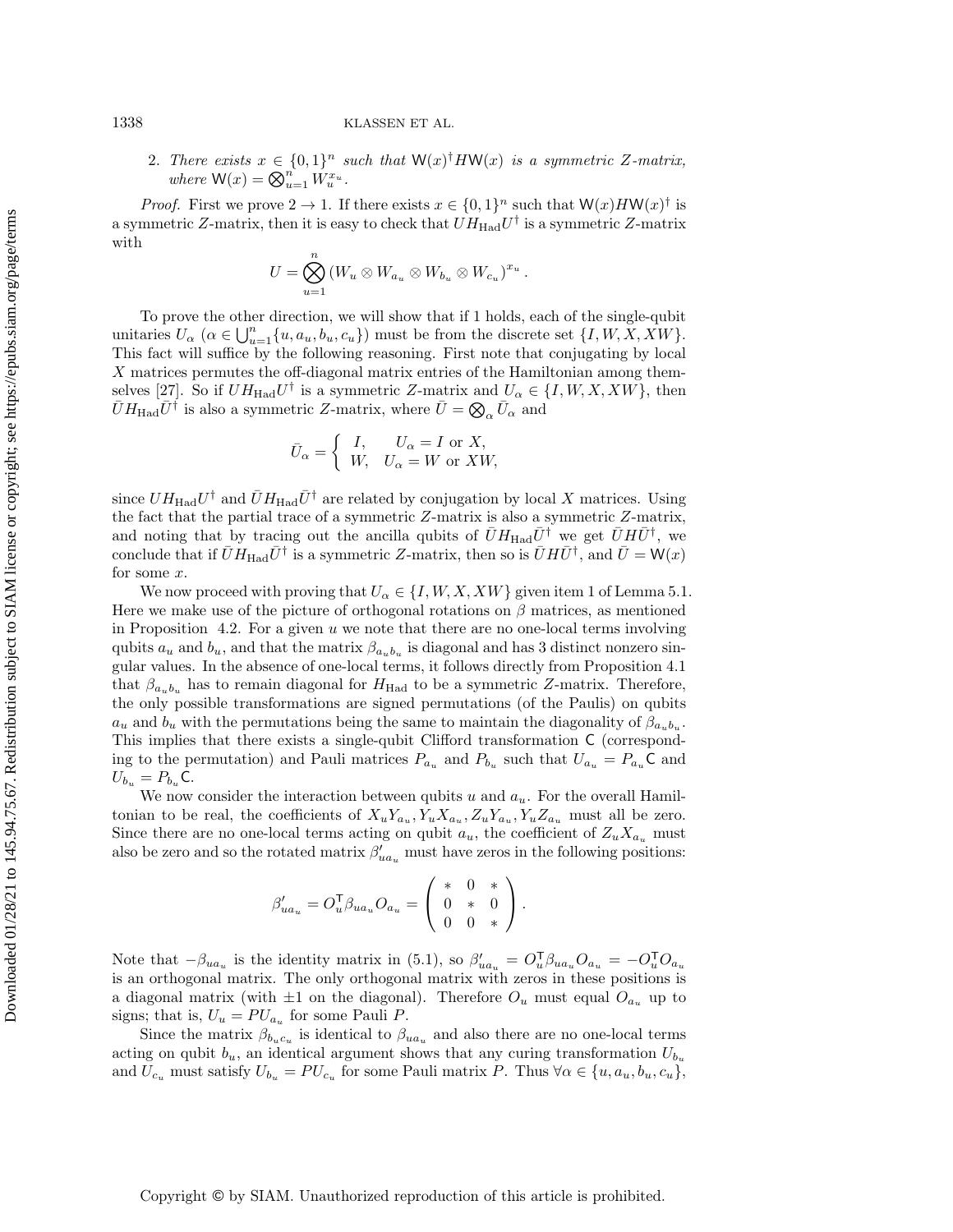we have  $U_\alpha = P_\alpha C$  for some Pauli matrix  $P_\alpha$  and a single-qubit Clifford transformation C.

Due to the one-local terms  $-(X_{c_u} + Z_{c_u})$ , if C maps  $X \rightarrow Y$  or  $Z \rightarrow Y$ , the Hamiltonian will have imaginary matrix entries and so, up to multiplication by a Pauli, C must be I or W. Incorporating any such Pauli into  $P_{c_u}$ , we may assume w.l.o.g. that  $C \in \{ I, W \}$ . Furthermore, if  $P_{c_u}$  is Y or Z, there will be a positive  $+X_{c_u}$  term, so  $P_{c_u} \in \{I, X\}$ . Finally, if any of the other  $P_\alpha$  are Y or Z, there will be a positive  $+X \otimes X$  term, and so  $\forall \alpha$  we must have  $P_\alpha \in \{I, X\}$ , and so  $U_\alpha = P_\alpha \mathsf{C} \in \{I, W, X, XW\}$ .  $U_\alpha = P_\alpha C \in \{ I, W, X, XW\}$ .

The following Lemma was proved in [\[24,](#page-30-15) [27\]](#page-31-1) by formulating an efficient strategy which finds a two-local termwise-stoquastic decomposition which is equivalent to H being a symmetric Z-matrix by Proposition [4.3.](#page-5-0)[1](#page-8-0)

<span id="page-8-2"></span>LEMMA 5.2 (see [\[24\]](#page-30-15)). Given a two-local Hamiltonian H on n qubits, one can decide whether  $H$  is a symmetric Z-matrix in the given basis in a number of steps polynomial in n.

Corollary [5.3](#page-8-1) now follows immediately from Lemmas [5.1](#page-6-2) and [5.2,](#page-8-2) because the string  $(x_1, \ldots, x_n)$  is an efficiently checkable witness in the case that  $H_{\text{Had}}$  is signcurable by a local unitary transformation.

<span id="page-8-1"></span>COROLLARY 5.3. If H is a two-local Hamiltonian, then for Hamiltonians  $H_{\text{Had}}$ of the form in  $(5.1)$ , LocalSignCure is in NP.

5.2. LocalSignCure is NP-hard. Now we will show how to reduce 3-SAT to LocalSignCure and hence show that LocalSignCure is NP-hard. At the heart of the construction is a Hamiltonian  $H_{OR}$  which acts on four qubits labeled  $d, 1, 2, 3$ :

(5.2) 
$$
H_{\text{OR}} = -(X_d + Z_d + I) \otimes (Z_1 + Z_2 + Z_3 + 2I).
$$

 $\bigotimes_{j\in \{d,1,2,3\}} W_j^{x_j}$ . Note that  $-(X_d + Z_d + I)$  has nonpositive matrix entries and is Thanks to Lemma [5.1](#page-6-2) it suffices to consider a local basis change of the form  $W(x)$  = invariant under conjugation by  $W_d$ . Therefore  $\mathsf{W}(x)H_{\text{OR}}\mathsf{W}(x)^\dagger$  is a symmetric Zmatrix if and only if the bit string  $x$  is such that all the matrix entries of

$$
W_1^{x_1}Z_1W_1^{x_1} + W_2^{x_2}Z_2W_2^{x_2} + W_3^{x_3}Z_3W_3^{x_3} + 2I
$$

are nonnegative. Recalling that  $WZW = X$ , one can see that for any x, all the off-diagonal matrix entries are nonnegative. In addition, the diagonal entries are nonnegative unless  $(x_1, x_2, x_3) = (0, 0, 0)$ . Therefore  $\mathsf{W}(x)H_{\text{OR}}\mathsf{W}(x)$ <sup>†</sup> is a symmetric Z-matrix if and only if  $x_1 \vee x_2 \vee x_3$  evaluates to true.

Let  $C$  be a 3-SAT Boolean formula of the form

$$
C = \bigwedge_{k=1}^{m} C_k = \bigwedge_{k=1}^{m} (c_{k,1} \vee c_{k,2} \vee c_{k,3}),
$$

with m clauses and n variables, where each  $c_{k,j}$  is equal to  $x_i$  or  $\bar{x}_i$  for some  $i \in$  $\{ 1, \ldots, n\}$ .

<span id="page-8-0"></span><sup>&</sup>lt;sup>1</sup>More generally, one can note that it is easy to decide whether a k-local Hamiltonian is k-local termwise-stoquastic, as this is a linear programming problem. This can be seen by noting that the number of parameters needed to specify a local decomposition is polynomially dependent on the number of qubits, and the number of conditions to test on each term is dependent on the locality of the term. Furthermore, all of the conditions are linear [\[27,](#page-31-1) [22\]](#page-30-23).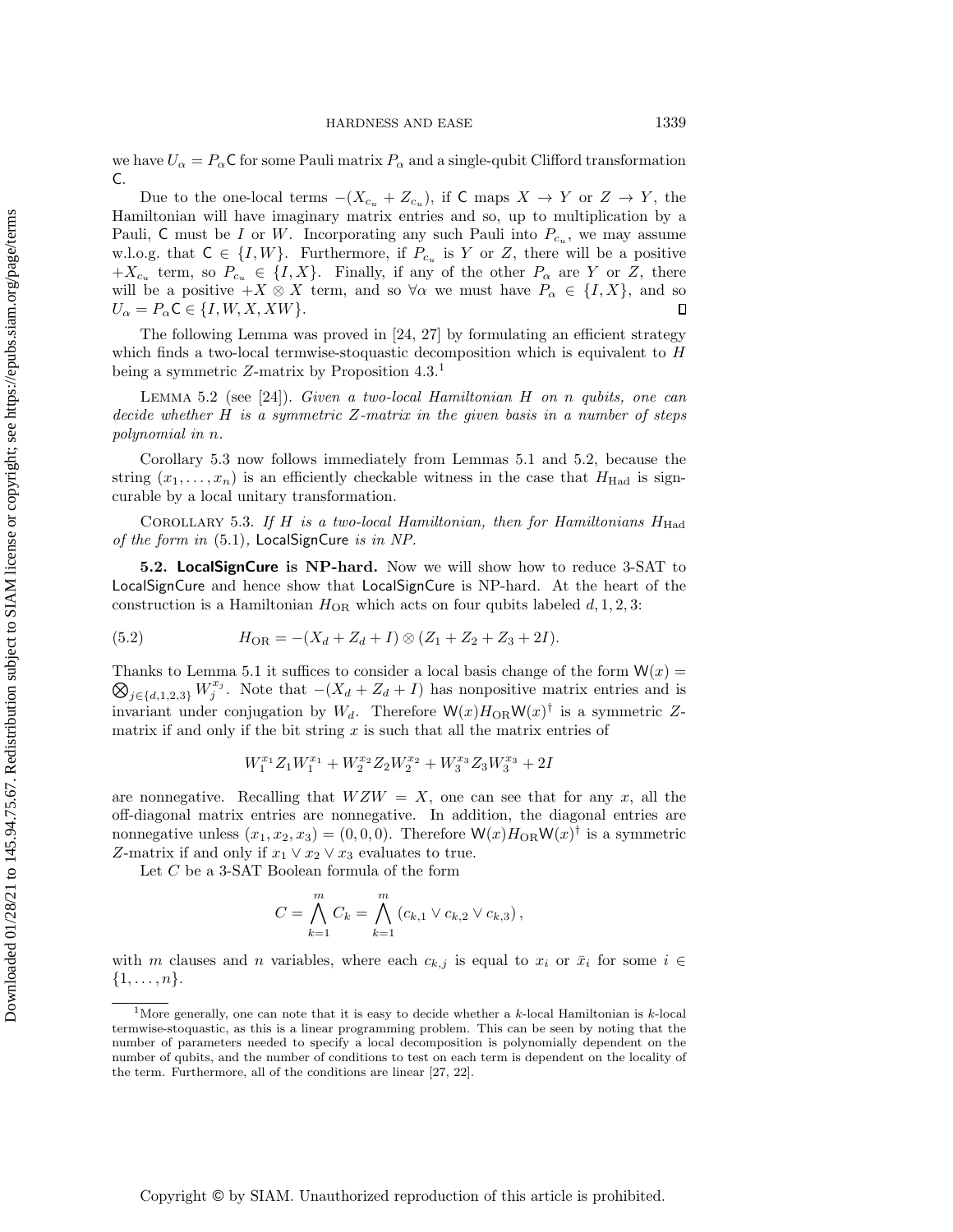<span id="page-9-2"></span>

FIG. 1. An encoding of a 3-SAT Boolean formula  $C$ , with two clauses and five variables, into a Hamiltonian  $H_C$  as prescribed by [\(5.3\)](#page-9-1).

Let  $H_C$  be the Hamiltonian on  $m + n$  qubits (labeled  $\{ 1, \ldots, n\} \cup \{ d_1, \ldots, d_m \}$ ) defined by

<span id="page-9-1"></span>
$$
(5.3) \quad H_C = \sum_{k=1}^m H_k = \sum_{k=1}^m -(X_{d_k} + Z_{d_k} + I) \otimes (S(c_{k,1}) + S(c_{k,2}) + S(c_{k,3}) + 2I),
$$

where

$$
S(c) = \begin{cases} Z_i & \text{if } c = x_i \text{ for some } i, \\ X_i & \text{if } c = \overline{x_i} \text{ for some } i. \end{cases}
$$

An instance of such a Hamiltonian is illustrated in Figure [1.](#page-9-2) For  $x \in \{ 0, 1\}^n$  and  $y \in \{ 0, 1\}^m$ , define

$$
\mathsf{W}(x,y)=\left(\bigotimes_{i=1}^n W_i^{x_i}\right)\otimes\left(\bigotimes_{j=1}^m W_{d_j}^{y_j}\right).
$$

<span id="page-9-0"></span>LEMMA 5.4. Let C be a 3-SAT Boolean formula, let  $H_C$  be the corresponding Hamiltonian defined in [\(5.3\)](#page-9-1), and let  $x \in \{ 0, 1\}^n$ .  $C(x)$  evaluates to true if and only if  $\forall y \in \{0, 1\}^m$ ,  $\mathsf{W}(x, y)H_C\mathsf{W}(x, y)^\dagger$  is a symmetric Z-matrix.

*Proof.* Note that  $(X_{a_k} + Z_{a_k} + I)$  is invariant under conjugation by  $W_{d_k}$ , so the choice of y leaves  $H_C$  unchanged. Furthermore  $(X_{a_k} + Z_{a_k} + I)$  has nonnegative matrix entries (with some positive off-diagonal matrix entries). Therefore  $\mathsf{W}(x, y)H_k\mathsf{W}(x, y)^\dagger$ is a symmetric Z-matrix if and only if all the matrix entries of

<span id="page-9-3"></span>(5.4) 
$$
W(x,y)(S(c_{k,1})+S(c_{k,2})+S(c_{k,3})+2I)W(x,y)^{\dagger}
$$

are nonnegative. As discussed above,  $S(c)$  has been defined so that the matrix entries of [\(5.4\)](#page-9-3) are nonnegative exactly when  $(c_{k,1} \vee c_{k,2} \vee c_{k,3})$  is true.

Since each  $H_k$  is the only interaction acting on qubit  $d_k$ , and  $H_k$  can only fail to be a symmetric Z-matrix due to terms which act nontrivially on  $d_k$ , it follows that  $W(x, y)H_kW(x, y)$ <sup>†</sup> must be a symmetric Z-matrix for all k in order for  $\mathsf{W}(x,y)H_C\mathsf{W}(x,y)^\dagger$  to be a symmetric Z-matrix. Since  $C = \bigwedge_{k=1}^m C_k$ , this happens exactly when  $C(x)$  is true.

This leads to the main result of this section.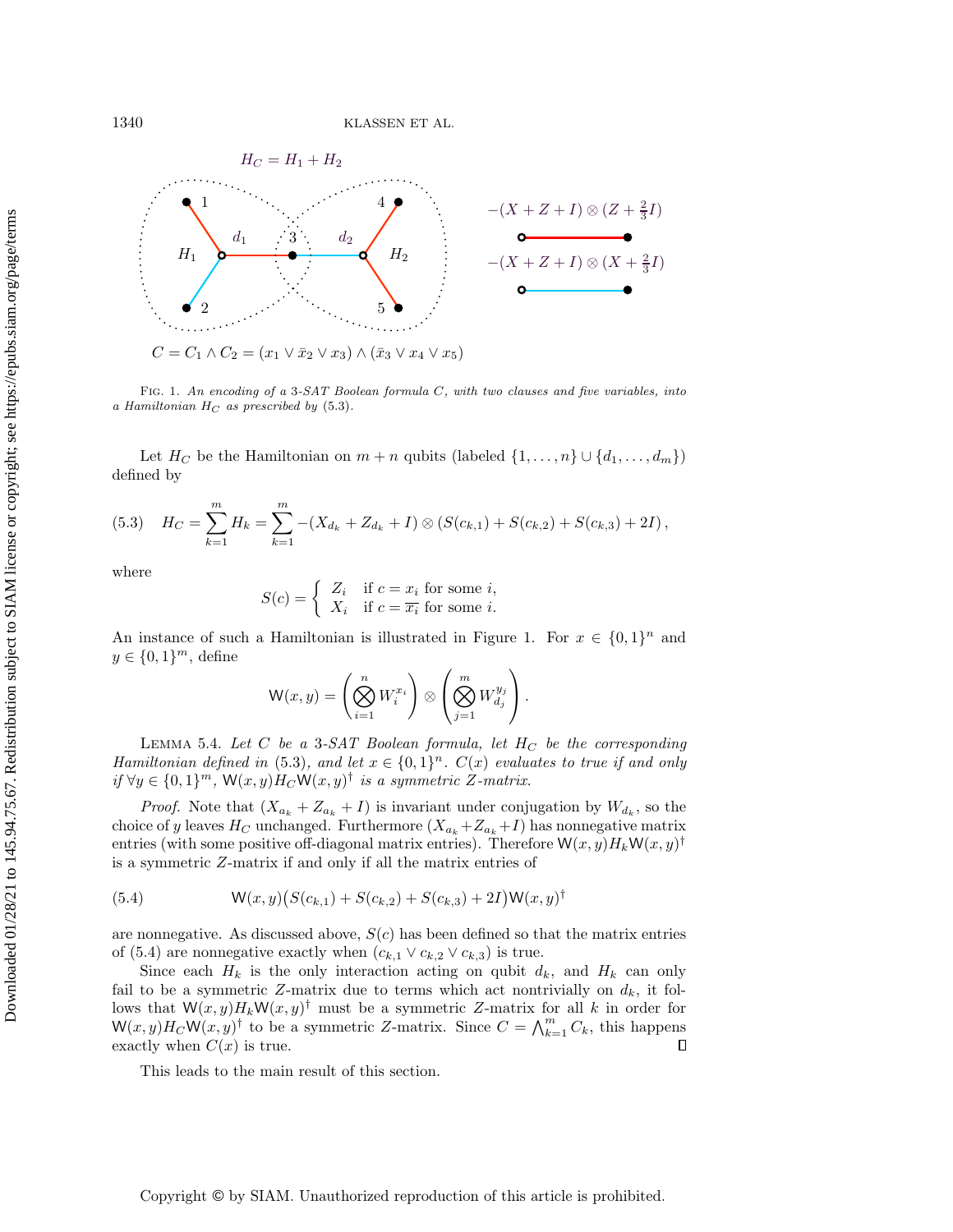Corollary 5.5. There exists a class of two-local Hamiltonians for which Local-SignCure is NP-complete.

*Proof.* For any 3-SAT formula C, we construct the two-local Hamiltonian  $H_{C,Had}$ by adding the gadget interactions  $G$  of [\(5.1\)](#page-6-3) for each qubit in the Hamiltonian  $H_C$ in [\(5.3\)](#page-9-1). Using Lemmas [5.1](#page-6-2) and [5.4,](#page-9-0) we conclude that satisfying a family of 3-SAT formulae C is equivalent to LocalSignCure for the corresponding family of  $H_{C,\text{Had}}$ Hamiltonians, from which we conclude that LocalSignCure is NP-hard. The inclusion of LocalSignCure for  $H_{C,\text{Had}}$  in NP follows from Corollary [5.3.](#page-8-1)  $\Box$ 

Let us briefly comment on the question of how hard determining the ground state energy of  $H_{C,Had}$  may be. We observe that the qubits  $d_i$  and the triples of ancilla qubits  $a_u, b_u, c_u$  for each u only couple to the n qubits on which the clauses act. In particular, if we would fix the state of these ancillary qubits to  $\psi$ , then the resulting Hamiltonian  $\langle \psi | H_{C,Had} | \psi \rangle$  acting only on the clause qubits would be purely one-local. It is, however, not a priori clear that the minimal energy is obtained when the state  $\psi$ is a product state; if this were the case, then the ground state energy problem would be in NP as a prover could provide a description of this product state. However, even the problem of finding such a product ground state is not guaranteed to have an obvious polynomial-time classical algorithm. It would be worthwhile to investigate this further.

### <span id="page-10-0"></span>6. An efficient algorithm for LocalSignCure for exactly two-local Hamiltonians.

6.1. Preliminaries. In this section we prove Theorem [3.3](#page-4-1) by presenting an efficient algorithm for solving  $LocalSignCure$  when  $H$  is an exactly two-local Hamiltonian.

We represent an exactly two-local Hamiltonian by a graph G with matrix-weighted edges. Each qubit in the Hamiltonian corresponds to a vertex in the graph, and each edge corresponds to a term  $H_{uv} \neq 0$ . Every edge is weighted by the  $3 \times 3$  real matrix  $\beta_{uv}$  associated with  $H_{uv}$ , as discussed in Proposition [4.2.](#page-4-3)

In this picture, LocalSignCure reduces to the following problem. Consider a graph  $G = (V, E)$  with n vertices in V and a set of directed matrix-weighted edges E. Each edge  $(u, v)$  with direction  $u \to v$  is weighted by a  $3 \times 3$  real matrix  $\beta_{uv}$ , and we define  $\beta_{vu} = \beta_{uv}^T$ . Given G, find a set of  $SO(3)$  rotations  $\{O_u\}_{u=1}^n$  which have the action  $O_u^{\mathsf{T}} \beta_{uv} O_v = \Sigma_{uv} \forall \beta_{uv}$ , such that for all edges  $(u, v)$ ,

<span id="page-10-2"></span>(6.1) 
$$
\sum_{uv} \text{ is a diagonal matrix,}
$$

<span id="page-10-3"></span>(6.2) 
$$
|(\Sigma_{uv})_{11}| \ge |(\Sigma_{uv})_{22}| \quad \forall \beta_{uv},
$$

$$
(6.3) \t\t\t (\Sigma_{uv})_{11} \leq 0 \quad \forall \beta_{uv}.
$$

Otherwise prove that no such set exists.

Note that we have rephrased the conditions in Proposition [4.1](#page-4-2) according to the labeling  $X \rightarrow 1, Y \rightarrow 2, Z \rightarrow 3$ . One can argue (see [\[24\]](#page-30-15)) that if there exist  $O(3)$ rotations that perform this task, then one can easily construct a set of  $SO(3)$  rotations that do the same. Therefore any orthogonal rotations will suffice.

<span id="page-10-1"></span> $2$ The purpose of the direction is merely to allow the matrix weight to be well defined. Throughout the text we will ignore the directedness of the graph and treat the edge as though it is weighted by  $\beta_{uv}$  or  $\beta_{vu}$ , depending on our purpose.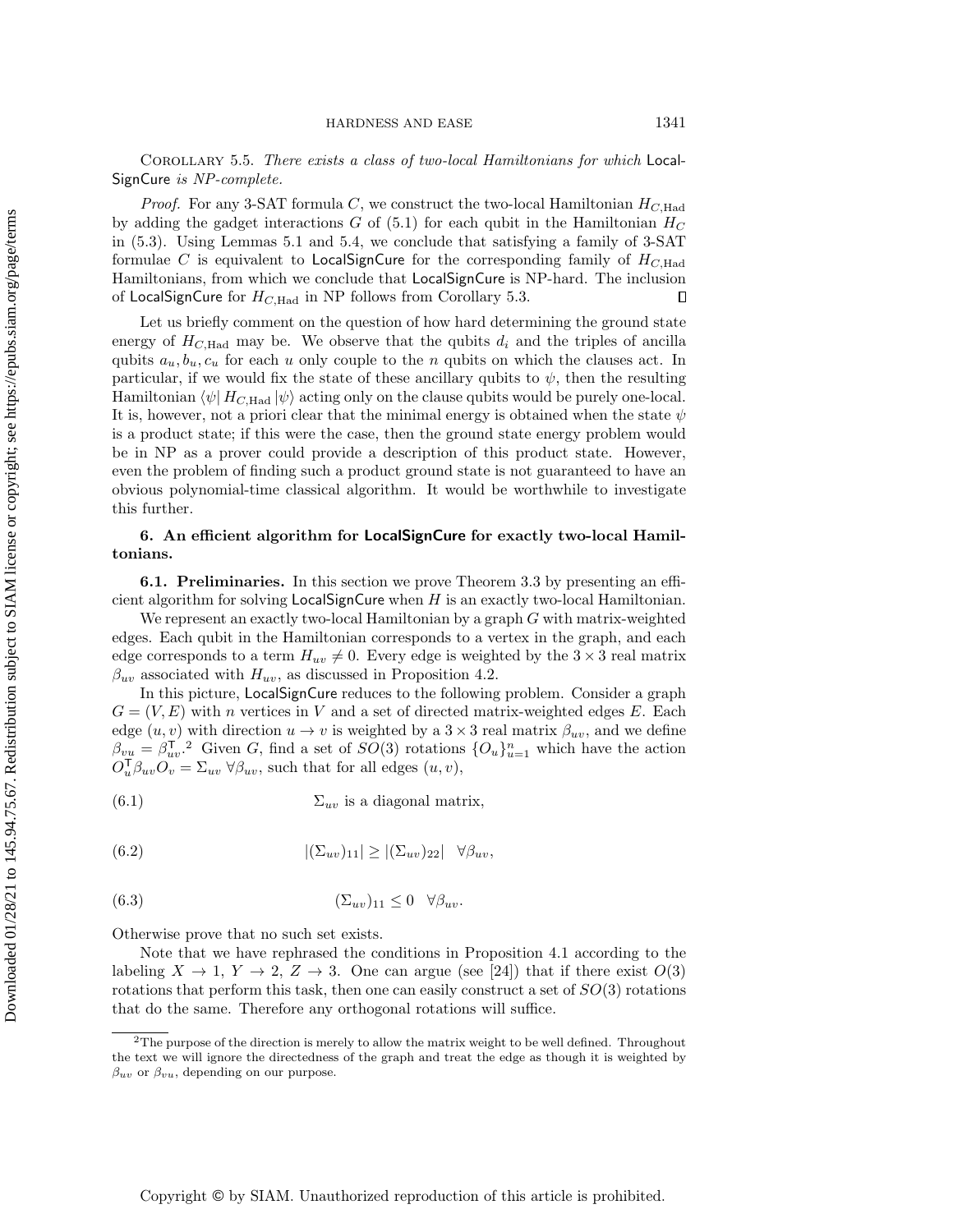If all matrices  $\beta_{uv}$  are diagonal, then the XYZ-algorithm in Theorem [2.2](#page-3-1) can be applied. Naively, our problem could then be reduced to the question, Is there a set of rotations  $\{O_u\}$  that has the action  $O_u^{\mathsf{T}} \beta_{uv} O_v = \Sigma_{uv} \ \forall \beta_{uv}$ , such that condition [\(6.1\)](#page-10-2) is satisfied, and what are those rotations? If this problem is efficiently solved, one may incorporate the algorithm for finding the set of rotations as a subroutine of the XYZ-algorithm and solve the entire problem. However, we show in Appendix [D](#page-29-0) that deciding the existence of such a set of rotations on  $\beta_{uv}$  such that condition [\(6.1\)](#page-10-2) is satisfied is an NP-hard problem.

Thus a different approach must be taken; namely, we focus on condition [\(6.2\)](#page-10-3) in order to prune the set of solutions which needs to be considered. More concretely, we will present an algorithm which solves the following problem.

<span id="page-11-2"></span>PROBLEM 1 (No-Lone-YY and diagonal). Is there a set of orthogonal rotations  $\{ O_u \in O(3)\}$  that have the action  $O_u^{\mathsf{T}} \beta_{uv} O_v = \Sigma_{uv} \ \forall \beta_{uv},$  such that

- <span id="page-11-0"></span>(6.4)  $\Sigma_{uv}$  is a diagonal matrix,
- <span id="page-11-1"></span>(6.5)  $(\Sigma_{uv})_{22} = 0, \quad \forall \beta_{uv}$  for which Rank  $(\beta_{uv}) = 1?$

If yes, what is that set? Note here that condition  $(6.4)$  is identical to condition  $(6.1)$ , and condition [\(6.5\)](#page-11-1) is precisely condition [\(6.2\)](#page-10-3) restricted to rank-1 matrices.

Note that an efficient algorithm for this problem can be incorporated into the XYZ-algorithm to produce an efficient algorithm for LocalSignCure for exactly twolocal Hamiltonians, thus directly proving Theorem [3.3.](#page-4-1) More precisely, a solution to this problem prescribes a transformation of our Hamiltonian into an XYZ-Heisenberg Hamiltonian, in which case the XYZ-algorithm can be used to decide if the Hamiltonian can be rotated into a symmetric Z-matrix by single-qubit unitary transformations. Furthermore, if no solution exists to this problem, then rotating the Hamiltonian into a symmetric Z-matrix by single-qubit transformations is impossible, since both of the above conditions are necessary conditions.

An orthogonal transformation  $O_u$  can be written as  $O_u = (e_u^1, e_u^2, e_y^u)$ , where the  $e_u^i$  are three real orthonormal column vectors. We can thus view selecting  $O_u$  as selecting a basis  $b_u = (e_u^1, e_u^2, e_u^3)$  at vertex u.

DEFINITION 6.1 (No-Lone-YY basis). Given a matrix-weighted graph G with weights  $\beta_{uv}$ , an ordered assignment of basis vectors  $b_u = (e_1^u, e_2^u, e_3^u)$  to each vertex in the graph is called a No-Lone-YY basis (NLY basis)  $B = \{ b_u \}$ , when  $e_i^v$  is a right singular vector of  $\beta_{uv}$  with corresponding left singular vector equal to  $\pm e_i^u$ , i.e.,

<span id="page-11-3"></span>(6.6) 
$$
\forall u, v, i: \ \beta_{uv} e_i^v = \pm \sigma e_i^u, \ \ \beta_{uv}^\mathsf{T} e_i^u = \pm \sigma e_i^v,
$$

and for all rank-1 matrices  $\beta_{uv}$ ,

<span id="page-11-4"></span>(6.7) 
$$
\beta_{uv} e_2^v = 0, \ \beta_{uv}^\mathsf{T} e_2^u = 0.
$$

It is not hard to see that solving Problem [1](#page-11-2) is equivalent to finding an NLY basis, or showing that none exists.

It is important to note that if we flip the signs on our basis elements, this will have no bearing on the problem. We formally define this equivalence under sign flips as follows.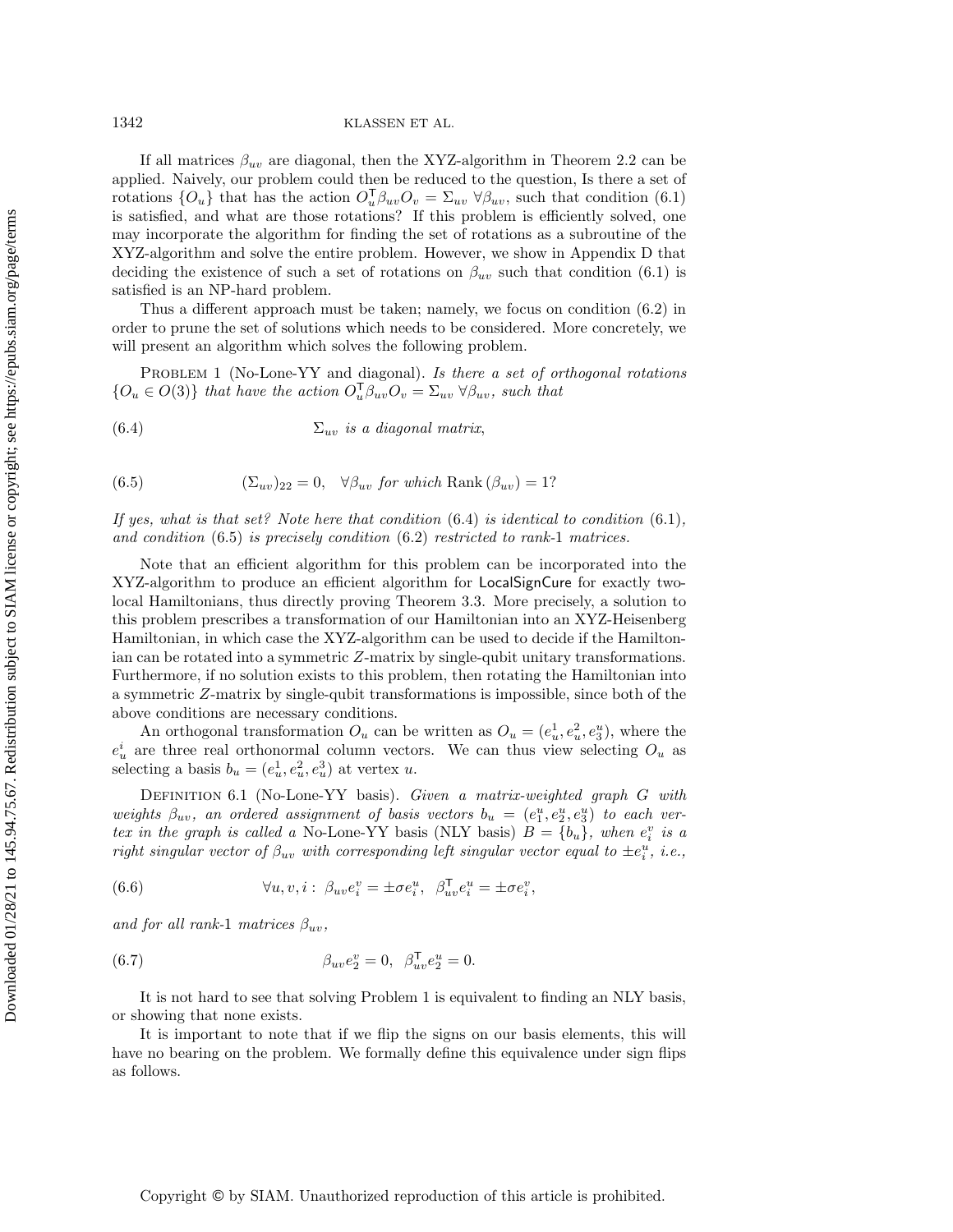DEFINITION 6.2. Two ordered bases  $b_u$  and  $b'_u$  are equivalent modulo signs:

$$
b_u = b'_u \enskip modulo \enskip signs
$$

if  $b_u = (e_1^u, e_2^u, e_3^u)$ , and  $b_u' = (\delta_1^u e_1^u, \delta_2^u e_2^u, \delta_3^u e_3^u)$  with  $\delta_i^u \in \{+1, -1\}$ .

Thus throughout the text we will often talk about a basis modulo signs, meaning a basis choice where the signs have not been specified. The premise is that the choice of signs is irrelevant for the purposes of the problem. This will prove to be a useful fact in the proofs of Lemma [6.13](#page-19-0) and Theorem [6.14.](#page-23-0)

A final comment on notation. In the next two subsections we will make use of sets of subspaces of  $\mathbb{R}^3$ . We wish to hold onto the notion that these are sets of subspaces, but make use of natural set notation in terms of the elements of the subspaces. Consequently, for ease of exposition, we will abuse notation in the following ways. We denote a set of subspaces by  $\mathbb{S} = \{ S_i | S_i \subseteq \mathbb{R}^3 \}$ . We denote the entrywise intersection of sets of subspaces by

$$
\mathbb{S}_1\cap\mathbb{S}_2:=\{S_i\cap S_j|S_i\in\mathbb{S}_1\ ,S_j\in\mathbb{S}_2\}.
$$

We denote the span of the union of the subspaces by

$$
\mathrm{span}(\mathbb{S}) := \mathrm{span}\left(\bigcup_{S_i \in \mathbb{S}} S_i\right).
$$

We say a set of vectors  $b = {\{ \nu | \nu \in \Bbb R^3\}}$  is in a set of subspaces S, with the notation  $b \subseteq \mathbb{S}$ , if every vector in b belongs to a subspace in  $\mathbb{S}$ . Furthermore, we say a set of subspaces  $\mathbb S_1$  is contained in another set of subspaces  $\mathbb S_2$ , with the notation  $\mathbb S_1 \subseteq \mathbb S_2$ , if every subspace in  $\mathbb{S}_1$  is contained in a subspace in  $\mathbb{S}_2$ . The reason these two notations coincide is because it can be helpful for our purposes to conceptualize the vectors in  $b$ as one-dimensional subspaces, since we do not care about the sign of the vector. We denote the transformation on each of the subspaces by an orthogonal rotation  $O$  as

$$
O\mathbb{S}:=\{OS_i|S_i\in\mathbb{S}\}.
$$

6.2. XOR-SAT. In the next two subsections we will make repeated use of a subroutine for solving the 2-XOR-SAT problem. XOR-SAT is a Boolean satisfiability problem in which one has a set of Boolean variables  $\{ x_u\}$  and a set of clauses consisting of not operations and xor operations, e.g.,  $\bar{x}_u \oplus x_v$ , and one asks if there exists an assignment to the Boolean variables which satisfies all of the clauses. XOR-SAT is known to be solvable in polynomial time. 2-XOR-SAT is quite trivially solvable in time  $O(N^2)$ , where N is the number of variables: the assignment of one variable in the clause uniquely determines the assignment of the other variable in the clause. Thus one varies the assignment of one variable, and propagates that choice through the clauses (of which there are worst case  $N^2$ ), until all variables are assigned or a contradiction is found (if there are disconnected sets of variables, one does the same thing for each disconnected cluster).

<span id="page-12-0"></span>6.3. Illustrative subcase: Graphs with rank-1 edges. We begin by considering an illustrative subcase in which each edge in the graph is weighted by a rank-1 matrix (i.e., a *rank-1 edge*). The significance of rank-1 edges is that their matrix weights have a two-dimensional null space, which implies an additional freedom in the choice of basis that is not present in edges weighted by rank  $> 1$  matrices (i.e.,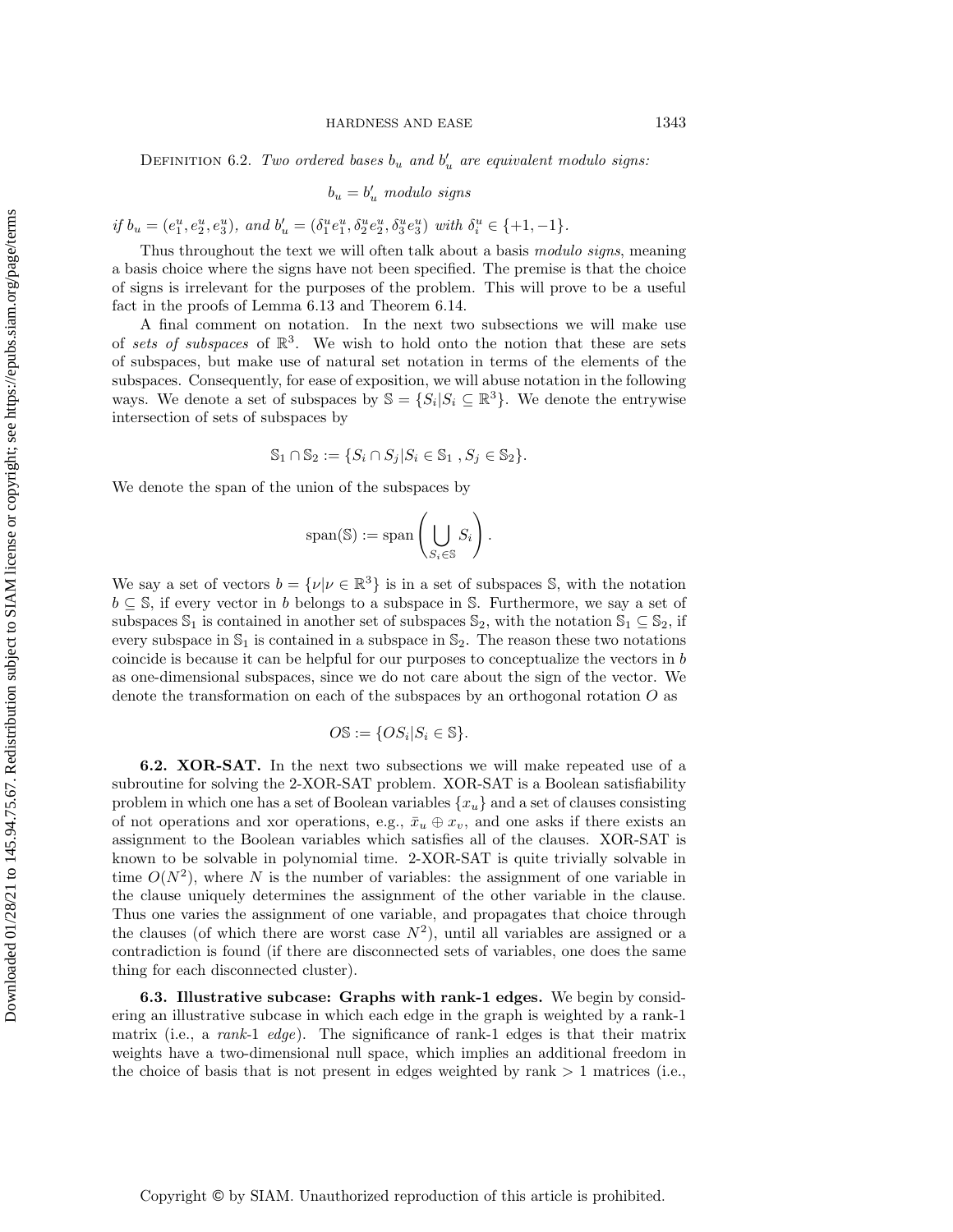$rank > 1$  edges), which have at most a one-dimensional null space. This difference will become more apparent when we consider the general case of a graph with both rank  $> 1$  and rank-1 edges.

For a graph with only rank-1 edges the algorithm for solving Problem [1](#page-11-2) breaks up into two parts. In the first part we impose some of the necessary constraints for the basis assignment to be NLY, formulating a candidate basis B. In the second part we permute the vectors of the candidate basis so that it could become an NLY basis.

DEFINITION  $6.3$  (candidate basis of a rank-1 graph). A candidate basis of a rank-1 graph is a basis assignment  $B = \{ b_u\}$  such that for every edge  $e = (u, v)$ , the basis vectors  $b_u = (e_1^u, e_2^u, e_3^u)$  are eigenvectors of  $\beta_{uv}\beta_{uv}^T$  and the basis vectors  $b_v =$  $(e_1^v, e_2^v, e_3^v)$  are eigenvectors of  $\beta_{uv}^\mathsf{T} \beta_{uv}$ .

<span id="page-13-0"></span>PROPOSITION 6.4. Given a rank-1 matrix  $\beta_{uv}$ , if the basis vectors  $b_u$  are eigenvectors of  $\beta_{uv}\beta_{uv}^T$  and the basis vectors  $b_v$  are eigenvectors of  $\beta_{uv}^T\beta_{uv}$ , then there exists a single index i such that  $\beta_{uv}^{\mathsf{T}} e_i^u \neq 0$  and a single index j such that  $\beta_{uv} e_j^v \neq 0$ . Furthermore,  $\exists \sigma \neq 0$  such that  $\beta_{uv} e_i^v = \pm \sigma e_j^u$  and  $\beta_{uv}^{\mathsf{T}} e_j^u = \pm \sigma e_i^v$ .

*Proof.* Since  $\beta_{uv}$  is rank-1 it follows that  $\beta_{uv}\beta_{uv}^T$  and  $\beta_{uv}^T\beta_{uv}$  are also rank-1. Thus only single basis vectors  $e_i^u \in b_u$  and  $e_j^v \in b_v$  will be eigenvectors with nonzero eigenvalue of  $\beta_{uv}\beta_{uv}^{\mathsf{T}}$  and  $\beta_{uv}^{\mathsf{T}}\beta_{uv}$ , respectively. Therefore  $e_i^u$  and  $e_j^v$  are the only singular vectors in  $b_u$  and  $b_v$  which have nonzero singular values for  $\beta_{uv}$ . Since the column and row spaces of  $\beta_{uv}$  are both one-dimensional, it must be the case that  $\beta_{uv} e_i^v = \pm \sigma e_j^u$  and  $\beta_{uv}^{\mathsf{T}} e_j^u = \pm \sigma e_i^v$  for some  $\sigma \neq 0$ .  $\Box$ 

Note that given a candidate basis (and the corresponding orthogonal rotations  $\{O_u\}$  the matrix  $O_u^{\mathsf{T}} \beta_{uv}O_v$  has exactly one nonzero entry but isn't necessarily diagonal. An example of a matrix of this form would be

<span id="page-13-1"></span>(6.8) 
$$
O_u^{\mathsf{T}} \beta_{uv} O_v = \begin{bmatrix} 0 & 0 & 4 \\ 0 & 0 & 0 \\ 0 & 0 & 0 \end{bmatrix}.
$$

Therefore a candidate basis is close to being an NLY basis, except the ordering of the basis vectors in  $b_u$  and  $b_v$  may not be correct. In order to remedy this, we need to permute orderings of the various  $b<sub>u</sub>$ . To help visualize this, we may consider the edge  $(u, v)$  to be labeled i on the u side, and j on the v side, where i and j are the indices specified in Proposition [6.4.](#page-13-0) For example, the matrix in [\(6.8\)](#page-13-1) would correspond to the edge in Figure [2.](#page-13-2) In this picture the candidate basis  $B$  thus specifies a bilabeled graph, i.e., a graph where every edge has two labels (denoted by different colors in the article's electronic version, and by solid and broken lines in the print version).



Fig. 2. Bilabeling of a rank-1 edge.

<span id="page-13-2"></span>DEFINITION 6.5 (basis permutation). Given a basis  $b = (e_1, e_2, e_3)$  and permutation  $\pi$ , the permuted basis  $b_u^{\pi}$  is defined as  $b_u^{\pi} := (e_{\pi^{-1}(1)}^u, e_{\pi^{-1}(2)}^u, e_{\pi^{-1}(3)}^u)$ . Given a basis assignment to every vertex  $B = \{ b_u\}$  and an assignment of permutations to every vertex  $\Pi = \{ \pi_u \}$ , the permuted basis assignment is defined as  $B^{\Pi} := \{ b_u^{\pi_u} \}.$ 

Given that the candidate basis  $B$  specifies a bilabeled graph, we can think of the action of basis permutations  $b_u \rightarrow b_u^{\pi}$  as a transformation on the labeling,  $i \rightarrow \pi (i)$ , of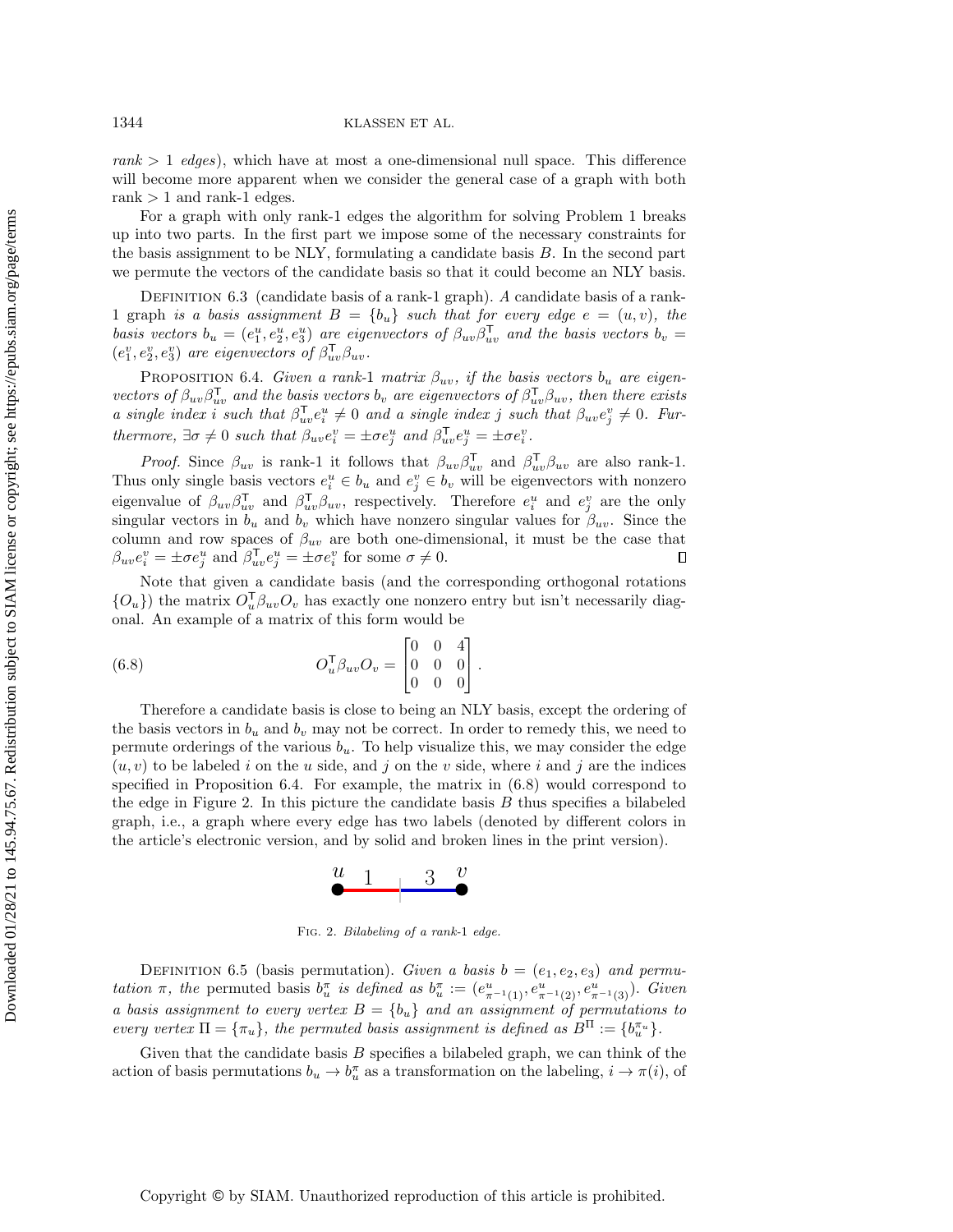<span id="page-14-0"></span>every label adjacent to  $u$ , as illustrated in Figure [3.](#page-14-0) The premise is then that the only



Fig. 3. Action of permutations on a bilabeled graph.

remaining task is to find a set of permutations  $\{ \pi_u \in S_3\}$  to apply to every vertex so that

- $\bullet$  the bilabeling is uniform on an individual edge (i.e.,  $i = j$ ), corresponding to condition [\(6.6\)](#page-11-3);
- $\bullet$  no edge is labeled by the (green/dashed) value 2, corresponding to condition [\(6.7\)](#page-11-4).

If we are unsuccessful in finding either a candidate basis  $B$  or an appropriate permutation  $\Pi$ , then we will argue that no NLY basis exists.

| <b>Algorithm 1:</b> Algorithm for finding a candidate basis of a rank-1 graph                                     |  |  |  |  |
|-------------------------------------------------------------------------------------------------------------------|--|--|--|--|
| <b>Input</b> : Graph $G = (V, E)$ , rank-1 matrix edge weights $\{\beta_{uv}\}.$                                  |  |  |  |  |
| <b>Output:</b> A candidate basis $B = \{b_u\}$ , if one exists. Otherwise False,                                  |  |  |  |  |
| indicating no candidate basis exists.                                                                             |  |  |  |  |
| 1 for $v \in V$ do                                                                                                |  |  |  |  |
| $\mathbb{S}_v = {\mathbb{R}^3}$<br>$\mathbf{2}$                                                                   |  |  |  |  |
| for $u \in V$ such that $e = (u, v) \in E$ do<br>3                                                                |  |  |  |  |
| $\mathbb{S}_{n}^{e}$ = the set of orthogonal maximal eigenspaces associated with every<br>$\overline{\mathbf{4}}$ |  |  |  |  |
| eigenvalue of $\beta_{uv}^{\mathsf{T}}\beta_{uv}$                                                                 |  |  |  |  |
| $\mathbb{S}_v = \mathbb{S}_v \cap \mathbb{S}_v^e$<br>5                                                            |  |  |  |  |
| if $span(\mathbb{S}_v) \neq \mathbb{R}^3$ then<br>6                                                               |  |  |  |  |
| return False;<br>$\overline{\mathbf{r}}$                                                                          |  |  |  |  |
| Choose orthonormal basis $b_v = (e_1^v, e_2^v, e_3^v) \subseteq \mathbb{S}_v$ .<br>8                              |  |  |  |  |
| <b>9</b> return $B = \{b_v\}$                                                                                     |  |  |  |  |

<span id="page-14-2"></span><span id="page-14-1"></span>LEMMA 6.6. Algorithm [1](#page-14-1) efficiently finds a candidate basis for a rank-1 graph, or otherwise shows that no such candidate basis exists.

*Proof.* Any vectors we choose from  $\mathbb{S}_v$  must simultaneously be eigenvectors of  $\beta_{uv}^{\mathsf{T}} \beta_{uv}$  for all edges  $e = (u, v)$  adjacent to v, since they must simultaneously belong to every  $\mathbb{S}^e_v$ . Furthermore, the spaces in  $\mathbb{S}_v$  contain all vectors that are simultaneously eigenvectors of  $\beta_{uv}^{\mathsf{T}} \beta_{uv}$  for all edges  $e = (u, v)$  adjacent to v. Therefore if  $\mathbb{S}_v$  does not span  $\mathbb{R}^3$ , then we cannot possibly choose a set of orthonormal vectors  $b_v$  which are simultaneous eigenvectors of all neighboring edges.

The number of elements in any set of eigenspaces  $\mathbb{S}^e_v$  is upper bounded by 3, corresponding to 3 orthogonal one-dimensional subspaces. The same is true for any intersection of any number of these sets. Thus computing any intersection between these sets of subspaces takes  $O(1)$  time. Therefore one may iteratively construct  $\mathbb S_v$ in time proportional to the number of edges. Thus the algorithm is efficient.  $\Box$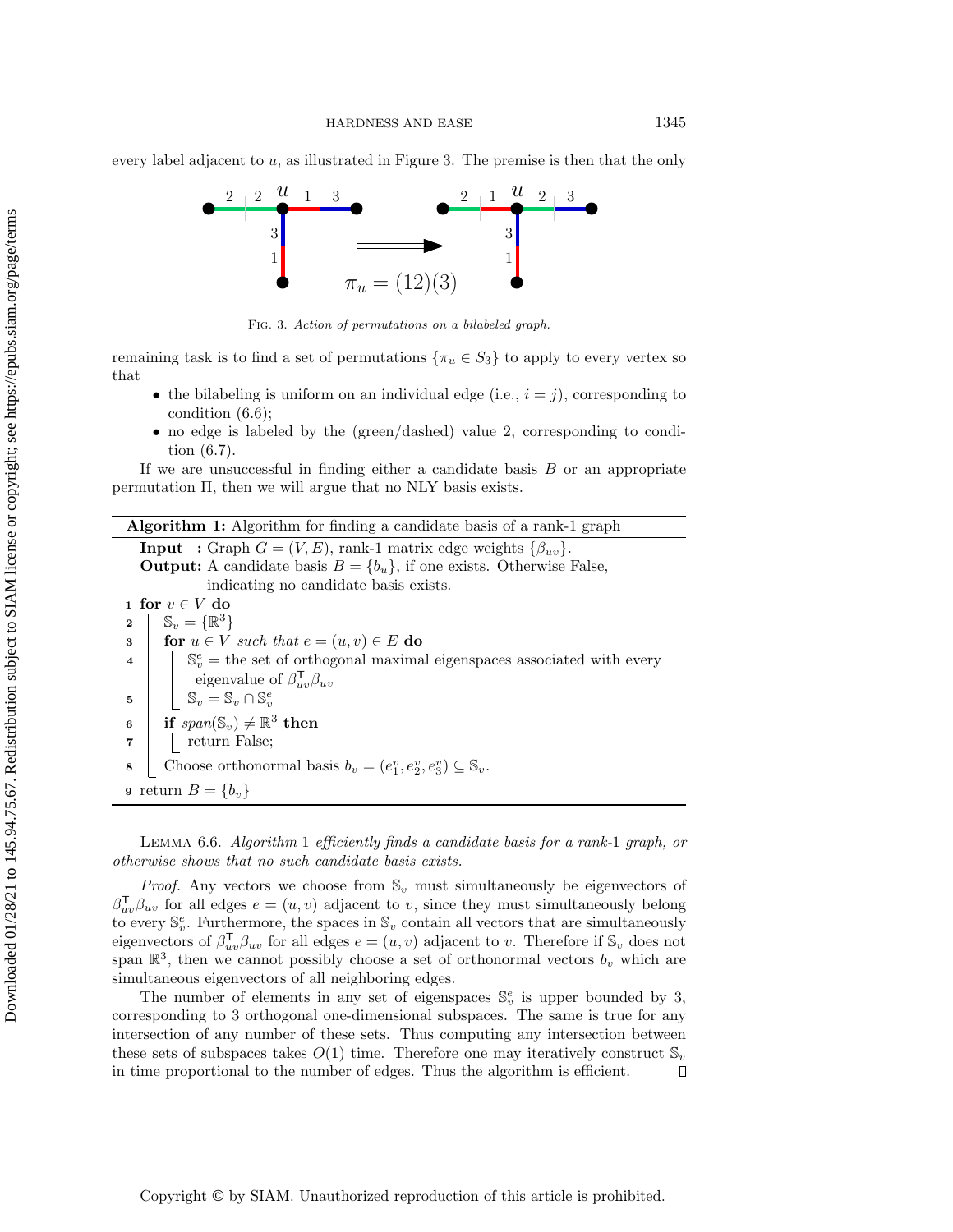1346 KLASSEN ET AL.

We now describe in words the algorithm (Algorithm [2\)](#page-16-0) for finding permutations  $\Pi$  such that  $B<sup>\Pi</sup>$  is an NLY basis. This algorithm takes a candidate basis B of a rank-1 graph and finds a set of permutations  $\Pi$  such that  $B<sup>\Pi</sup>$  is an NLY basis, or otherwise indicates that no such set of permutations exists.

For each edge  $(u, v)$ , identify the left singular vector  $e_i^u \in b_u$  and corresponding right singular vector  $e_j^v \in b_v$  which are not in the null space of  $\beta_{uv}$ , which must exist by Proposition [6.4.](#page-13-0) Label each rank-1 edge  $(u, v)$  with an ordered pair of labels  $(i, j)$ , as illustrated in Figure [2.](#page-13-2) We say that an edge  $e = (u, v)$  with labeling  $(i, j)$  connects to  $u$  with label  $i$  and connects to  $v$  with  $j$ .

If for any vertex  $v$  there are at least three edges, each connected to  $v$  by a different label, then terminate and indicate that the desired set of permutations does not exist.

If the algorithm has not terminated, then for every vertex  $v$  there exist two labels  $i$  and  $j$  such that every edge adjacent to  $v$  connects to  $v$  with one of those two labels. This holds even if every edge connects to  $v$  with the same label. Identify a pair of permutations  $\pi_v^0$  and  $\pi_v^1$  such that  $\pi_v^0(i) = 1$ ,  $\pi_v^0(j) = 3$  and  $\pi_v^1(i) = 3$ ,  $\pi_v^1(j) = 1$ .

The task now becomes assigning a binary value  $x<sub>v</sub>$  to each v so that for every edge  $(u, v)$  with label  $(i, j)$  the binary assignments satisfy

$$
\pi_u^{x_u}(i) = \pi_v^{x_v}(j).
$$

By virtue of  $\pi$  never mapping any label to the value 2, and ensuring the uniform bilabeling of each edge, such an assignment will specify an NLY basis.

This problem reduces straightforwardly to an XOR-SAT problem. Each edge  $(u, v)$  corresponds to an XOR clause:  $\bar{x}_u \oplus x_v$  if  $i = j$ , and  $x_u \oplus x_v$  if  $i \neq j$ . If there is a solution, then this specifies an NLY basis, namely,  $B^{\Pi}$  with  $\Pi = \{ \pi_u^{x_u} \}$ . If there is no solution, then the desired set of permutations does not exist.

<span id="page-15-0"></span>THEOREM 6.7. Given a graph with only rank-1 edges, one can efficiently find an NLY basis, or otherwise show that no such basis exists.

Proof. The algorithm for finding an NLY basis in this case proceeds by first finding a candidate basis B using Algorithm [1,](#page-14-1) and then finding a set of permutations  $\Pi$  such that  $B^{\Pi}$  is an NLY basis using Algorithm [2.](#page-16-0) It should be clear that the basis  $B^{\Pi}$ is an NLY basis, since for every edge  $(u, v)$  Algorithm [2](#page-16-0) has explicitly paired those two vectors in  $b_u$  and  $b_v$  not in the null space of  $\beta_{uv}$ , and ensured that they are not the second entry. Additionally, Algorithm [2](#page-16-0) is efficient, since solving 2-XOR-SAT is efficient.

If Algorithm [1](#page-14-1) fails, then by Lemma [6.6](#page-14-2) no candidate basis exists, and since any NLY basis must satisfy the conditions of being a candidate basis, no NLY basis exists. Furthermore, when given a candidate basis  $B$ , if Algorithm [2](#page-16-0) fails, then clearly no set of permutations  $\Pi$  exists such that  $B<sup>\Pi</sup>$  is an NLY basis. In one case this is because there are three edges connected to a vertex by a different label, and thus the label 2 cannot be removed by any permutation. In the other it is because there is no solution to the 2-XOR-SAT problem, which rules out all potential permutations for those vertices connected to exactly two labels, while in the case of vertices connected to exactly one label, there are other possible permutations, but they would have the same action, and are thus also ruled out.

The only nontrivial fact left to prove is that if, given a candidate basis  $B$ , Algorithm [2](#page-16-0) fails, then no NLY basis exists. Naively once could imagine that, given some alternative candidate basis, Algorithm [2](#page-16-0) might succeed. Here we prove that this cannot happen, using proof by contradiction.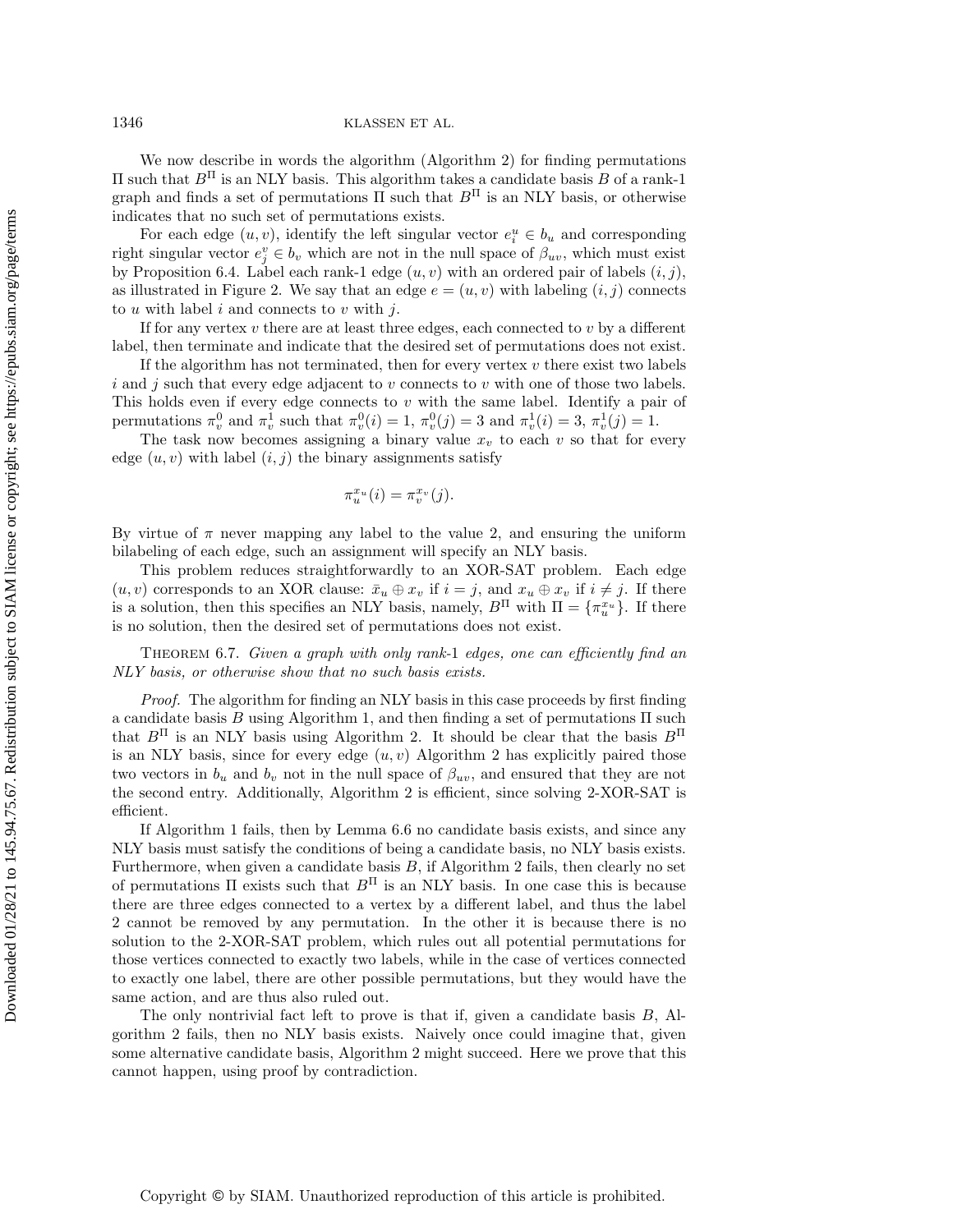<span id="page-16-0"></span>Algorithm 2: Algorithm for finding permutations  $\Pi$  such that  $B<sup>\Pi</sup>$  is an NLY basis **Input** : Graph  $G = (V, E)$ , rank-1 matrix edge weights  $\{ \beta_{uv}\}$ , candidate basis  $B = \{ b_u\}.$ **Output:** A set of permutations  $\Pi = \{ \pi_u \}$  such that  $B^{\Pi}$  is an NLY basis, if one exists. Otherwise False. 1 for  $v \in V$  do /\* Label all incident edges according to which basis vector in  $b_v$  is not in the null space of  $\beta_{uv}$ . These always exist by Proposition [6.4.](#page-13-0)  $*/$  $\begin{array}{c} \mathbf{2} \\ \mathbf{3} \end{array} \left| \begin{array}{c} L(v) = \{ \\ \textbf{for } u \in V \end{array} \right.$ 3 for  $u \in V$  such that  $e = (u, v) \in E$  do <br>4 for  $i \in \{1, 2, 3\}$  do 4 **for**  $i \in \{1, 2, 3\}$  do<br>5  $e^v_i = b_v[i]$ 5  $e_i^v = b_v[i]$  $\begin{array}{|c|c|c|}\hline \textbf{6} & \textbf{1} & \textbf{if }\beta_{uv}e^v_i\neq 0\textbf{ then} \hline \end{array}$ 7 | | |  $L(v, e) = i$ 8 | | |  $L(v) = L(v) \cup \{ i\}$ /\* If a vertex is incident on more than two different labels, then return False.  $*/$ 9 if  $|L(v)| = 3$  then<br>10 cturn False  $\mathcal{L}$ return False /\* If the algorithm has not terminated, then for every vertex  $v$  there exist at most two labels such that every edge incident on  $v$  connects to  $v$  with one of those two labels. \*/ /\* Define permutations so that all incident edge labels are mapped to either  $1$  or  $3$ .  $*$ 11 Choose permutation  $\pi_v^0$  such that  $\pi_v^0(L(v)[1]) = 1$ , and if  $|L(v)| > 1$ , then  $\pi_v^0(L(v)[2]) = 3.$ 12 Choose permutation  $\pi_v^1$  such that  $\pi_v^1(L(v)[1]) = 3$ , and if  $|L(v)| > 1$ , then  $\pi_v^1(L(v)[2]) = 1.$ /\* For each edge define a 2-XOR-SAT clause.  $*$ / 13 for  $e = (u, v) \in E$  do<br>
14 fit  $L(v, e) = L(u, e)$ if  $L(v, e) = L(u, e)$  then 15  $\begin{array}{|c|c|} \hline & C_e(x_u, x_v) = x_u \oplus x_v \ \hline \hline \end{array}$  else else 17  $\Big| \Big| \Big| C_e(x_u, x_v) = \bar{x}_u \oplus x_v$ /\* The solution to the associated 2-XOR-SAT problem specifies which permutations to apply at each vertex so that  $\pi_u^{x_u}(i) = \pi_v^{x_v}(j)$ . By virtue of  $\pi$  never mapping any label to the value 2, and ensuring the uniform bilabeling of each edge, such an assignment will specify an NLY basis.  $*/$ 18 success= 2-XOR-SAT(ref  $\{ x_v \mid \forall v \in V \} , \{ C_e \mid \forall e \in E \}$ ) <sup>19</sup> if success then 20 | return  $\Pi = \{ \pi_v^{x_v} \mid \forall v \in V \}$ <sup>21</sup> else 22 return False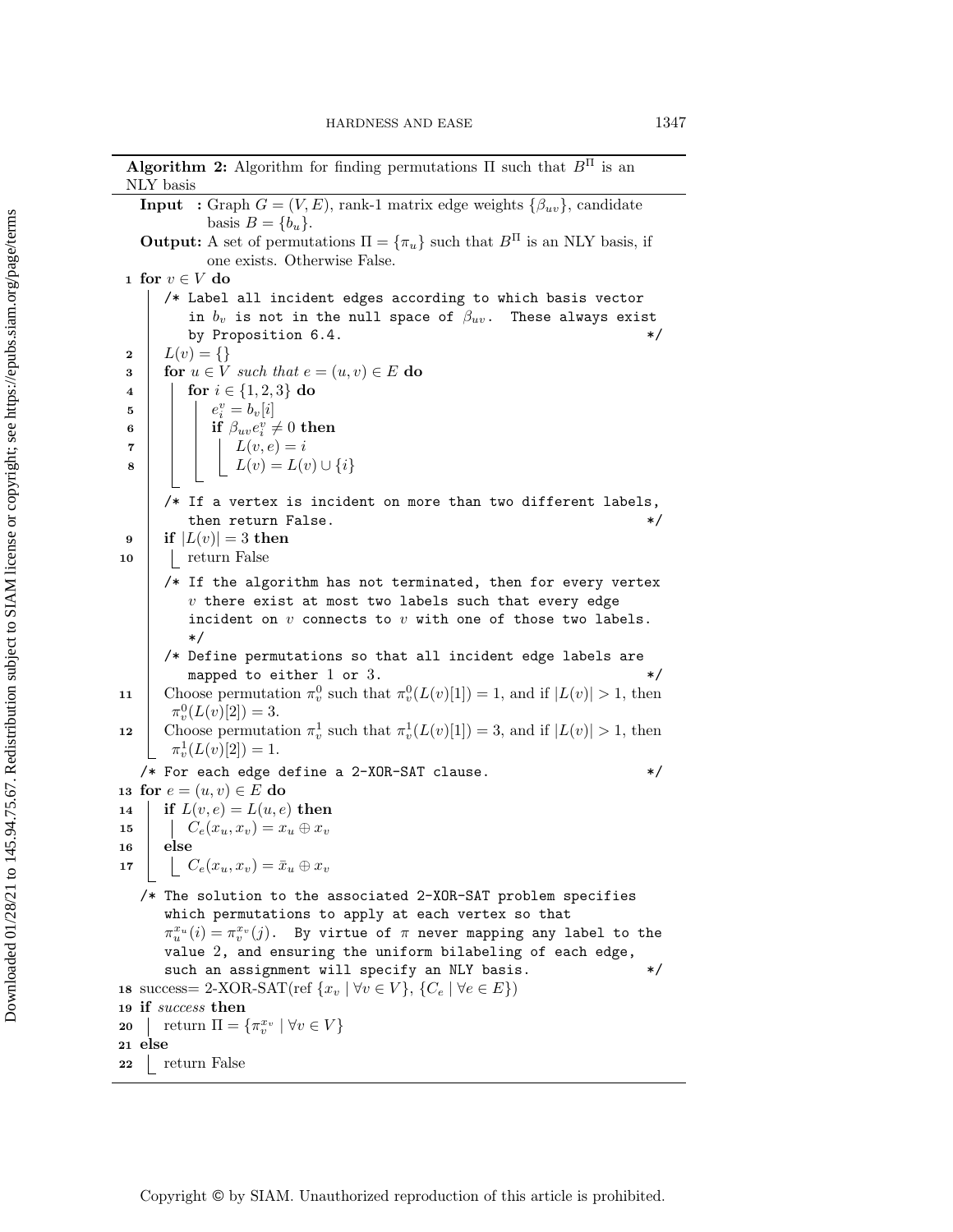1348 KLASSEN ET AL.

Assume that, given a candidate basis B, Algorithm [2](#page-16-0) fails and there does not exist a permutation  $\Pi$  such that the basis  $B<sup>\Pi</sup>$  is an NLY basis. Suppose, however, that there exists an NLY basis  $\bar{B}$ . If for some edge  $(u, v)$  adjacent to u the basis vector  $e_i^u \in b_u$  satisfies  $\beta_{uv}^{\mathsf{T}} e_i^u \neq 0$ , then there must exist a unique vector  $\bar{e}_j^u \in \bar{b}_u$  such that  $\beta_{uv}^{\mathsf{T}}\bar{e}^u_j \neq 0$ . Furthermore  $e^u_i = \pm \bar{e}^u_j$ , since  $\beta_{uv}$  is rank-1. Therefore for every index  $i \in \{ 1, 2, 3\}$  there exists an index  $j \in \{ 1, 2, 3\}$  such that for every edge  $e = (u, v)$ adjacent to u, if  $e_i^u$  satisfies  $\beta_{uv}^{\mathsf{T}} e_i^u \neq 0$ , then  $\bar{e}_j^u$  satisfies  $\beta_{uv}^{\mathsf{T}} \bar{e}_j^u \neq 0$ . Let  $\pi_u$  be the permutation with the mapping:  $\pi_u(i) = j$ , and  $\Pi = \{ \pi_u\}$ . Then the bilabeled graph associated with  $B<sup>\Pi</sup>$  must be identical to the bilabeled graph associated with  $\bar{B}$ , and therefore  $B<sup>\Pi</sup>$  must be an NLY basis, which is a contradiction.  $\Box$ 

6.4. Graphs with both rank  $> 1$  and rank-1 edges. We will now show how the intuition and arguments given in subsection [6.3](#page-12-0) translate into the case where the matrix weights may have any rank. First we outline the structure of the argument. Just as in subsection [6.3,](#page-12-0) we will first search for a candidate basis  $B$  for the graph, and then search for an appropriate set of permutations  $\Pi$  to apply to the basis vectors.

<span id="page-17-1"></span>DEFINITION 6.8 (candidate basis of a graph). A candidate basis  $B = \{ b_u\}$  is an assignment of basis vectors  $b_u = (e_1^u, e_2^u, e_3^u)$ , to each vertex u, satisfying the following two conditions:

- 1. For every rank-1 edge  $(u, v)$  adjacent to the vertex u, the basis vectors  $b_u$  are eigenvectors of  $\beta_{uv}\beta_{uv}^{\mathsf{T}}$ .
- 2. For every rank  $> 1$  edge  $(u, v)$ , the basis vectors of  $b_u$  and  $b_v$  are left and right singular vectors of  $\beta_{uv}$ , respectively, and satisfy the following:  $\exists \sigma \in \mathbb{R}$ such that  $\beta_{uv} e_i^v = \pm \sigma e_i^u$  and  $\beta_{uv}^\mathsf{T} e_i^u = \pm \sigma e_i^v$ .

The candidate basis has the same requirements on rank-1 edges as in the previous section; however, it satisfies more stringent requirements on rank  $> 1$  edges, namely, that the transformed matrix weights  $O_u^{\mathsf{T}} \beta_{uv} O_v$  are diagonal under the prescribed orthogonal rotations  $\{ O_u\}$ . The most significant difference between the algorithms presented in this section is the procedure for finding a candidate basis (Algorithm [3\)](#page-20-0). However, once a candidate basis has been found, the procedure for finding an appropriate set of permutations (Algorithm [4\)](#page-24-0) will have the same essential form as Algorithm [2](#page-16-0) with one difference: Instead of individual vertices being the sites to which permutations are assigned, we will instead assign permutations to subgraphs whose vertices are connected by  $rank > 1$  paths (Definition [6.11\)](#page-19-1), so that each vertex in such a subgraph is permuted uniformly. This is illustrated in Figure [4,](#page-18-0) in contrast to Figure [3.](#page-14-0) It will be straightforward to see that if Algorithms [3](#page-20-0) and [4](#page-24-0) succeed, then they will have produced an NLY basis. The only significant subtle point that remains, and will be argued in Theorem [6.14,](#page-23-0) is that if Algorithm [4](#page-24-0) is given a candidate basis and fails to find a set of permutations which produces an NLY basis, then no NLY basis exists, and in particular no other candidate bases need to be considered.

Before proceeding with the description of the algorithm for finding a candidate basis, we must establish some facts about rank  $> 1$  edges, and the structure they impose on the problem.

LEMMA 6.9. Given a rank > 1 edge  $(u, v)$ , and bases  $b_u$ ,  $b_v$  which are eigenvectors of  $\beta_{uv}\beta_{uv}^{\mathsf{T}}$  and  $\beta_{uv}^{\mathsf{T}}\beta_{uv}$ , respectively, the vectors  $e_i^u \in b_u$  and  $e_i^v \in b_v$  satisfy  $\beta_{uv}e_i^v = \pm \sigma_i e_i^u$  and  $\beta_{uv}^{\mathsf{T}} e_i^u = \pm \sigma_i e_i^v$ ,  $\sigma_i \in \mathbb{R}$ , if and only if, for every singular value decomposition  $\beta_{uv} = O_u^e \Sigma_{uv}^{\text{SVD}} (O_v^e)^\mathsf{T}$ , the operator defined as

<span id="page-17-0"></span>(6.9) 
$$
O_{v \leftarrow u} = O_{u \leftarrow v}^{\mathsf{T}} := O_{v}^{e}(O_{u}^{e})^{\mathsf{T}}
$$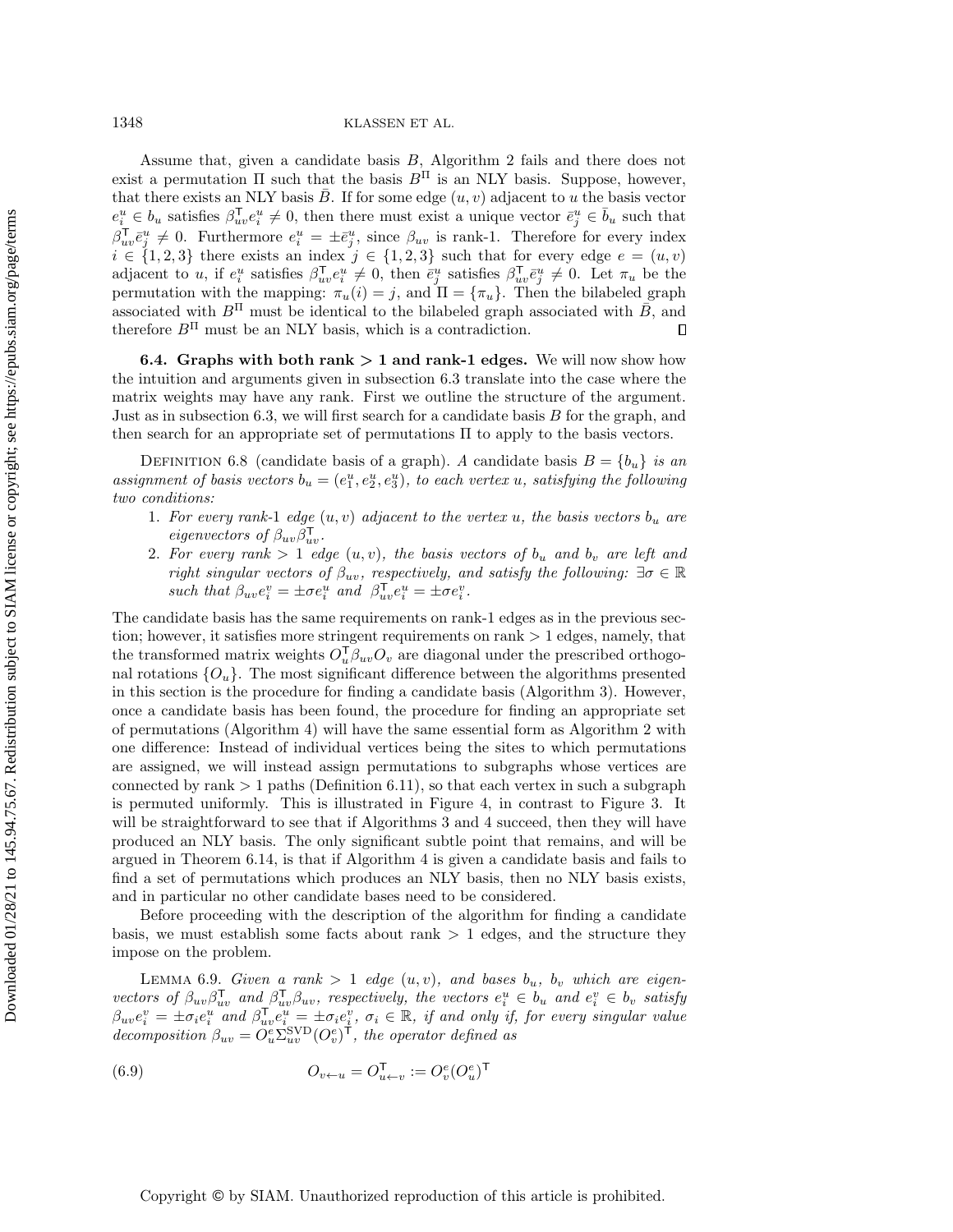<span id="page-18-0"></span>

FIG. 4. Action of a permutation (12)(3) on a rank  $> 1$  connected component (RCC) in black.

satisfies  $O_{v\leftarrow u}e_i^u = \pm e_i^v$ ,  $O_{u\leftarrow v}e_i^v = \pm e_i^u$   $\forall i$ . In other words,

(6.10)  $O_{v\leftarrow u}b_u = b_v$  modulo signs, and equivalently  $O_{u\leftarrow v}b_v = b_u$  modulo signs.

*Proof.* First we prove the *only if* condition. Given that  $\beta_{uv}^{\mathsf{T}} e_i^u = \pm \sigma_i e_i^v$  and  $\beta_{uv}\beta_{uv}^{\mathsf{T}}e_i^u = \sigma_i^2 e_i^u$  we have

$$
O_v^e\Sigma_{uv}^{\rm SVD}(O_u^e)^\mathsf{T} e_i^u = \pm \sigma_i e_i^v\ ,\ \ (\Sigma_{uv}^{\rm SVD})^2 (O_u^e)^\mathsf{T} e_i^u = \sigma_i^2 (O_u^e)^\mathsf{T} e_i^u.
$$

If a real matrix A is nonnegative and diagonal, then any eigenvectors of  $A^2$  with eigenvalues  $\lambda$  are also the eigenvectors of A with eigenvalues  $|\sqrt{\lambda}|$ . Since  $\Sigma_{uv}^{\text{SVD}}$  is nonnegative and diagonal, we see that  $(O_u^e)^\mathsf{T} e_i^u$  is an eigenvector of  $\Sigma_{uv}^{\rm SVD}$  with eigenvalue  $|\sigma_i|$ . It follows that

$$
O_v^e \Sigma_{uv}^{\text{SVD}} (O_u^e)^\mathsf{T} e_i^u = \pm \sigma_i e_i^v \Rightarrow |\sigma_i| O_v^e (O_u^e)^\mathsf{T} e_i^u = \pm \sigma_i e_i^v.
$$

If  $\sigma_i \neq 0$ , then  $O_v^e(O_u^e)^\mathsf{T} e_i^u = \pm e_i^v$ . Suppose  $\sigma_i = 0$ ; then since Rank $(\beta_{uv}) > 1$  there is a single *i* for which this holds. Since  $\forall j \neq i, O_v^e(O_u^e)^\mathsf{T} e_j^u = \pm e_j^v$ , it follows that  $e_i^v$  must lie in the one-dimensional subspace spanned by  $O_v^e(O_u^e)^\mathsf{T} e_i^u$ , and so  $O_v^e(O_u^e)^\mathsf{T} e_i^u = \pm e_i^v$ .

Now we prove the *if* condition. Given that  $\beta_{uv}\beta_{uv}^{\mathsf{T}}e_i^u = \sigma_i^2 e_i^u$  and  $O_v^e(O_u^e)^{\mathsf{T}}e_i^u =$  $\pm e_i^v$ ,

$$
\beta_{uv}\beta_{uv}^{\mathsf{T}}e_i^u = \sigma_i^2e_i^u,
$$
  

$$
O_u^e\Sigma_{uv}^{\text{SVD}}(O_v^e)^{\mathsf{T}}O_v^e\Sigma_{uv}^{\text{SVD}}(O_u^e)^{\mathsf{T}}e_i^u = \sigma_i^2e_i^u,
$$
  

$$
(\Sigma_{uv}^{\text{SVD}})^2(O_u^e)^{\mathsf{T}}e_i^u = \sigma_i^2(O_u^e)^{\mathsf{T}}e_i^u.
$$

Since  $\Sigma_{uv}^{\rm SVD}$  is a positive diagonal matrix we have

$$
(\Sigma_{uv}^{\text{SVD}})(O_u^e)^{\mathsf{T}} e_i^u = |\sigma_i|(O_u^e)^{\mathsf{T}} e_i^u,
$$
  
\n
$$
O_v^e(\Sigma_{uv}^{\text{SVD}})(O_u^e)^{\mathsf{T}} e_i^u = |\sigma_i|O_v^e(O_u^e)^{\mathsf{T}} e_i^u,
$$
  
\n
$$
\beta_{uv}^{\mathsf{T}} e_i^u = \pm \sigma_i e_i^v.
$$

By a symmetric argument  $\beta_{uv} e_i^v = \pm \sigma_i e_i^u$ .

It is important to note that the construction of  $O_{v\leftarrow u}$  in [\(6.9\)](#page-17-0) is not unique. One could find a different singular value decomposition and construct a different operator  $O'_{v\leftarrow u}$ . However, as proven above, for any such operator its action on a singular vector  $e_i^u$  of  $\beta_{uv}$  is identical, up to a difference in the sign, which has no bearing on

 $\Box$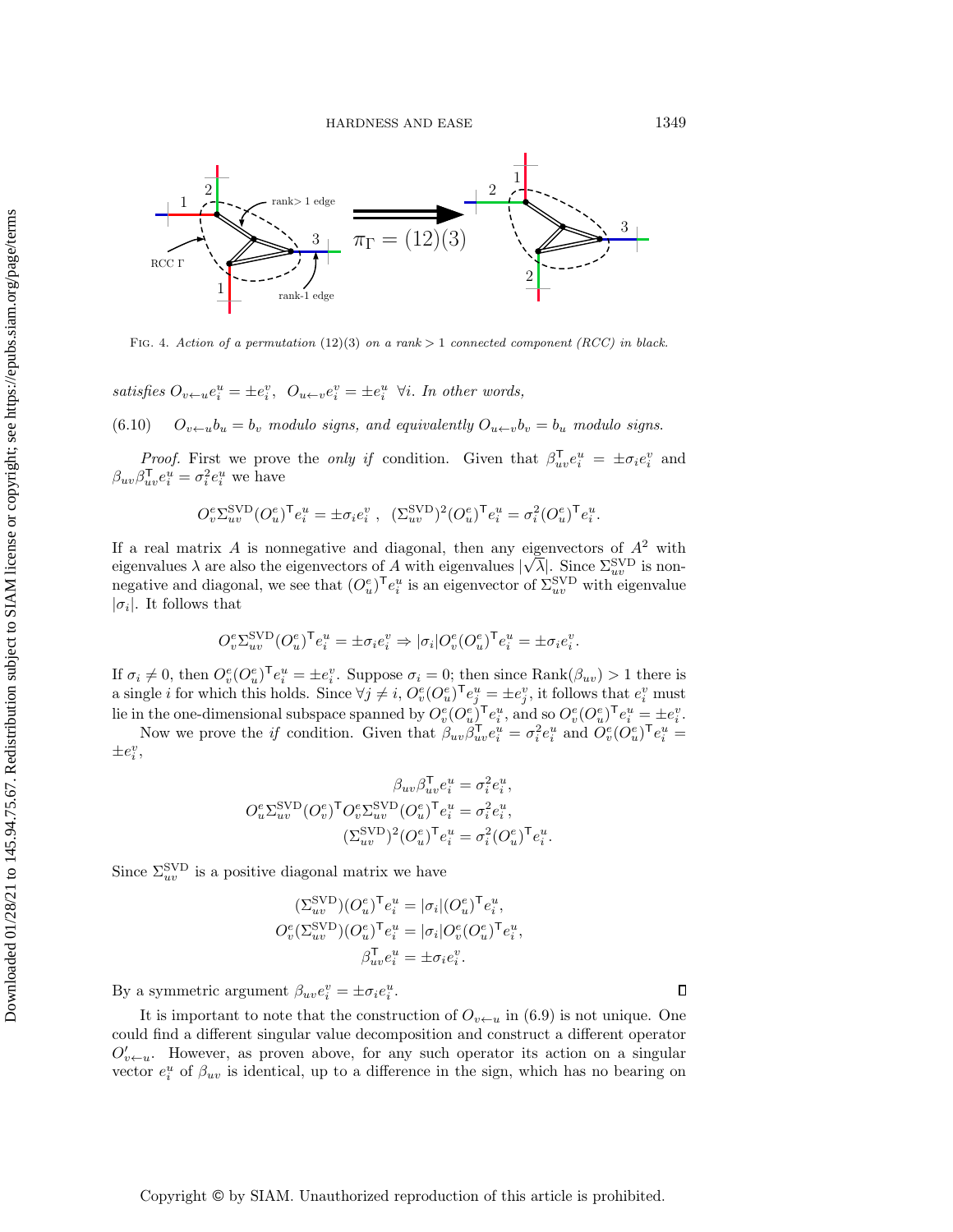the problem. In light of this, for the remainder of the text we will treat the operator  $O_{v\leftarrow u}$  as a well-defined orthogonal operator, with the implicit assumption being that any such operator suffices.

<span id="page-19-2"></span>The above lemma has two important consequences.

Corollary 6.10.

1. Condition 2 in Definition [6.8](#page-17-1) is equivalent to the condition that for every rank  $> 1$  edge  $(u, v)$  and any operator  $O_{v \leftarrow u}$ ,

 $O_{v\leftarrow u}b_u = b_v$  modulo signs.

2. If  $B = \{ b_u\}$  is a candidate basis, then given a path  $p = (u, x, \ldots, y, w, v)$  of  $rank > 1$  edges going from vertex u to v, for any orthogonal rotation defined by  $O_p = O_{v\leftarrow w}O_{w\leftarrow y} \dots O_{x\leftarrow u}$ , which we call a rank  $> 1$  path operator, it must be the case that  $O_p b_u = b_v$  modulo signs.

Proof. The first statement follows trivially by the definition of the candidate basis. The second statement follows by induction from the first.  $\Box$ 

We see that if for some vertex u we choose a basis  $b<sub>u</sub>$  which happens to belong to a yet unknown candidate basis  $B$ , then this fixes, via the rank  $> 1$  path operators, all of the bases  $b_v \in B$ , modulo signs, for all vertices v connected to u by rank  $> 1$ paths. This motivates the following definition.

<span id="page-19-1"></span>DEFINITION 6.11 (rank  $> 1$  connected component (RCC)). Remove all rank-1 edges from the graph  $G$ . What remains is a family of distinct connected components which are composed entirely of rank  $> 1$  edges. Define the rank  $> 1$  connected component (RCC) as the subgraph  $\Gamma$  associated with such a connected component.

Note that in the case where some vertex  $v$  is connected to only rank-1 edges,  $v$  on its own still constitutes an RCC. Therefore by construction every vertex is in exactly one RCC. Note also that any two vertices connected by a path of rank  $> 1$  edges belong to the same RCC.

DEFINITION 6.12 (candidate basis on an RCC). Given an RCC  $\Gamma$ , a candidate basis of an RCC  $B_{\Gamma}$  on the vertices of  $\Gamma$  is the assignment of a basis  $b_u$  to each vertex  $u \in \Gamma$  which satisfies all the conditions of a candidate basis for all of the rank  $> 1$ edges in  $\Gamma$ , as well as for the rank-1 edges (which are not in  $\Gamma$ ) which are adjacent to the vertices in  $\Gamma$ .

Clearly, if we combine all the candidate bases for the RCCs  $\Gamma$ , we obtain a candidate basis for the vertices of the whole graph  $G$ . So the task of finding a candidate basis B for the whole graph breaks down into finding a candidate basis  $B_\Gamma$  for each RCC  $\Gamma$ , so that  $B = \bigcup_{\Gamma} B_{\Gamma}$ . Furthermore, if we can correctly choose a basis  $b_u$  at one vertex  $u$  in  $\Gamma$ , then, due to Corollary [6.10,](#page-19-2) we will have successfully specified all of  $B_\Gamma$ . The primary challenge is making the right choice of  $b_u$ .

<span id="page-19-0"></span>LEMMA 6.1[3](#page-20-0). Given a matrix-weighted graph, Algorithm 3 efficiently finds a candidate basis B or otherwise shows that no such candidate basis exists. The algorithm takes  $O(N^3)$  steps, where N is the number of vertices.

*Proof.* Let us first prove that if the algorithm returns  $B$ , then  $B$  is a candidate basis. To show that B is a candidate basis, we need only show that  $\nabla \Gamma$ ,  $B_\Gamma$  is a candidate basis.

The first fact to note is that for every vertex  $v \in \Gamma$ , and for every edge  $(v, w)$ adjacent to v, the basis vectors  $b_v$  are eigenvectors of  $\beta_{vw}\beta_{vw}^{\mathsf{T}}$ , and so the first condition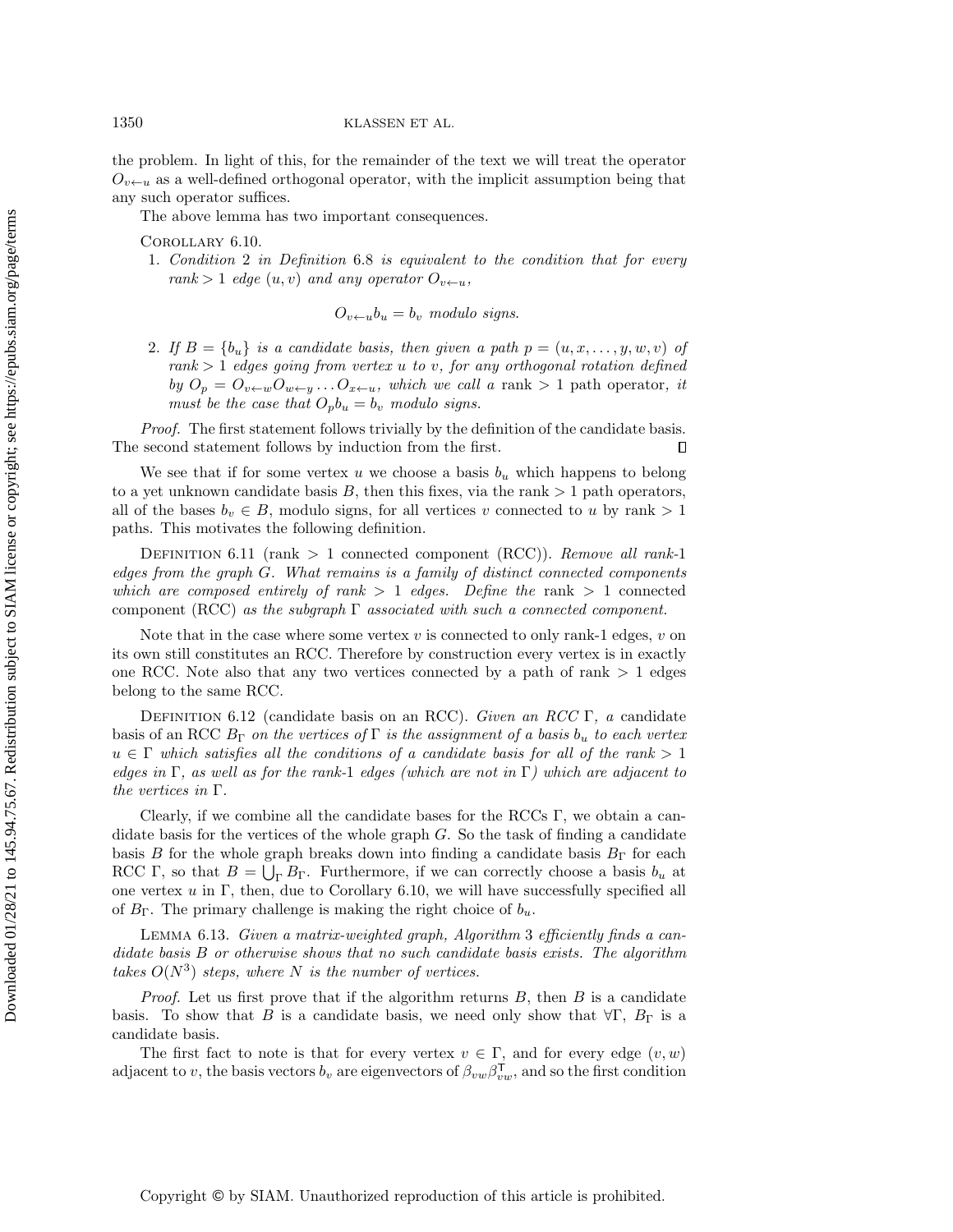<span id="page-20-2"></span>

|                                                                | <b>Algorithm 3:</b> Algorithm for finding a candidate basis                                                                                                                                                                                                                                                                                                                                                                                                                                                                                                                                                                                                                                                                                                                                                                                                                                                                                                                                                                                                                                                                                            |  |  |  |  |  |
|----------------------------------------------------------------|--------------------------------------------------------------------------------------------------------------------------------------------------------------------------------------------------------------------------------------------------------------------------------------------------------------------------------------------------------------------------------------------------------------------------------------------------------------------------------------------------------------------------------------------------------------------------------------------------------------------------------------------------------------------------------------------------------------------------------------------------------------------------------------------------------------------------------------------------------------------------------------------------------------------------------------------------------------------------------------------------------------------------------------------------------------------------------------------------------------------------------------------------------|--|--|--|--|--|
|                                                                | <b>Input</b> : Graph $G = (V, E)$ , matrix edge weights $\{\beta_{uv}\}\text{, RCCs } \{\Gamma\}.$                                                                                                                                                                                                                                                                                                                                                                                                                                                                                                                                                                                                                                                                                                                                                                                                                                                                                                                                                                                                                                                     |  |  |  |  |  |
|                                                                | <b>Output:</b> A candidate basis $B = \{b_u\}$ , if one exists. Otherwise False,                                                                                                                                                                                                                                                                                                                                                                                                                                                                                                                                                                                                                                                                                                                                                                                                                                                                                                                                                                                                                                                                       |  |  |  |  |  |
|                                                                | indicating no candidate basis exists.                                                                                                                                                                                                                                                                                                                                                                                                                                                                                                                                                                                                                                                                                                                                                                                                                                                                                                                                                                                                                                                                                                                  |  |  |  |  |  |
|                                                                | 1 for $\Gamma \in \mathbf{RCCs}$ do                                                                                                                                                                                                                                                                                                                                                                                                                                                                                                                                                                                                                                                                                                                                                                                                                                                                                                                                                                                                                                                                                                                    |  |  |  |  |  |
|                                                                | /* Construct the $O_{v\leftarrow u}$ operators for all the edges in $\Gamma$<br>*/                                                                                                                                                                                                                                                                                                                                                                                                                                                                                                                                                                                                                                                                                                                                                                                                                                                                                                                                                                                                                                                                     |  |  |  |  |  |
| $\boldsymbol{2}$                                               | for $e = (u, v) \in \Gamma$ do                                                                                                                                                                                                                                                                                                                                                                                                                                                                                                                                                                                                                                                                                                                                                                                                                                                                                                                                                                                                                                                                                                                         |  |  |  |  |  |
| 3                                                              | $(O_u^e, \Sigma_{uv}^{\rm SVD}, O_v^e) = {\rm SVD}(\beta_{uv})$ s.t. $O_u^e \Sigma_{uv}^{\rm SVD} (O_v^e)^T = \beta_{uv}$                                                                                                                                                                                                                                                                                                                                                                                                                                                                                                                                                                                                                                                                                                                                                                                                                                                                                                                                                                                                                              |  |  |  |  |  |
| 4                                                              | $O_{v \leftarrow u} = O_v^e (O_u^e)^\mathsf{T}$                                                                                                                                                                                                                                                                                                                                                                                                                                                                                                                                                                                                                                                                                                                                                                                                                                                                                                                                                                                                                                                                                                        |  |  |  |  |  |
| 5                                                              | $\overline{O_{u \leftarrow v}} = O_{v \leftarrow u}^{\mathsf{T}}$                                                                                                                                                                                                                                                                                                                                                                                                                                                                                                                                                                                                                                                                                                                                                                                                                                                                                                                                                                                                                                                                                      |  |  |  |  |  |
|                                                                | /* At each vertex take intersection of eigenspaces associated                                                                                                                                                                                                                                                                                                                                                                                                                                                                                                                                                                                                                                                                                                                                                                                                                                                                                                                                                                                                                                                                                          |  |  |  |  |  |
|                                                                | with immediately neighboring edges, as in Algorithm 1.<br>*/                                                                                                                                                                                                                                                                                                                                                                                                                                                                                                                                                                                                                                                                                                                                                                                                                                                                                                                                                                                                                                                                                           |  |  |  |  |  |
| 6                                                              | for $v \in \Gamma$ do                                                                                                                                                                                                                                                                                                                                                                                                                                                                                                                                                                                                                                                                                                                                                                                                                                                                                                                                                                                                                                                                                                                                  |  |  |  |  |  |
| 7                                                              | $\mathbb{S}_{v}[0] = {\mathbb{R}^{3}}$                                                                                                                                                                                                                                                                                                                                                                                                                                                                                                                                                                                                                                                                                                                                                                                                                                                                                                                                                                                                                                                                                                                 |  |  |  |  |  |
| 8                                                              | for $u \in V$ such that $e = (u, v) \in E$ do                                                                                                                                                                                                                                                                                                                                                                                                                                                                                                                                                                                                                                                                                                                                                                                                                                                                                                                                                                                                                                                                                                          |  |  |  |  |  |
| 9                                                              | $\mathbb{S}_{v}^e$ = the set of orthogonal maximal eigenspaces of $\beta_{uv}^{\mathsf{T}}\beta_{uv}$                                                                                                                                                                                                                                                                                                                                                                                                                                                                                                                                                                                                                                                                                                                                                                                                                                                                                                                                                                                                                                                  |  |  |  |  |  |
| 10                                                             | $\begin{bmatrix} \mathbb{S}_v[0] = \mathbb{S}_v[0] \cap \mathbb{S}_v^e \end{bmatrix}$                                                                                                                                                                                                                                                                                                                                                                                                                                                                                                                                                                                                                                                                                                                                                                                                                                                                                                                                                                                                                                                                  |  |  |  |  |  |
|                                                                | /* For each vertex, iteratively take the intersection of the                                                                                                                                                                                                                                                                                                                                                                                                                                                                                                                                                                                                                                                                                                                                                                                                                                                                                                                                                                                                                                                                                           |  |  |  |  |  |
|                                                                | subspaces at that vertex, with the appropriately rotated                                                                                                                                                                                                                                                                                                                                                                                                                                                                                                                                                                                                                                                                                                                                                                                                                                                                                                                                                                                                                                                                                               |  |  |  |  |  |
|                                                                | subspaces of the neighboring vertices.<br>*/                                                                                                                                                                                                                                                                                                                                                                                                                                                                                                                                                                                                                                                                                                                                                                                                                                                                                                                                                                                                                                                                                                           |  |  |  |  |  |
|                                                                | $i=0$                                                                                                                                                                                                                                                                                                                                                                                                                                                                                                                                                                                                                                                                                                                                                                                                                                                                                                                                                                                                                                                                                                                                                  |  |  |  |  |  |
|                                                                |                                                                                                                                                                                                                                                                                                                                                                                                                                                                                                                                                                                                                                                                                                                                                                                                                                                                                                                                                                                                                                                                                                                                                        |  |  |  |  |  |
|                                                                |                                                                                                                                                                                                                                                                                                                                                                                                                                                                                                                                                                                                                                                                                                                                                                                                                                                                                                                                                                                                                                                                                                                                                        |  |  |  |  |  |
|                                                                |                                                                                                                                                                                                                                                                                                                                                                                                                                                                                                                                                                                                                                                                                                                                                                                                                                                                                                                                                                                                                                                                                                                                                        |  |  |  |  |  |
|                                                                |                                                                                                                                                                                                                                                                                                                                                                                                                                                                                                                                                                                                                                                                                                                                                                                                                                                                                                                                                                                                                                                                                                                                                        |  |  |  |  |  |
| 16                                                             |                                                                                                                                                                                                                                                                                                                                                                                                                                                                                                                                                                                                                                                                                                                                                                                                                                                                                                                                                                                                                                                                                                                                                        |  |  |  |  |  |
|                                                                |                                                                                                                                                                                                                                                                                                                                                                                                                                                                                                                                                                                                                                                                                                                                                                                                                                                                                                                                                                                                                                                                                                                                                        |  |  |  |  |  |
|                                                                |                                                                                                                                                                                                                                                                                                                                                                                                                                                                                                                                                                                                                                                                                                                                                                                                                                                                                                                                                                                                                                                                                                                                                        |  |  |  |  |  |
|                                                                |                                                                                                                                                                                                                                                                                                                                                                                                                                                                                                                                                                                                                                                                                                                                                                                                                                                                                                                                                                                                                                                                                                                                                        |  |  |  |  |  |
|                                                                |                                                                                                                                                                                                                                                                                                                                                                                                                                                                                                                                                                                                                                                                                                                                                                                                                                                                                                                                                                                                                                                                                                                                                        |  |  |  |  |  |
|                                                                |                                                                                                                                                                                                                                                                                                                                                                                                                                                                                                                                                                                                                                                                                                                                                                                                                                                                                                                                                                                                                                                                                                                                                        |  |  |  |  |  |
|                                                                |                                                                                                                                                                                                                                                                                                                                                                                                                                                                                                                                                                                                                                                                                                                                                                                                                                                                                                                                                                                                                                                                                                                                                        |  |  |  |  |  |
|                                                                |                                                                                                                                                                                                                                                                                                                                                                                                                                                                                                                                                                                                                                                                                                                                                                                                                                                                                                                                                                                                                                                                                                                                                        |  |  |  |  |  |
| 20                                                             |                                                                                                                                                                                                                                                                                                                                                                                                                                                                                                                                                                                                                                                                                                                                                                                                                                                                                                                                                                                                                                                                                                                                                        |  |  |  |  |  |
|                                                                |                                                                                                                                                                                                                                                                                                                                                                                                                                                                                                                                                                                                                                                                                                                                                                                                                                                                                                                                                                                                                                                                                                                                                        |  |  |  |  |  |
|                                                                |                                                                                                                                                                                                                                                                                                                                                                                                                                                                                                                                                                                                                                                                                                                                                                                                                                                                                                                                                                                                                                                                                                                                                        |  |  |  |  |  |
|                                                                |                                                                                                                                                                                                                                                                                                                                                                                                                                                                                                                                                                                                                                                                                                                                                                                                                                                                                                                                                                                                                                                                                                                                                        |  |  |  |  |  |
|                                                                |                                                                                                                                                                                                                                                                                                                                                                                                                                                                                                                                                                                                                                                                                                                                                                                                                                                                                                                                                                                                                                                                                                                                                        |  |  |  |  |  |
|                                                                |                                                                                                                                                                                                                                                                                                                                                                                                                                                                                                                                                                                                                                                                                                                                                                                                                                                                                                                                                                                                                                                                                                                                                        |  |  |  |  |  |
|                                                                |                                                                                                                                                                                                                                                                                                                                                                                                                                                                                                                                                                                                                                                                                                                                                                                                                                                                                                                                                                                                                                                                                                                                                        |  |  |  |  |  |
|                                                                |                                                                                                                                                                                                                                                                                                                                                                                                                                                                                                                                                                                                                                                                                                                                                                                                                                                                                                                                                                                                                                                                                                                                                        |  |  |  |  |  |
|                                                                |                                                                                                                                                                                                                                                                                                                                                                                                                                                                                                                                                                                                                                                                                                                                                                                                                                                                                                                                                                                                                                                                                                                                                        |  |  |  |  |  |
| 11<br>12<br>13<br>14<br>15<br>17<br>18<br>19<br>21<br>22<br>23 | while <i>True</i> do<br>for $v \in \Gamma$ do<br>$\mathbb{S}_{\text{neighbors}} = \{\mathbb{R}^3\}$<br>for $u \in \Gamma$ such that $(u, v) \in \Gamma$ do<br>$\lfloor \ \ \mathbb{S}_{\text{neighbors}} = \mathbb{S}_{\text{neighbors}} \cap (O_{v \leftarrow u} \mathbb{S}_{u}[i])$<br>$\left  \quad \mathbb{S}_v[i+1] = \mathbb{S}_v[i] \cap \mathbb{S}_{\text{neighbors}}$<br>/* Conclude the iterative process when it reaches a fixed<br>point. Note that since every subspace in $\mathbb{S}_v[i+1]$ is<br>contained in a subspace of $\mathbb{S}_v[i]$ , this process must<br>reach a fixed point.<br>*/<br>if $\mathbb{S}_v[i+1] = \mathbb{S}_v[i] \ \forall v \in \Gamma$ then<br>$\mathbb{S}_v[f] := \mathbb{S}_v[i] \ \forall v \in \Gamma$<br>break<br>$i++$<br>/* Choose a spanning tree and construct the intersection of<br>the eigenspaces of the rank $>1$ path operators associated<br>with the fundamental cycles. Take the intersection of<br>this with the set of subspaces at the root vertex.<br>*/<br>$T =$ spanning tree of $\Gamma$ with root vertex r<br>$\mathbb{S}_{\text{loops}} = {\mathbb{R}^3}$<br>[Continued below] |  |  |  |  |  |

necessary for  $B_\Gamma$  to be a candidate basis is satisfied. To see that this is true, it suffices to show that  $b_v \in \mathbb S_v[f]$ , since  $\mathbb S_v[f] \subseteq \mathbb S_v[0]$ , and  $\mathbb S_v[0]$  by construction only contains eigenvectors of all neighboring edges, including rank-1 edges. For all  $w \in \Gamma$ , since

<span id="page-20-1"></span><span id="page-20-0"></span> $\overline{\phantom{a}}$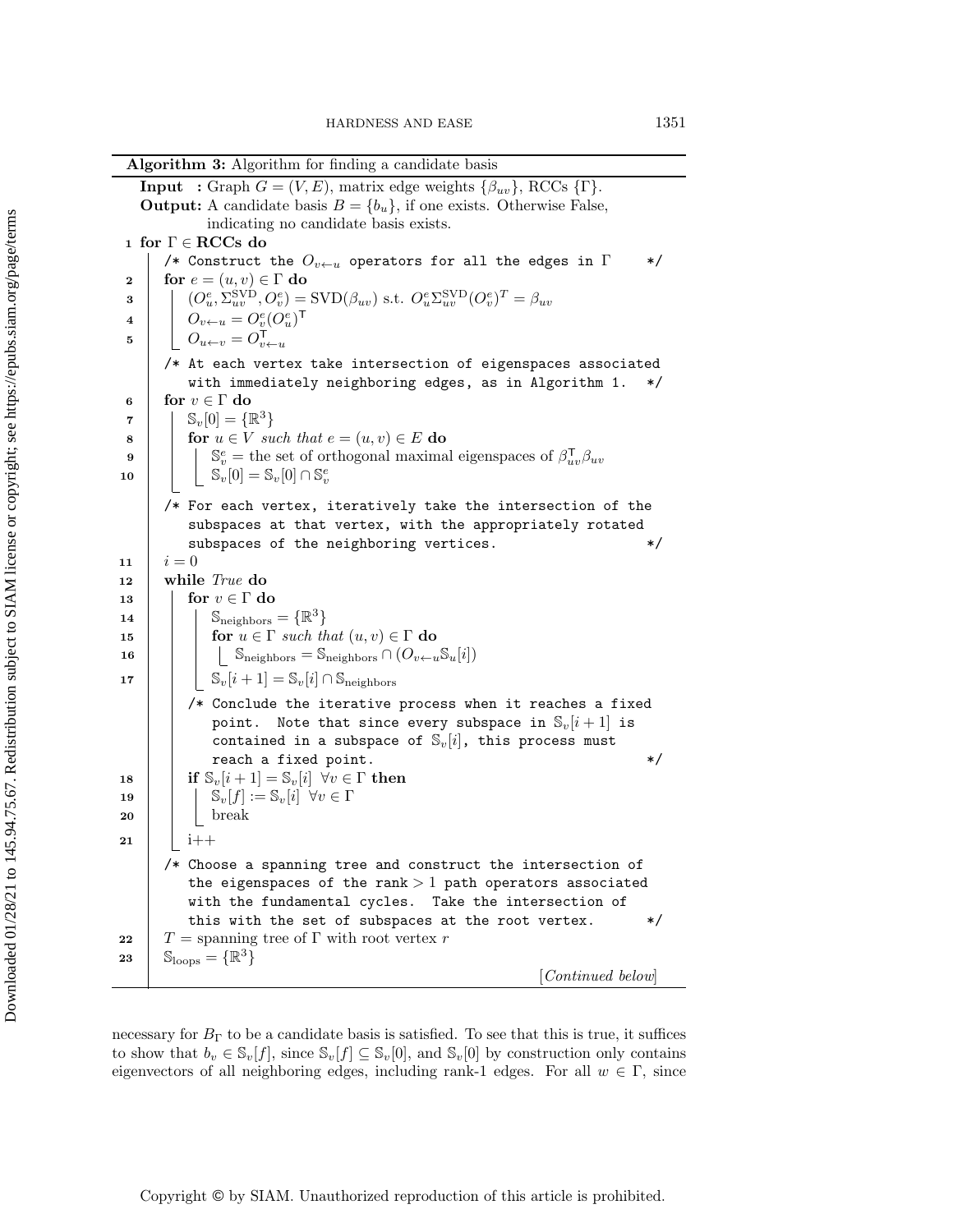<span id="page-21-5"></span><span id="page-21-4"></span><span id="page-21-3"></span><span id="page-21-2"></span>

|    | Algorithm 3 continued                                                                                               |  |  |  |
|----|---------------------------------------------------------------------------------------------------------------------|--|--|--|
| 24 | for edge $e \in \Gamma$ such that $e \notin T$ do                                                                   |  |  |  |
| 25 | Get $C_e$ , the fundamental cycle associated with e.                                                                |  |  |  |
| 26 | Let $p_e = (r, u, v, \dots, w, r)$ be the ordered vertex sequence of $C_e$ .                                        |  |  |  |
| 27 | Construct $O_{p_e} = O_{r \leftarrow u} O_{u \leftarrow v} \dots O_{w \leftarrow r}$ , the associated rank > 1 path |  |  |  |
|    | operator.                                                                                                           |  |  |  |
| 28 | Find $\{\lambda_i\}$ and $\mathbb{S}_{p_e} = \{S_i^{p_e}\}\$ , the eigenvalues and maximal eigenspaces              |  |  |  |
|    | of the orthogonal matrix $O_{p_e}$ . (Note that every orthogonal matrix is                                          |  |  |  |
|    | diagonalizable.)                                                                                                    |  |  |  |
| 29 | if $\exists i$ such that $\lambda_i \notin \mathbb{R}$ then                                                         |  |  |  |
| 30 | return False                                                                                                        |  |  |  |
| 31 | $\mathcal{S}_{\text{loops}} = \mathbb{S}_{\text{loops}} \cap \mathbb{S}_{p_e}$                                      |  |  |  |
| 32 | $\mathbb{S}_r^* = \mathbb{S}_r[f] \cap \mathbb{S}_{\text{loops}}$                                                   |  |  |  |
| 33 | if $span(\mathbb{S}_r^*) \neq \mathbb{R}^3$ then                                                                    |  |  |  |
| 34 | return False                                                                                                        |  |  |  |
|    | /* Note that the intersection of sets of orthogonal subspaces                                                       |  |  |  |
|    | is also a set of orthogonal subspaces.<br>Thus if                                                                   |  |  |  |
|    | $\texttt{span}(\mathbb{S}_r^*)=\mathbb{R}^3$ , then one can always choose an orthogonal                             |  |  |  |
|    | basis from it.<br>$\ast/$                                                                                           |  |  |  |
| 35 | Choose orthonormal basis $b_r = (e_1^r, e_2^r, e_3^r) \subseteq \mathbb{S}_r^*$ .                                   |  |  |  |
|    | /* Propagate the choice of basis at the root vertex out to                                                          |  |  |  |
|    | the rest of the vertices in the tree.<br>$\ast/$                                                                    |  |  |  |
| 36 | def propagate $(u, b_u)$ :                                                                                          |  |  |  |
| 37 | for vertex $v \in T$ that are children of u do                                                                      |  |  |  |
| 38 | $b_v = O_{v \leftarrow u} b_u$                                                                                      |  |  |  |
| 39 | $\texttt{propagate}(\boldsymbol{v},\, \boldsymbol{b_v})$                                                            |  |  |  |
| 40 | propagate $(r, b_r)$                                                                                                |  |  |  |
| 41 | $B_{\Gamma} = \{b_u : \forall u \in \Gamma\}$                                                                       |  |  |  |
|    | 42 return $B = \bigcup_{\Gamma} B_{\Gamma}$                                                                         |  |  |  |

<span id="page-21-1"></span><span id="page-21-0"></span> $\mathbb S_w[f]$  is a fixed point of the equation on line [17](#page-20-1) of Algorithm [3,](#page-20-0) we have

(6.11) 
$$
\mathbb{S}_w[f] = \mathbb{S}_w[f] \cap \left(\bigcap_x O_{w \leftarrow x} \mathbb{S}_x[f]\right),\right.
$$

where x runs over rank  $> 1$  edges adjacent to w. Thus for all rank  $> 1$  edges  $(w, x)$  in  $\Gamma, \mathbb S_w[f] \subseteq O_{w\leftarrow x}\mathbb S_x[f]$ . Consequently, given a vertex w in the spanning tree T, and a child vertex x, if  $b_w \subseteq \mathbb S_w[f]$ , then since  $b_x = O_{x \leftarrow w} b_w \Rightarrow O_{w \leftarrow x} b_x = b_w$  it follows that  $b_x \subseteq \mathbb S_x[f]$ . Since  $b_r \subseteq \mathbb S_r[f]$ , and r is the root node of T, it follows by induction that  $\forall v \in \Gamma , b_v \subseteq \mathbb S_v[f].$ 

The second fact to note is that for every rank  $> 1$  edge  $(w, v)$  in  $\Gamma$ ,  $b_w = O_{w \leftarrow v}b_v$ , modulo signs. This is clearly true for every rank  $> 1$  edge in T by construction, as specified in line [38](#page-21-0) of Algorithm [3.](#page-20-0) All that remains are those rank  $> 1$  edges not in T. Consider an edge  $e = (v, w)$  not in T. There is a fundamental cycle  $C_e$ , with a path  $p_e$  which goes from the root vertex r, up to v, entirely along paths in the spanning tree, then from  $v$  to  $w$ , and then from  $w$  back to  $r$ . Thus the associated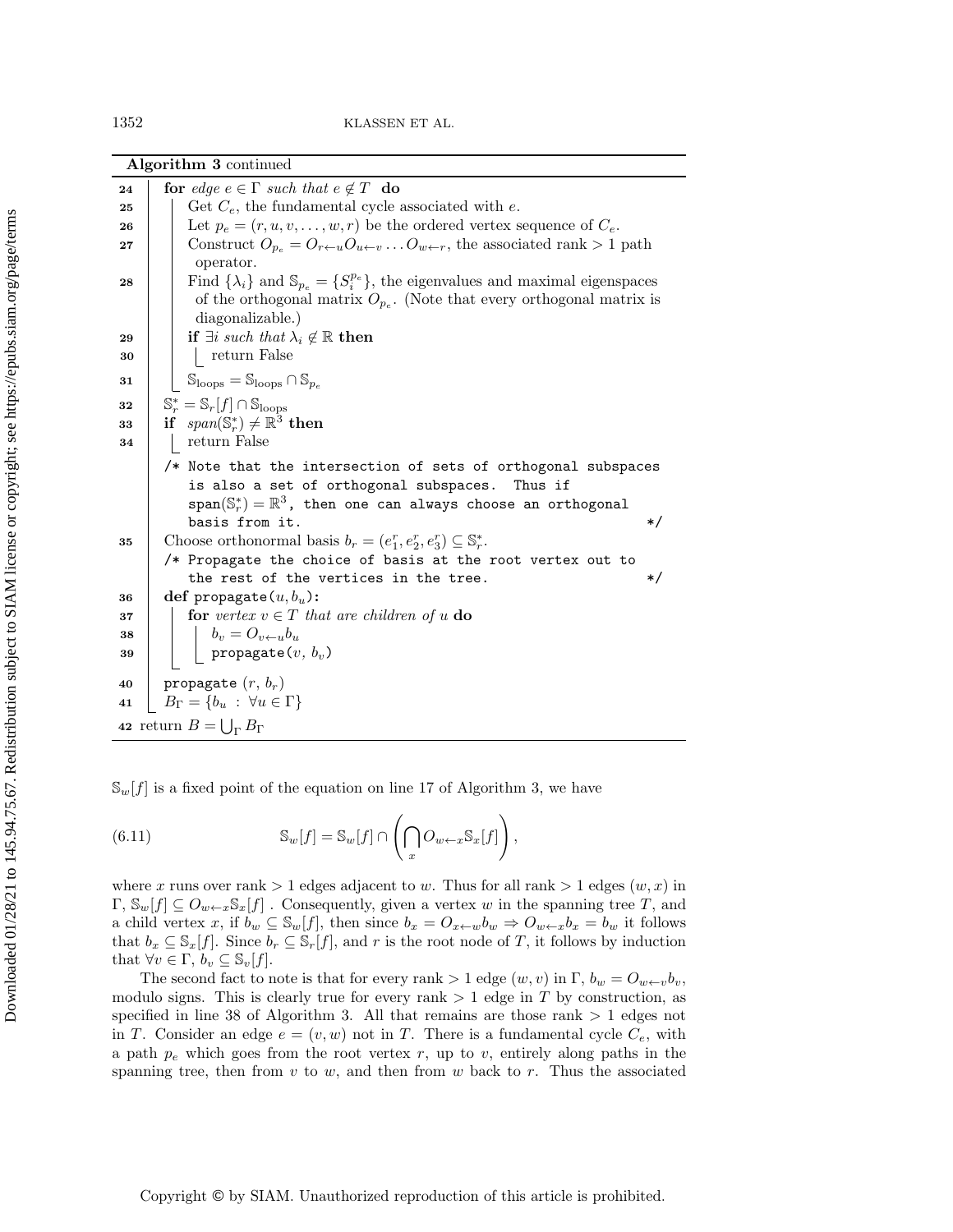rank  $> 1$  path operator is

$$
O_{p_e} = O_{r \leftarrow x} \dots O_{y \leftarrow w} O_{w \leftarrow v} O_{v \leftarrow z} \dots O_{q \leftarrow r}.
$$

Furthermore, the bases  $b_v$  and  $b_w$  are, by construction,

$$
b_v = O_{v \leftarrow z} \dots O_{q \leftarrow r} b_r,
$$

$$
b_w = O_{w \leftarrow y} \dots O_{x \leftarrow r} b_r \rightarrow b_w = O_{y \leftarrow w}^{\mathsf{T}} \dots O_{r \leftarrow x}^{\mathsf{T}} b_r.
$$

By construction, every element in  $b_r$  must be an eigenvector of  $O_{p_e}$  with real eigenvalues (equal to  $+1$  or  $-1$  since  $O_{p_e}$  is an orthogonal matrix) (see line [35](#page-21-1) of Algorithm [3\)](#page-20-0). Thus  $b_r = O_{p_e} b_r$  modulo signs. Therefore

$$
b_r = O_{r \leftarrow x} \dots O_{y \leftarrow w} O_{w \leftarrow v} O_{v \leftarrow z} \dots O_{q \leftarrow r} b_r \text{ modulo signs},
$$
  

$$
O_{y \leftarrow w}^{\mathsf{T}} \dots O_{r \leftarrow x}^{\mathsf{T}} b_r = O_{w \leftarrow v} O_{v \leftarrow z} \dots O_{q \leftarrow r} b_r \text{ modulo signs},
$$
  

$$
b_w = O_{w \leftarrow v} b_v \text{ modulo signs}.
$$

Thus for every rank  $> 1$  edge  $(w, v)$  in  $\Gamma$ ,  $b_w = O_{w \leftarrow v}b_v$ , modulo signs. Combining this fact with claim 1 of Corollary [6.10,](#page-19-2) it is clear that the second condition necessary for  $B_\Gamma$  to be a candidate basis is satisfied. Therefore  $B_\Gamma$  is a candidate basis.

Now we will prove that if Algorithm [3](#page-20-0) returns False, then no candidate basis exists. First we note that obviously if for any  $\Gamma$  there does not exist a candidate basis  $B_\Gamma$ , then no candidate basis exists for the whole graph.

There are two places where the algorithm returns False: once on line [30,](#page-21-2) and once on line [34.](#page-21-3) This happens on line [30](#page-21-2) if some  $O_{p_e}$  has any nonreal eigenvalues. Note that by claim 2 in Corollary [6.10,](#page-19-2) if there existed a candidate basis  $B = \{ b_u\}$ , then  $O_{p_e}b_r = b_r$ , modulo signs, since  $O_{p_e}$  is a rank  $> 1$  path operator. In other words, the eigenvalues of  $O_{p_e}$  should be either  $+1$  or  $-1.^3$  $-1.^3$ 

The algorithm indicates on line [34](#page-21-3) that no candidate basis exists if, for a given RCC  $\Gamma$  with root vertex r, span  $(\mathbb{S}_r^*) \neq \mathbb{R}^3$ . This happens if and only if there does not exist a set of three orthogonal vectors such that each of them belongs to a subspace in  $\mathbb S_r[f]$  as well as a subspace in every  $\mathbb S_{p_e}$ . We prove by contradiction that in this case  $B_\Gamma$  must not exist.

Suppose there does not exist a set of three orthogonal vectors such that each of them belongs to a subspace in  $\mathbb S_r[f]$  as well as a subspace in every  $\mathbb S_{p_e}$ . Suppose a candidate basis  $B_\Gamma$  does exist; then by the argument made for the case of line [30](#page-21-2) in the preceding paragraph, the basis vectors  $b_r$  must be eigenvectors of every  $O_{p_e}$ , and thus each vector in  $b_r$  belongs to a subspace in  $\mathbb{S}_{p_e}$  for every  $p_e$ . Therefore it must be that  $b_r \not\subseteq \mathbb S_r[f]$ . However, this is contradicted by the following argument.

First note that  $\forall b_v \in B_\Gamma$  and for every adjacent edge  $(v, x)$ , the basis vectors  $b_v$ must be eigenvectors of  $\beta_{vx}\beta_{vx}^T$ , and thus  $b_v \subseteq \mathbb S_v[0]$ . Second note that if  $\forall b_v \in B_\Gamma$ ,  $b_v \subseteq \mathbb S_v[i],$  then  $\forall b_v \in B_\Gamma, b_v \subseteq \mathbb S_v[i+1].$  This follows from the fact that for all vertices  $v \in \Gamma$ , and for all rank  $> 1$  edges  $(v, x)$  adjacent to  $v, b_v = O_{v\leftarrow x}b_x$ , modulo signs, by Corollary [6.10,](#page-19-2) and thus  $b_v \subseteq O_{v \leftarrow x} \mathbb{S}_x[i]$ . Since  $\mathbb{S}_v[i + 1] = \mathbb{S}_v[i] \cap (\bigcap_x O_{v \leftarrow x} \mathbb{S}_x[i])$ it follows that  $b_v \subseteq \mathbb S_v[i + 1]$ . Thus, by induction,  $\forall b_u \in B_\Gamma$ ,  $b_u \subseteq \mathbb S_u[f]$ , which is a contradiction.

<span id="page-22-0"></span><sup>3</sup>For an example of where such a loop operation becomes important, see Appendix [C.](#page-28-0)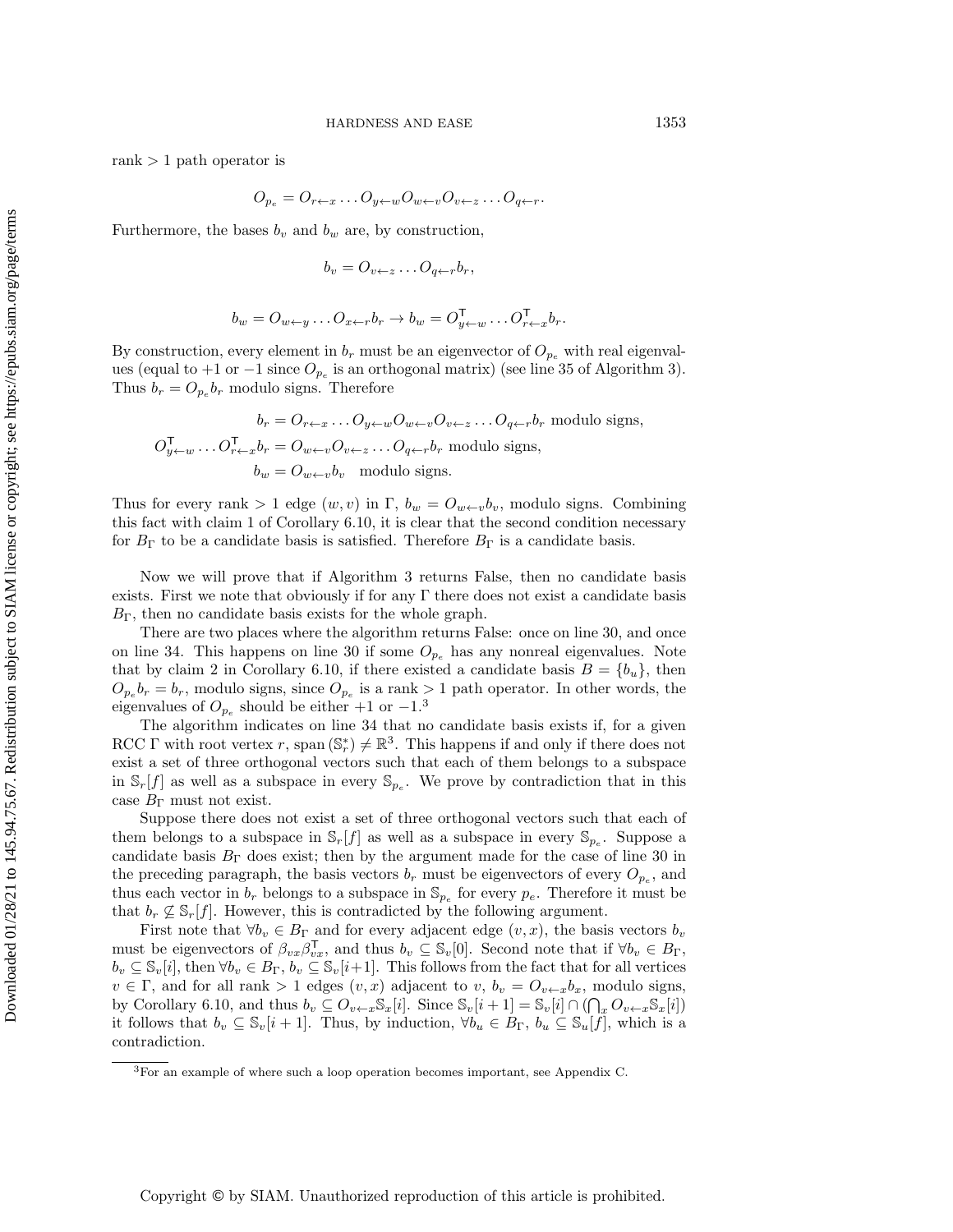1354 KLASSEN ET AL.

Finally we prove that the algorithm runs in  $O(N^3)$  steps, where N is the number of vertices in the graph. The most costly part of the algorithm is the while loop on line [12.](#page-20-2) Let  $n_\Gamma$  be the number of vertices in the RCC  $\Gamma$ . Constructing all  $\mathcal{S}_u[0]$  runs in worst case  $O(n_\Gamma N)$ . Each iterative step runs in worst case  $O(n_\Gamma N)$ . At each iterative step the subspaces of  $\mathbb S_u[i + 1]$  must be contained in the subspaces in  $S_u[i]$ . Therefore if we have not reached a fixed point, then at each iterative step there is at least one  $\mathbb{S}_u[i + 1]$  for which the dimensions of the subspaces have decreased when compared to  $\mathbb S_u[i]$ . If  $\mathbb S_u[i]$  spans  $\mathbb R^3$ , then the dimensions of its mutually orthogonal subspaces must be either  $(3)$ ,  $(2, 1)$ , or  $(1, 1, 1)$ . Thus for every vertex u, the iterative process can only decrease the dimensionality of the subspaces in  $\mathbb{S}_u[i]$  at most three times before  $\mathbb S_u[i]$  no longer spans  $\mathbb R^3$ . So the maximum number of iterations is  $3n_\Gamma$ .

Therefore the naive worst case runtime of this step is  $O(n_{\rm T}^2 N)$ . However, we expect that a more careful analysis would find the runtime to be closer to  $O(n_\Gamma N)$ , since the runtime of each iterative step is proportional to the connectivity of the graph, while the number of iterative steps required should be inversely proportional to the connectivity.

On line [24](#page-21-4) the algorithm iterates over edges in  $\Gamma$ , not in T, the number of which is upper bounded by  $O(n_{\Gamma}^2)$ . All other steps in the algorithm iterate over vertices in  $\Gamma$ , or edges adjacent to those vertices, and so have runtime at most  $O(n_\Gamma N)$ .

Since the whole algorithm iterates over all RCCs, it follows that the runtime is  $O\left( \sum_{\Gamma} n_{\Gamma}^2 N \right)$ , which, by the triangle inequality, is upper bounded by  $O(N^3)$ .  $\Box$ 

<span id="page-23-0"></span>THEOREM 6.14. Given a matrix-weighted graph, one can efficiently find an NLY basis, or else show that no such basis exists.

Proof. The procedure for finding an NLY basis is to first find a candidate basis B using Algorithm [3,](#page-20-0) and then find a set of permutations  $\Pi$  such that  $B<sup>\Pi</sup>$  is an NLY basis using Algorithm [4.](#page-24-0)

If Algorithm [4](#page-24-0) is successful, then  $B<sup>\Pi</sup>$  is an NLY basis by the following reasoning. For every rank > 1 edge an identical permutation is applied to its adjacent vertices, and so the diagonality of the matrix weights is preserved, while for the rank-1 edges, the matrix weights are diagonal, and by construction every matrix weight is zero in its second diagonal entry, as per arguments made in subsection [6.3.](#page-12-0)

Algorithm [4](#page-24-0) is efficient, since the number of variables in the 2-XOR-SAT problem is the number of RCCs, and in the worst case this is the number of vertices  $N$ , so it runs in time  $O(N^2)$ . Combining this with Lemma [6.13,](#page-19-0) the worst case runtime of the whole algorithm is  $O(N^3)$ .

Finally, if either of these algorithms fails, then by the following two arguments we claim that no NLY basis exists. First, if Algorithm [3](#page-20-0) fails, then by Lemma [6.13](#page-19-0) no candidate basis exists, and since an NLY basis must satisfy the conditions for being a candidate basis, no NLY basis exists. Second, we must establish the nontrivial fact that if Algorithm [4](#page-24-0) fails, then no NLY basis exists. In other words, we need to rule out the possibility that Algorithm [4](#page-24-0) might have succeeded had we supplied it with an alternative candidate basis. The rest of our exposition is devoted to proving this fact.

First note that, given a candidate basis  $B$ , if Algorithm [4](#page-24-0) fails, then no set of permutations exists such that  $B<sup>\Pi</sup>$  is an NLY basis. This follows from the fact that if a permutation were to exist, it must be uniform on every RCC in order to preserve the diagonality of the rank  $> 1$  edges. Given this, the argument reduces to the same one made in Theorem [6.7,](#page-15-0) where we treat RCCs as sites, since every rank-1 edge is adjacent to RCCs.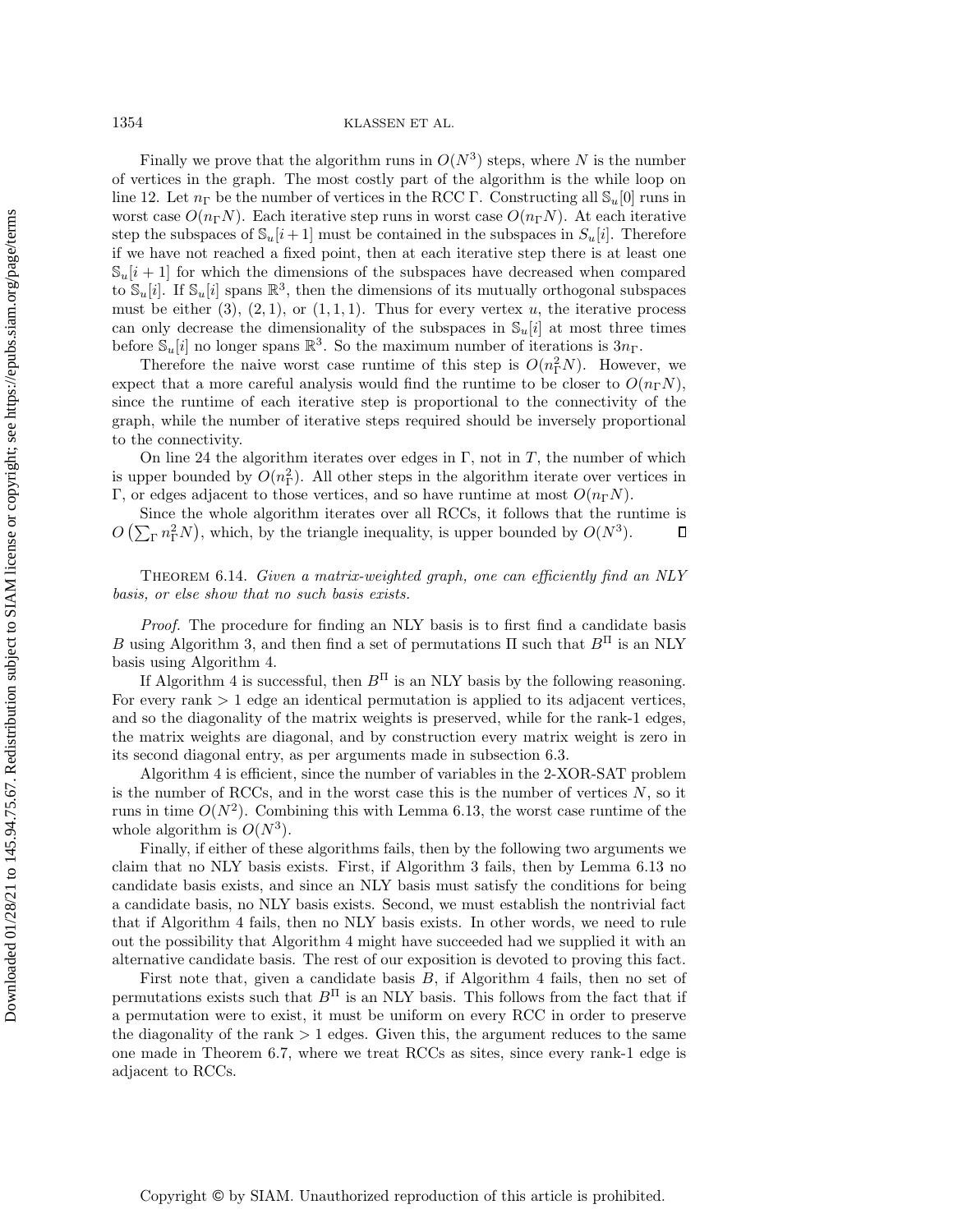## **Algorithm 4:** Algorithm for finding permutations  $\Pi$  such that  $B^{\Pi}$  is an NLY basis

<span id="page-24-0"></span>**Input** : Graph  $G = (V, E)$ , rank > 1, and rank-1 matrix edge weights  $\{ \beta_{uv}\}, \text{RCCs } \{ \Gamma \}, \text{ and candidate basis } B = \{ b_u\}.$ **Output:** A set of permutations  $\Pi = \{ \pi_u \}$  such that  $B^{\Pi}$  is an NLY basis, if one exists. Otherwise False, indicating none exists. 1 for  $\Gamma \in \mathit{RCCs}$  do /\* Label all rank-1 edges incident to vertices  $v$  in  $\Gamma$ according to which basis vector  $b_v$  is not in the null space of  $\beta_{uv}$ . These always exist by Proposition [6.4.](#page-13-0) \*/  $\begin{array}{c} \mathbf{2} \\ \mathbf{3} \end{array}$   $\begin{array}{c} L(\Gamma ) = \{ \} \\ \text{for } e = (u \end{array}$ 3 for  $e = (u, v) \in E$  such that  $v \in \Gamma$ , and rank $(\beta_{uv}) = 1$  do 4 for  $i \in \{1, 2, 3\}$  do for  $i \in \{ 1, 2, 3\}$  do 5  $\Big|$   $\Big|$   $e_i^u = b_u[i]$  $\begin{array}{|c|c|c|}\hline \textbf{6} & \textbf{1} & \textbf{if }\beta_{uv}e^v_i\neq 0\textbf{ then} \hline \end{array}$ 7 | | |  $L(v, e) = i$ 8 | | |  $L(\Gamma ) = L(\Gamma ) \cup \{ i\}$ /\* If  $\Gamma$  is incident on more than two different labels, then return False.  $*/$ 9 if  $|L(\Gamma )|=3$  then<br>10 cturn False | return False /\* Define permutations so that all incident edge labels are mapped to either 1 or 3.  $*$ / 11 Choose perm.  $\pi_{\Gamma}^0$  such that  $\pi_{\Gamma}^0(L(\Gamma)[1]) = 1$ , and if  $|L(\Gamma)| > 1$ , then  $\pi_{\Gamma}^0(L(\Gamma)[2]) = 3.$ 12 Choose perm.  $\pi_\Gamma^1$  such that  $\pi_\Gamma^1(L(\Gamma)[1]) = 3$ , and if  $|L(\Gamma)| > 1$ , then  $\pi^1_\Gamma(L(\Gamma)[2]) = 1.$ /\* The task now becomes assigning a binary value  $x_\Gamma$  to each  $\Gamma$ so that for every rank-1 edge  $e = (u, v)$ , with labels  $L(u, e) = i$ and  $L(v, e) = j$ , which has vertices in  $\Gamma_u$  and  $\Gamma_v$ , the binary assignment  $x_{\Gamma_u}$  to  $\Gamma_u$  and  $x_{\Gamma_v}$  to  $\Gamma_v$  satisfies  $\pi_{\Gamma_u}^{x_{\Gamma_u}}(i) = \pi_{\Gamma_v}^{x_{\Gamma_v}}(j)$ . \*/ /\* For each rank-1 edge define a 2-XOR-SAT clause on Boolean variables associated with the RCCs on which the edge is incident.  $*$ / 13 for  $e = (u, v) \in E$  such that rank $(\beta_{uv}) = 1$  do 14 Find  $\Gamma_u \in \text{RCCs}$  such that  $u \in \Gamma_u$ .<br>
15 Find  $\Gamma_u \in \text{RCCs}$  such that  $v \in \Gamma_u$ . 15 Find  $\Gamma_v \in \text{RCCs}$  such that  $v \in \Gamma_v$ .<br>16 if  $L(v, e) = L(u, e)$  then if  $L(v, e) = L(u, e)$  then 17  $\Big| \Big| \Big| C_e(x_{\Gamma_u}, x_{\Gamma_v}) = x_{\Gamma_u} \oplus x_{\Gamma_v}$ <sup>18</sup> else 19  $\left[\begin{array}{c} \bigcup \ C_e(x_{\Gamma_u},x_{\Gamma_v}) = \bar{x}_{\Gamma_u} \oplus x_{\Gamma_v} \end{array}\right]$ [Continued below]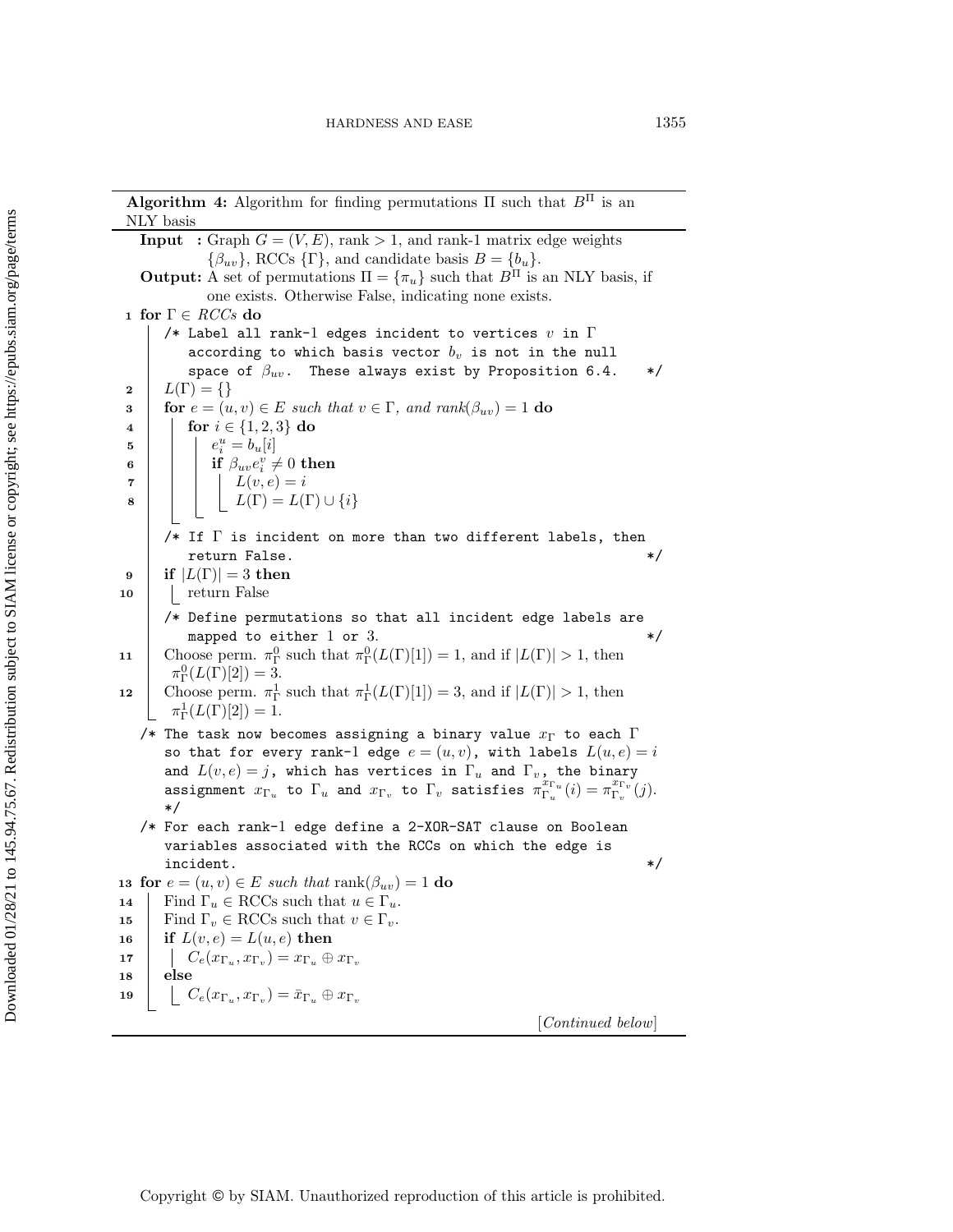| Algorithm 4 continued |  |  |
|-----------------------|--|--|
|-----------------------|--|--|

| /* The solution to the associated 2-XOR-SAT problem specifies,                                   |         |
|--------------------------------------------------------------------------------------------------|---------|
| for each RCC $\Gamma$ , which permutations to apply in a uniform                                 |         |
| fashion to all vertices in $\Gamma$ .                                                            | $\ast/$ |
| 20 variables = $\{x_{\Gamma} \mid \forall \Gamma \in \text{RCCs}\}\$                             |         |
| 21 clauses = $\{C_e   \forall e = (u, v) \in E \text{ such that } \text{rank}(\beta_{uv}) = 1\}$ |         |
| 22 success= 2-XOR-SAT(ref variables, clauses)                                                    |         |
| 23 if $\neg success$ then                                                                        |         |
| 24   return False                                                                                |         |
| 25 for $\Gamma \in \mathit{RCCs}$ do                                                             |         |
| 26   for vertex $v \in \Gamma$ do                                                                |         |
| 27 $\Box$ $\pi_v = \pi_{\Gamma}^{x_{\Gamma}}$                                                    |         |
| 28 return $\Pi = {\pi_v   \forall v \in V}$                                                      |         |

Given that if the procedure in Algorithm [4](#page-24-0) fails, then there does not exist a permutation  $\Pi$  such that the basis  $B<sup>\Pi</sup>$  is an NLY basis, we use proof by contradiction to show that in this case no NLY basis exists.

Suppose there exists an NLY basis  $\bar{B} = \{\bar{b}_u\}$ . We now argue that for a fixed RCC  $\Gamma$ , for every index  $i \in \{ 1, 2, 3\}$  there exists an index  $j \in \{ 1, 2, 3\}$  such that for every vertex  $u \in \Gamma$ , if  $e_i^u \in b_u$  corresponds to a left singular vector, with nonzero singular value, of a rank-1 edge adjacent to u, then  $e_i^u = \pm \bar{e}_j^u \in \bar{b}_u$ .

Given an index *i*, consider any two vertices  $u, v \in \Gamma$  for which  $e_i^u, e_i^v$  correspond to singular vectors, with nonzero singular values, of some rank-1 edges adjacent to u and v. Consider that  $\bar{b}_u$  must also contain a vector  $\bar{e}^u_{j_u}$  at some particular index  $j_u$ , which is also a singular vector with nonzero singular value of the same rank-1 edge adjacent to u. Since that edge is rank-1, it follows that  $e_i^u = \pm \bar{e}_{j_u}^u$ . A similar argument can be made for v so that  $e_i^v = \pm \bar{e}_{j_v}^v$  for some index  $j_v$ . There must exist a rank > 1 path p connecting u to v, and by Corollary [6.10,](#page-19-2)  $O_{\underline{p}}e_i^u = \pm e_i^v$ . Similarly,  $O_p\overline{e}_{j_u}^u = \pm \overline{e}_{j_u}^v$ . Therefore  $\pm \bar{e}_{j_u}^v = \bar{e}_{j_v}^v$  and since each vector in  $\bar{b}_v$  is orthogonal we have  $j_u = j_v = j$ . Since this is true for any such pair of vertices  $u, v$ , there must exist an index j such that for every vertex  $u \in \Gamma$ , if  $e_i^u$  corresponds to a left singular vector, with nonzero singular value, of a rank-1 edge adjacent to u, then  $e_i^u = \pm \bar{e}_j^u \in \bar{b}_u$ .

We can now proceed by the same reasoning used in the proof of Theorem [6.7.](#page-15-0) Let  $\pi_{\Gamma}$  be the permutation with the mapping  $\pi_{\Gamma} (i) = j$ , and let  $\pi_u = \pi_{\Gamma} \forall u \in \Gamma$ , and define  $\Pi = \{ \pi_u \}$ . Then the bilabeled graph associated with  $B^{\Pi}$  must be identical to the bilabeled graph associated with  $\bar{B}$  (i.e., the action on the rank-1 edges is the same), and therefore  $B<sup>\Pi</sup>$  must be an NLY basis, which is a contradiction.  $\Box$ 

<span id="page-25-0"></span>7. Discussion. It is clear from the work presented here that in the case of two-local qubit Hamiltonians, the hardness of curing the sign problem by local basis transformations is determined by the presence or absence of one-local terms in the Hamiltonian.

The question of whether the general LocalSignCure is a problem in NP for general two-local  $n$ -qubit Hamiltonians is not clear, as the set of local unitary transformations is a continuous parameter space, and a prover would need to specify a sign-curing solution with a polynomial number of bits, and such exact sign-curing transformations may not exist. A natural relaxation would be to demand that the transformation be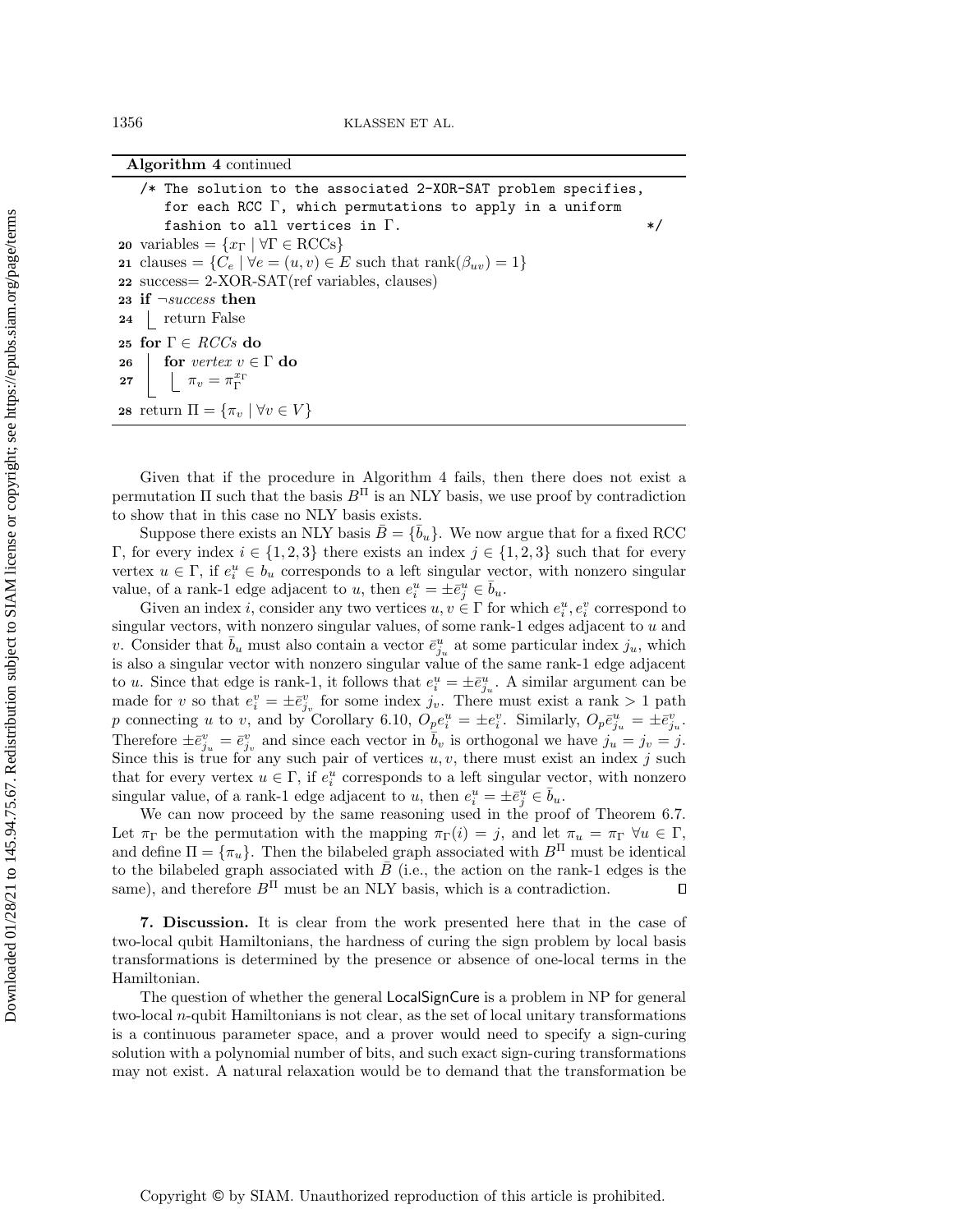approximately sign-curing, a direction of research that is explored in [\[15\]](#page-30-24), so that the problem would be contained in MA.

We do not know the complexity of determining the ground state energy for the family of Hamiltonians presented in section 5. It may be that finding the ground state energy is easy, thus obviating any interest in a curing transformation. It would be interesting to show that a family of Hamiltonians exists for which deciding sign-curing and determining ground state energy are both hard. It would be very surprising indeed if the hardness of deciding a curing transformation only appears when the ground state energy is efficiently computable.

A natural extension of sign-curing transformations beyond single-qubit unitary transformations is transformations which first embed each qubit into a d-dimensional system and then allow for local basis changes in this d-dimensional system. The power of such "lifting" basis changes is completely unexplored, even in the two-qubit case. Another class of sign-curing transformations are Clifford circuits which map a Hamiltonian composed of  $\text{poly}(n)$  k-local Pauli's onto a sum of  $\text{poly}(n)$  nonlocal Pauli's. The power of these transformations is also largely unexplored, but some first results are reported in [\[22\]](#page-30-23). Recently, it was demonstrated [\[19\]](#page-30-10) that even when there is an essential sign problem in the Hamiltonian, there are ways to group terms in the expansion of the Gibbs state to avoid the sign problem. It would be interesting to better understand how these techniques relate to stoquastic Hamiltonians.

Another strand of interesting future research concerns the distinction between termwise and globally stoquastic Hamiltonians. Examples can be constructed of 3 local globally stoquastic but not termwise-stoquastic Hamiltonians, and the complexity of deciding global stoquasticity can be analyzed.

<span id="page-26-1"></span>Appendix A. A simple example of nonstoquastic two-local Hamiltonian. Here we present a two-qubit Hamiltonian that cannot be transformed into a symmetric Z-matrix by any single-qubit unitary transformations. Consider the Hamiltonian

$$
H = -ZZ - 2XX + 3YY + IX + IZ + ZI + XI.
$$

The  $\beta$ -matrix of this Hamiltonian is of the form

$$
\beta = \begin{pmatrix} -2 & 0 & 0 \\ 0 & 3 & 0 \\ 0 & 0 & -1 \end{pmatrix}.
$$

First note that this Hamiltonian is not stoquastic in this basis because  $a_{XX} > -|a_{YY}|$ . The orthogonal rotations on the  $\beta$ -matrix must be confined to the XZ plane in order to avoid complex terms like  $IY$  or  $XY$ . Any pair of such orthogonal transformations (given by angles  $\theta_1$  and  $\theta_2$ ) will keep the  $\beta$ -matrix in a block-diagonal form, and the new  $a'_{XX}$  entry will be

$$
a'_{XX} = -2\cos(\theta_1)\cos(\theta_2) - \sin(\theta_1)\sin(\theta_2) > -3.
$$

Therefore  $a'_{XX} > -|a_{YY}|$  for all values of  $\theta_1$  and  $\theta_2$ , and so H cannot be transformed into a symmetric Z-matrix by single-qubit unitary transformations.

<span id="page-26-0"></span>Appendix B. Curing the sign problem for strictly two-local Hamiltonians by single-qubit Clifford transformations is easy. Suppose that instead of single-qubit unitaries, one is interested in curing a strictly two-local Hamiltonian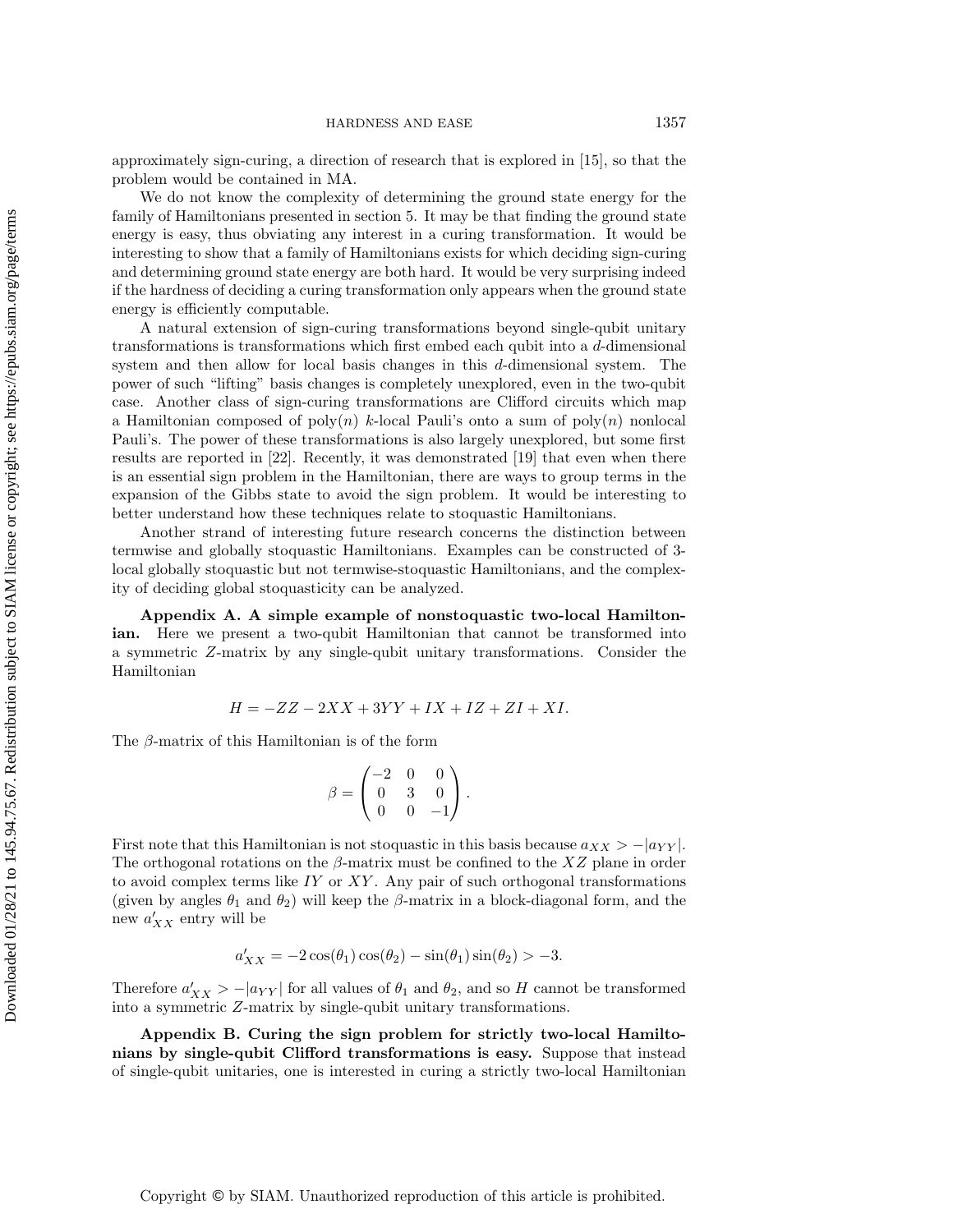by single-qubit Clifford transformations. Using arguments similar to those outlined in section [6,](#page-10-0) we now show that such a problem is easy.

First, we know that the transformations that are employed in the XYZ-algorithm are single-qubit Clifford transformations. Furthermore, single-qubit Clifford transformations correspond to signed permutations on the matrix-weighted graph. Therefore, by the same logic as for the one-local unitary case, it suffices to find an algorithm which answers Problem [1,](#page-11-2) where instead of searching for a set of orthogonal rotations  $\{ O_u\}$ , one instead seeks a set of signed permutations  $\{ \Pi_u\}$ .

Now, instead of being able to consider any basis  $B = \{ b_u \}$ , we only consider bases which are related to the standard basis by signed permutations:

$$
b_u = {\Pi_u e_1, \Pi_u e_2, \Pi_u e_3}.
$$

Again, the signs are irrelevant, and therefore we are looking for bases which are related to the standard basis by a permutation.

We say a matrix is quasi-monomial if for each row and column of that matrix there is at most one nonzero entry.<sup>[4](#page-27-0)</sup> A matrix  $\beta_{uv}$  for an edge  $e = (u, v)$  which is quasi-monomial admits a singular value decomposition of the form

$$
\beta_{uv} = \Pi_u \Sigma_{uv}^{\text{SVD}} (\Pi_v)^\mathsf{T},
$$

where  $\Pi_u$  and  $\Pi_v$  are signed permutations. This can be seen by noting that by an appropriate permutation of columns and rows, the nonzero entries of  $\beta_{uv}$  can be made positive and put on the diagonal in descending order, which corresponds to the singular value decomposition of  $\beta$ . It follows by definition that any  $O_{v\leftarrow u}$ , as defined in [\(6.9\)](#page-17-0), is also a signed permutation. It is not difficult to see that if any edge in the matrixweighted graph of our Hamiltonian has a weight  $\beta_{uv}$  which is not quasi-monomial, then there can be no set of signed permutations which simultaneously diagonalize the weights of the graph. This is because a diagonalized matrix is quasi-monomial, and it is impossible to transform a non-quasi-monomial matrix into a quasi-monomial matrix by permuting the rows and columns.

We now describe the algorithm for answering Problem [1](#page-11-2) in the case where we are interested in signed permutations instead of orthogonal rotations. First check that every matrix weight  $\beta_{uv}$  is a quasi-monomial matrix, as this is a necessary condition by the arguments above. If any of these matrices are not, then we return False.

We then identify a candidate basis  $B_\Gamma$  for each RCC such that the bases  $b_u \in B_\Gamma$ are permutations of the standard basis. For each RCC construct the set of subspaces  $\mathbb{S}_u^*$  as described in Algorithm [3.](#page-20-0) Then check if the standard basis belongs to  $\mathbb{S}_u^*$ . By the same arguments made in Lemma [6.13](#page-19-0) it is clear that if the standard basis is not in  $\mathbb S_u^*$ , then no permutations of the standard basis are in  $\mathbb S_u^*$ , and so no candidate basis exists for  $\Gamma$  which is a permutation of the standard basis, and so we must return False. If the standard basis is in  $\mathbb{S}^*_u$ , then we choose the standard basis for  $b_u$ , and construct a candidate basis  $B_\Gamma$  for  $\Gamma$  as per step 8 of Algorithm [3.](#page-20-0) Since every operator  $O_{v\leftarrow u}$ is a signed permutation, it follows that all other bases  $b_v \in B_\Gamma$  are permutations of the standard basis. Let  $B = \bigcup_{\Gamma} B_{\Gamma}$ .

Equipped now with a candidate basis for the graph, we can proceed with Algorithm [4.](#page-24-0) Noting that the only transformations being performed in this section are permutations on the candidate basis, we know that any NLY basis that is found will

<span id="page-27-0"></span> $4$ In a monomial matrix each row and column have exactly one nonzero entry, hence the "quasi-" prefix.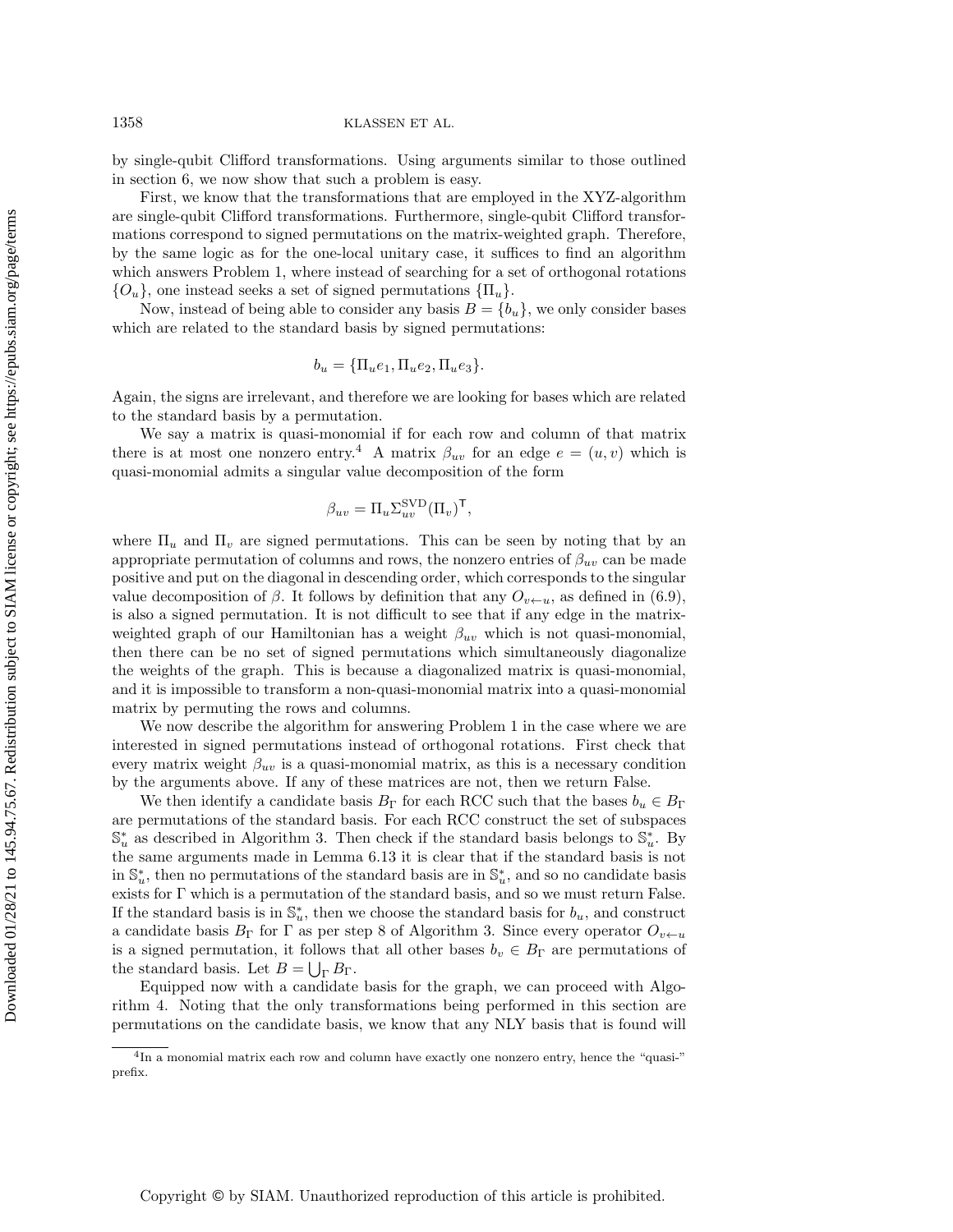be a permutation of the standard basis. As such, whichever answer it gives will be  $\Box$ the answer to our problem.

We remark that even when the graph is weighted by only quasi-monomial matrices, it is generally not sufficient to consider only single-qubit Clifford transformations as curing transformations. This is proved in Appendix [C.](#page-28-0)

<span id="page-28-0"></span>Appendix C. Single-qubit Clifford transformations do not suffice to cure the sign problem for a quasi-monomial matrix-weighted graph. In this appendix we show that when the  $\beta$ -matrices associated with a graph are quasimonomial, as introduced in Appendix [B,](#page-26-0) then, even if there does not exist a set of signed permutations  $\{\Pi_u\}$  such that  $\Pi_u \beta_{uv}\Pi_v$  is diagonal, there may still exist a set of orthogonal transformations  $\{O_u\}$  such that  $O_u^{\mathsf{T}} \beta_{uv} O_v$  is diagonal. This is in contrast to the XYZ-algorithm. In the XYZ-algorithm all  $\beta$ -matrices are diagonal, a subclass of quasi-monomial matrices. In that case it was shown in [\[24\]](#page-30-15) that if there does not exist a set of signed permutations  $\{\Pi_u\}$  such that  $\Pi_u \beta_{uv}\Pi_v$  is diagonal, then there also does not exist a set of orthogonal transformations  $\{ O_u\}$  such that  $O_u^{\mathsf{T}} \beta_{uv} O_v$  is diagonal, and so it is sufficient to consider signed permutations.

This insight is somewhat surprising for the following reason. If one considers a single quasi-monomial matrix  $\beta$ , it holds that all other quasi-monomial matrices  $\beta'$  which can be obtained by orthogonal transformations  $O_1^{\mathsf{T}} \beta O_2 = \beta'$  can also be obtained by signed permutations  $\Pi_1^{\mathsf{T}} \beta \Pi_2 = \beta'$ . One can see this by noting that the absolute values of the nonzero entries of  $\beta$  are its singular values, and so the singular value decomposition of  $\beta$  is related to all of the quasi-monomial matrices by shuffling and by flipping the signs of the rows and columns. The problem is coordinating these permutations.

Consider a matrix-weighted graph whose matrix weights are monomial matrices; in particular consider a triangle with three qubits and Hamiltonian of the form

$$
H = H_{12} + H_{23} + H_{31} , \ H_{uv} = X_u Y_v + Y_u X_v.
$$

The corresponding matrix weights of our graph are thus of the form

<span id="page-28-1"></span>
$$
\beta_{uv} = \left( \begin{array}{rrr} 0 & 1 & 0 \\ 1 & 0 & 0 \\ 0 & 0 & 0 \end{array} \right).
$$

It is not hard to see that no permutations exist which simultaneously diagonalize all three matrices. However, if we apply the rotation

(C.1) 
$$
O = \frac{1}{\sqrt{2}} \begin{pmatrix} 1 & -1 & 0 \\ 1 & 1 & 0 \\ 0 & 0 & 1 \end{pmatrix}
$$

at every vertex, then every matrix is diagonalized. Translating back to the application of basis changes, this transformation corresponds to applying T-gates, of the form  $\begin{pmatrix} 1 & 0 \\ 0 & e^{i\pi} \end{pmatrix}$  $\frac{1}{0}$   $\frac{0}{e^{i\pi/4}}$ , on all the qubits.

We see that in the case of quasi-monomial matrix-weighted graphs, the family of graphs which are equivalent under orthogonal transformations are not equivalent under signed permutations, and instead form sectors which depend on the graph topology. It is precisely the rank  $> 1$  loops considered in our algorithm in section [6](#page-10-0) which captures this nontrivial topological structure. In Algorithm [3,](#page-20-0) one needs to check the loop operators  $O_{P_e}$  (Algorithm [3,](#page-20-0) line [27\)](#page-21-5)) in order to identify the rotation [\(C.1\).](#page-28-1)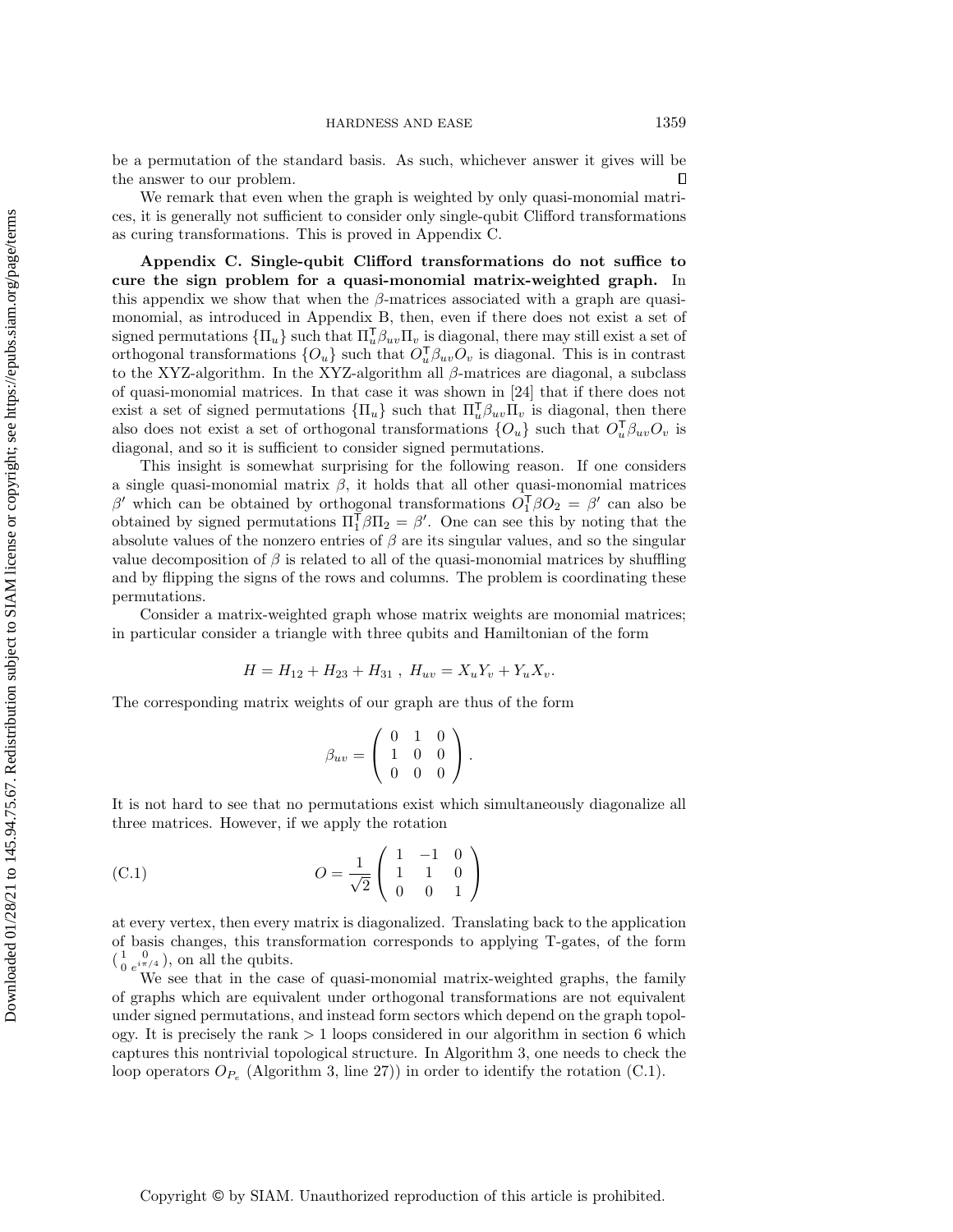1360 KLASSEN ET AL.

<span id="page-29-0"></span>Appendix D. Heisenberg form under local unitaries is NP-hard. In this appendix we argue that deciding if a 2-local Hamiltonian can be put into Heisenberg form by single-qubit unitary rotations is NP-hard. Equivalently, for the case of a matrix-weighted graph of the kind considered in section [6,](#page-10-0) finding a set of orthogonal rotations  $\{O_u\}$  that diagonalize every matrix weight is NP-hard.

DEFINITION D.1 (Heisenberg form). A Hamiltonian of the form

$$
H = \sum_{\langle uv \rangle} J_x^{uv} X_u X_v + J_y^{uv} Y_u Y_v + J_z^{uv} Z_u Z_v
$$

is said to be in Heisenberg form.

DEFINITION  $D.2$  (cubic graph). A cubic graph is a graph in which all vertices have degree three.

DEFINITION D.3 (chromatic index). The chromatic index of a graph is the minimum number of colors required to color the edges of the graph in such a way that no two adjacent edges have the same color.

THEOREM D.4 (see [\[20\]](#page-30-25)). It is NP-complete to determine whether the chromatic index of a cubic graph is 3 or 4.

COROLLARY D.5 (Heisenberg form is NP-hard). It is  $NP$ -hard to determine if a 2-local Hamiltonian can be put into Heisenberg form by applying single qubit unitary rotations.

Proof. The proof proceeds by reduction.

Consider a cubic graph  $G = (E, V)$ . Consider a two-local Hamiltonian  $H_G$ , acting on qubits associated with the vertices V. For every edge  $e = (u, v) \in E$ ,  $H_G$  consists of a two-local term  $P_u Q_v, P, Q \in \{ X, Y, Z \}$ , with the restriction that  $\forall u \in V, X_u$ ,  $Y_u$ , and  $Z_u$  appear in exactly one such term. This last restriction is always possible because every vertex has degree 3.

If G has chromatic index 3, then  $H_G$  can be put into Heisenberg form by singlequbit unitaries. Let the coloring be given by the Pauli operators  $X, Y$ , and  $Z$ . For every edge  $e = (u, v)$  colored by the Pauli operator R, map the Hamiltonian term  $P_uQ_v$  to the term  $R_uR_v$ . Since every term in  $H_G$  acting on a given qubit acts with a different Pauli operator, and every edge incident on a vertex is given a different color, each Pauli operator acting on a given qubit is mapped to a unique Pauli operator, and so such a mapping can be given in terms of single-qubit Clifford operators.

For the reverse direction, we prove that if  $H_G$  can be put into Heisenberg form  $H_G'$  by single-qubit unitary rotations, then G has chromatic index 3. Putting  $H_G$ into Heisenberg form by single-qubit unitary rotations is equivalent to diagonalizing all  $\beta_{uv}$  matrices by orthogonal transformations, as defined in [Proposition 4.2,](#page-4-3) for all edges  $(u, v)$ . Consider that for a given edge  $(u, v)$ , the matrix  $\beta_{uv}$  is rank-1. Thus for every edge  $(u, v)$ ,  $H_G'$  contains a single two-qubit term of the form  $X_u X_v$ ,  $Y_u Y_v$  or  $Z_uZ_v$ . Furthermore, all edges incident on a vertex must be associated with a different Pauli operator, since the transformation is unitary. Thus  $H\mathsf{G}'$  prescribes a 3 coloring, and G has chromatic index 3.

Note that the above proof applies regardless of whether or not the Hamiltonians are restricted to being exactly two-local. Note also that problems of this type are ruled out by the No-Lone-YY condition introduced in section [6.](#page-10-0)

Acknowledgments. The authors would like to thank Sergey Bravyi and Daniel Lidar for their thoughtful comments on this work.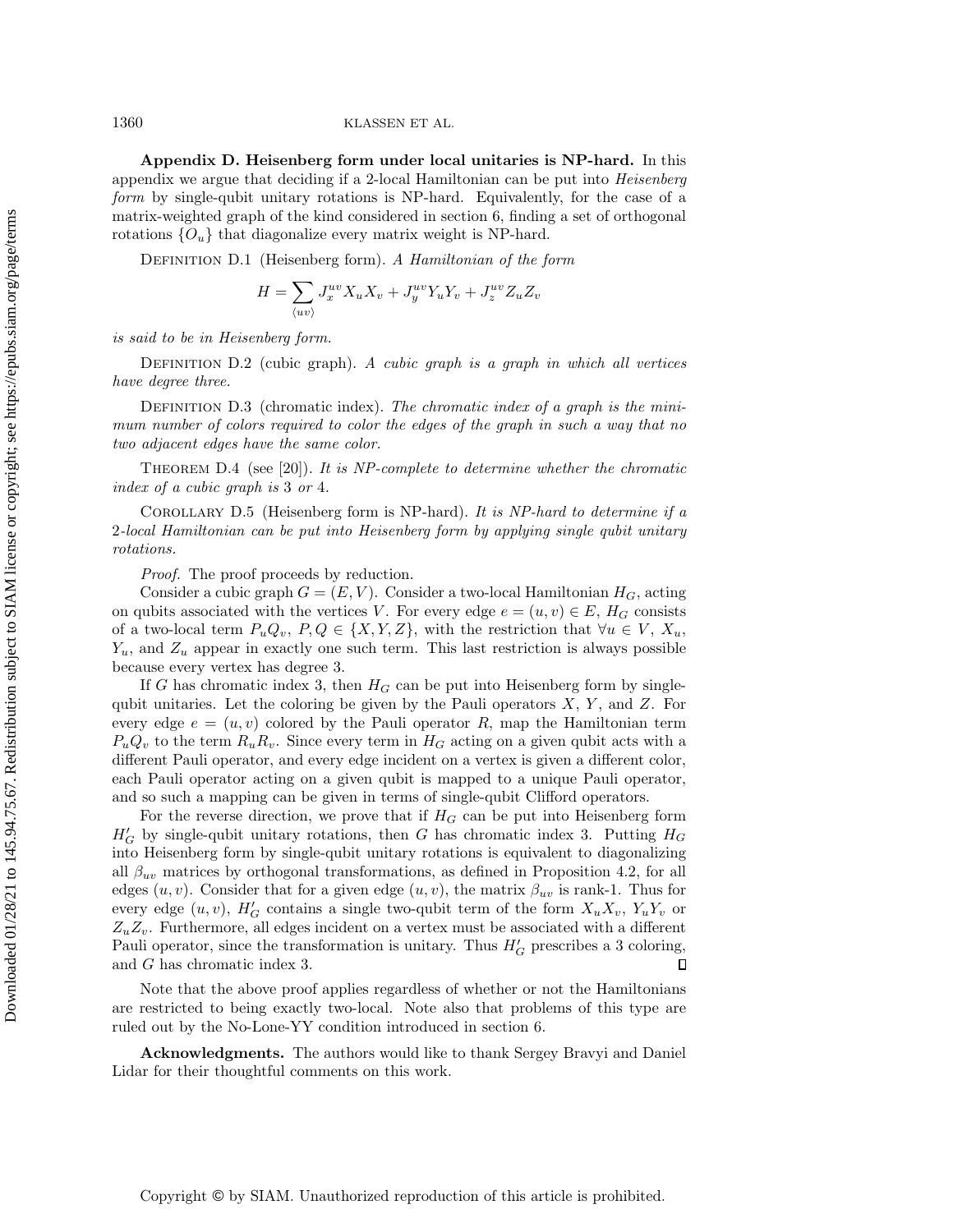#### HARDNESS AND EASE 1361

### REFERENCES

- <span id="page-30-8"></span>[1] D. Aharonov and A. B. Grilo, Stoquastic PCP vs. randomness, in IEEE 60th Annual Symposium on Foundations of Computer Science (FOCS), 2019, pp. 1000–1023, [https:](https://doi.org/10.1109/FOCS.2019.00065) [//doi.org/10.1109/FOCS.2019.00065.](https://doi.org/10.1109/FOCS.2019.00065)
- <span id="page-30-20"></span>[2] D. Aharonov, W. van Dam, J. Kempe, Z. Landau, S. Lloyd, and O. Regev, Adiabatic quantum computation is equivalent to standard quantum computation, SIAM J. Comput., 37 (2007), pp. 166-194, [https://doi.org/10.1137/S0097539705447323.](https://doi.org/10.1137/S0097539705447323)
- <span id="page-30-18"></span>[3] T. Albash, Role of nonstoquastic catalysts in quantum adiabatic optimization, Phys. Rev. A, 99 (2019), 042334, [https://doi.org/10.1103/PhysRevA.99.042334.](https://doi.org/10.1103/PhysRevA.99.042334)
- <span id="page-30-19"></span>[4] T. Albash and D. A. Lidar, Adiabatic quantum computation, Rev. Modern Phys., 90 (2018), 015002, [https://doi.org/10.1103/RevModPhys.90.015002.](https://doi.org/10.1103/RevModPhys.90.015002)
- <span id="page-30-16"></span>[5] J. BAUSCH AND E. CROSSON, Analysis and limitations of modified circuit-to-Hamiltonian constructions, Quantum, 2 (2018), p. 94, [https://doi.org/10.22331/q-2018-09-19-94.](https://doi.org/10.22331/q-2018-09-19-94)
- <span id="page-30-22"></span>[6] A. Berman and R. Plemmons, Nonnegative Matrices in the Mathematical Sciences, SIAM, 1994, [https://doi.org/10.1137/1.9781611971262.](https://doi.org/10.1137/1.9781611971262)
- <span id="page-30-21"></span>[7] J. D. Biamonte and P. J. Love, Realizable Hamiltonians for universal adiabatic quantum computers, Phys. Rev. A, 78 (2008), 012352, [https://doi.org/10.1103/PhysRevA.78.012352.](https://doi.org/10.1103/PhysRevA.78.012352)
- <span id="page-30-12"></span>[8] R. F. Bishop and D. J. J. Farnell, Marshall-Peierls sign rules, the quantum Monte Carlo method, and frustration, in Recent Progress in Many-Body Theories, World Scientific, 2000, pp. 457-460, [https://doi.org/10.1142/9789812792754](https://doi.org/10.1142/9789812792754_0052)\_0052.
- <span id="page-30-6"></span>[9] S. Bravyi, A. J. Bessen, and B. M. Terhal, Merlin-Arthur Games and Stoquastic Complexity, preprint, [http://arXiv.org/abs/quant-ph/0611021,](http://arXiv.org/abs/quant-ph/0611021) 2006.
- <span id="page-30-1"></span>[10] S. Bravyi, D. P. Divincenzo, R. Oliveira, and B. M. Terhal, The complexity of stoquastic local Hamiltonian problems, Quantum Inf. Comput., 8 (2008), p. 361-385, [https://dl.acm.](https://dl.acm.org/doi/10.5555/2011772.2011773) [org/doi/10.5555/2011772.2011773.](https://dl.acm.org/doi/10.5555/2011772.2011773)
- <span id="page-30-2"></span>[11] S. Bravyi and B. Terhal, Complexity of stoquastic frustration-free Hamiltonians, SIAM J. Comput., 39 (2009), pp. 1462-1485, [https://doi.org/10.1137/08072689X.](https://doi.org/10.1137/08072689X)
- <span id="page-30-5"></span>[12] J. Bringewatt, W. Dorland, S. P. Jordan, and A. Mink, Diffusion Monte Carlo approach versus adiabatic computation for local Hamiltonians, Phys. Rev. A, 97 (2018), 022323, [https://doi.org/10.1103/PhysRevA.97.022323.](https://doi.org/10.1103/PhysRevA.97.022323)
- <span id="page-30-9"></span>[13] S. CHANDRASEKHARAN, Fermion bag approach to lattice field theories, Phys. Rev. D, 82 (2010). 025007, [https://doi.org/10.1103/PhysRevD.82.025007.](https://doi.org/10.1103/PhysRevD.82.025007)
- <span id="page-30-7"></span>[14] T. CUBITT AND A. MONTANARO, Complexity classification of local Hamiltonian problems, SIAM J. Comput., 45 (2016), pp. 268-316, [https://doi.org/10.1137/140998287.](https://doi.org/10.1137/140998287)
- <span id="page-30-24"></span>[15] D. HANGLEITER, I. ROTH, D. NAGAJ, AND J. EISERT, Easing the Monte Carlo sign problem, Sci. Adv., 6 (2020), eabb8341, [https://doi.org/10.1126/sciadv.abb8341.](https://doi.org/10.1126/sciadv.abb8341)
- <span id="page-30-3"></span>[16] M. B. HASTINGS, Obstructions to classically simulating the quantum adiabatic algorithm, Quantum Inf. Comput., 13 (2013), p. 1038--1076, [https://dl.acm.org/doi/10.5555/2535639.](https://dl.acm.org/doi/10.5555/2535639.2535647) [2535647.](https://dl.acm.org/doi/10.5555/2535639.2535647)
- <span id="page-30-14"></span>[17] M. B. Hastings, How quantum are non-negative wavefunctions?, J. Math. Phys., 57 (2016), 015210, [https://doi.org/10.1063/1.4936216.](https://doi.org/10.1063/1.4936216)
- <span id="page-30-13"></span>[18] N. Hatano and M. Suzuki, Representation basis in quantum Monte Carlo calculations and the negative-sign problem, Phys. Lett. A, 163 (1992), pp. 246-249, [https://doi.org/10.1016/](https://doi.org/10.1016/0375-9601(92)91006-D) [0375-9601\(92\)91006-D.](https://doi.org/10.1016/0375-9601(92)91006-D)
- <span id="page-30-10"></span>[19] I. Hen, Resolution of the sign problem for a frustrated triplet of spins, Phys. Rev. E, 99 (2019), 033306, [https://doi.org/10.1103/PhysRevE.99.033306.](https://doi.org/10.1103/PhysRevE.99.033306)
- <span id="page-30-25"></span>[20] I. HOLYER, The NP-completeness of edge-coloring, SIAM J. Comput., 10 (1981), pp. 718-720, [https://doi.org/10.1137/0210055.](https://doi.org/10.1137/0210055)
- <span id="page-30-17"></span>[21] L. Hormozi, E. W. Brown, G. Carleo, and M. Troyer, Nonstoquastic Hamiltonians and quantum annealing of an Ising spin glass, Phys. Rev. B, 95 (2017), 184416, [https://doi.](https://doi.org/10.1103/PhysRevB.95.184416) [org/10.1103/PhysRevB.95.184416.](https://doi.org/10.1103/PhysRevB.95.184416)
- <span id="page-30-23"></span>[22] M. Ioannou, Stoquastic Hamiltonians and the Monte Carlo sign problem, Ph.D thesis, LMU Munich, 2019; supervision by Prof. B. M. Terhal.
- <span id="page-30-4"></span>[23] M. JARRET, S. P. JORDAN, AND B. LACKEY, Adiabatic optimization versus diffusion Monte Carlo methods, Phys. Rev. A, 94 (2016), 042318, [https://doi.org/10.1103/PhysRevA.94.](https://doi.org/10.1103/PhysRevA.94.042318) [042318.](https://doi.org/10.1103/PhysRevA.94.042318)
- <span id="page-30-15"></span>[24] J. Klassen and B. M. Terhal, Two-local qubit Hamiltonians: When are they stoquastic?, Quantum, 3 (2019), p. 139, [https://doi.org/10.22331/q-2019-05-06-139.](https://doi.org/10.22331/q-2019-05-06-139)
- <span id="page-30-11"></span>[25] D. LANDAU AND K. BINDER, A Guide to Monte Carlo Simulations in Statistical Physics, Cambridge University Press, 2005.
- <span id="page-30-0"></span>[26] E. Y. Loh, J. E. Gubernatis, R. T. Scalettar, S. R. White, D. J. Scalapino, and R. L.